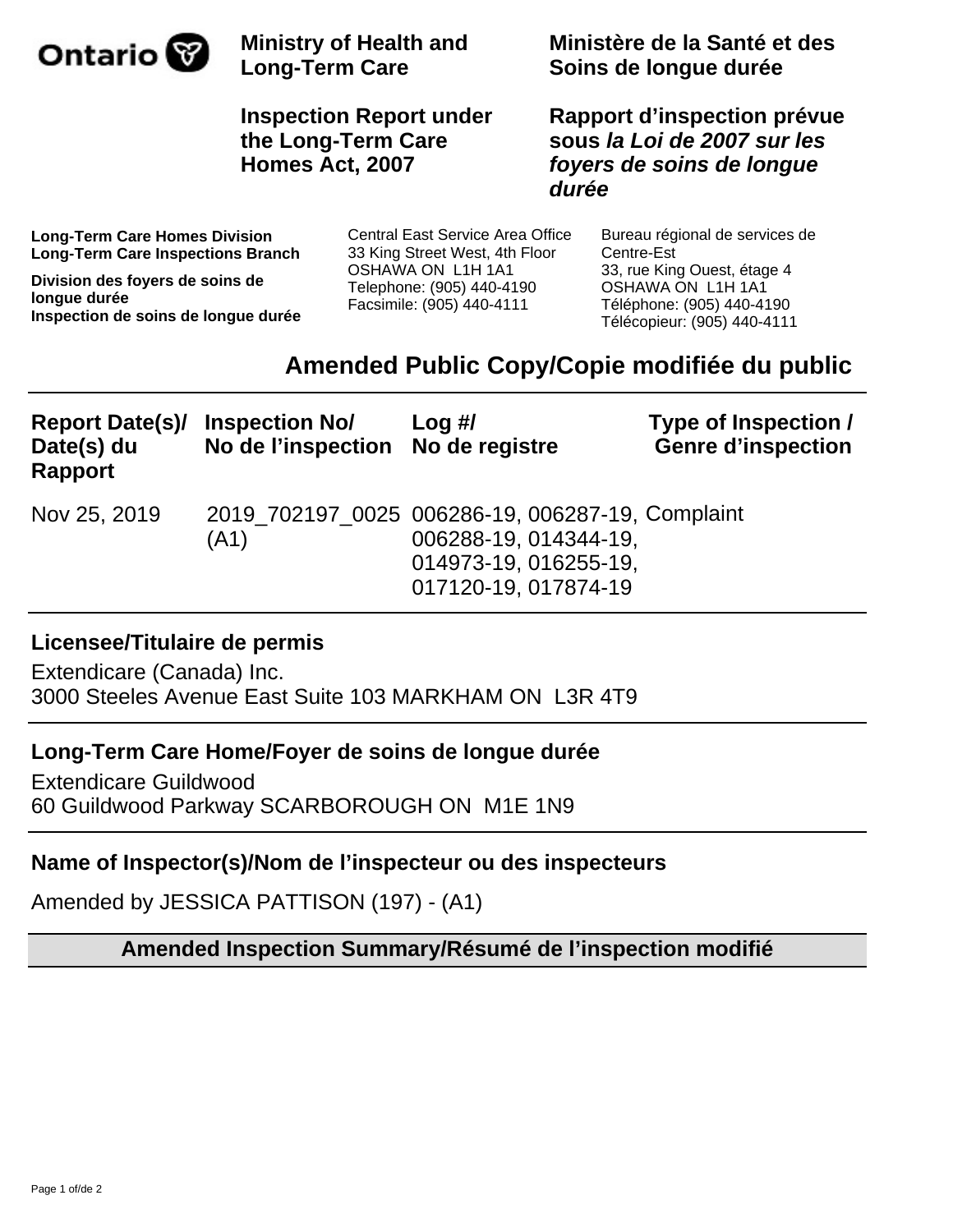

**Ministère de la Santé et des Soins de longue durée** 

**Inspection Report under the Long-Term Care Homes Act, 2007**

**Rapport d'inspection prévue sous la Loi de 2007 sur les foyers de soins de longue durée**

**This report has been amended to reflect the wording change of a job title, as requested by the licensee.**

**Issued on this 25th day of November, 2019 (A1)**

**Signature of Inspector(s)/Signature de l'inspecteur ou des inspecteurs**

**Original report signed by the inspector.**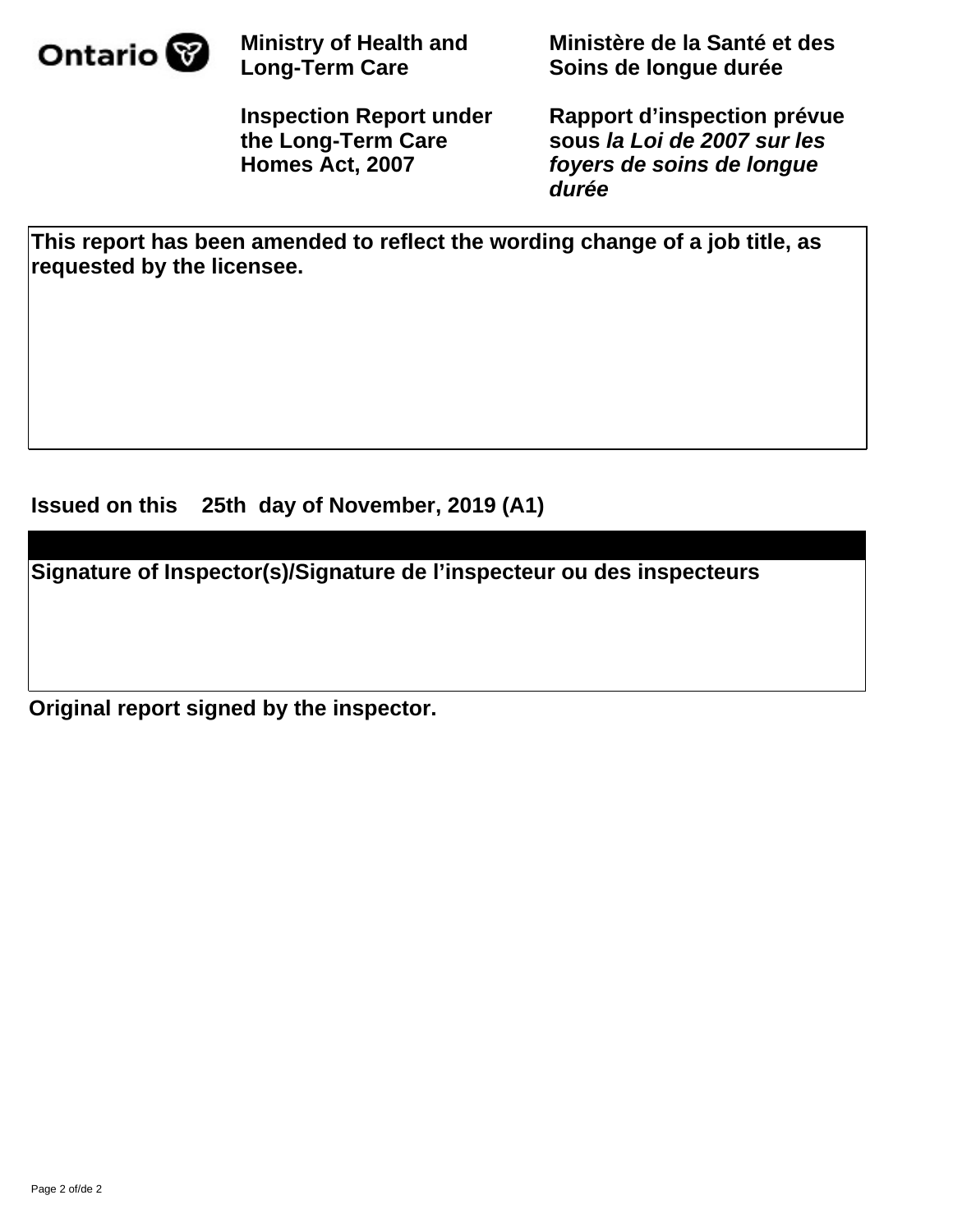

**Inspection Report under the Long-Term Care Homes Act, 2007**

**Ministère de la Santé et des Soins de longue durée** 

#### **Rapport d'inspection prévue sous la Loi de 2007 sur les foyers de soins de longue durée**

**Long-Term Care Homes Division Long-Term Care Inspections Branch**

**Division des foyers de soins de longue durée Inspection de soins de longue durée** Central East Service Area Office 33 King Street West, 4th Floor OSHAWA ON L1H 1A1 Telephone: (905) 440-4190 Facsimile: (905) 440-4111

Bureau régional de services de Centre-Est 33, rue King Ouest, étage 4 OSHAWA ON L1H 1A1 Téléphone: (905) 440-4190 Télécopieur: (905) 440-4111

# **Amended Public Copy/Copie modifiée du public**

| <b>Report Date(s)/</b><br>Date(s) du<br><b>Rapport</b> | <b>Inspection No /</b><br>No de l'inspection | Log #/<br>No de registre                                                                                    | Type of Inspection /<br><b>Genre d'inspection</b> |
|--------------------------------------------------------|----------------------------------------------|-------------------------------------------------------------------------------------------------------------|---------------------------------------------------|
| Nov 25, 2019                                           | 2019_702197_0025 (A1)                        | 006286-19,<br>006287-19,<br>006288-19,<br>014344-19,<br>014973-19,<br>016255-19,<br>017120-19,<br>017874-19 | Complaint                                         |

#### **Licensee/Titulaire de permis**

Extendicare (Canada) Inc. 3000 Steeles Avenue East Suite 103 MARKHAM ON L3R 4T9

### **Long-Term Care Home/Foyer de soins de longue durée**

Extendicare Guildwood 60 Guildwood Parkway SCARBOROUGH ON M1E 1N9

# **Name of Inspector(s)/Nom de l'inspecteur ou des inspecteurs**

Amended by JESSICA PATTISON (197) - (A1)

# **Amended Inspection Summary/Résumé de l'inspection**

# **The purpose of this inspection was to conduct a Complaint inspection.**

**This inspection was conducted on the following date(s): October 28-31,**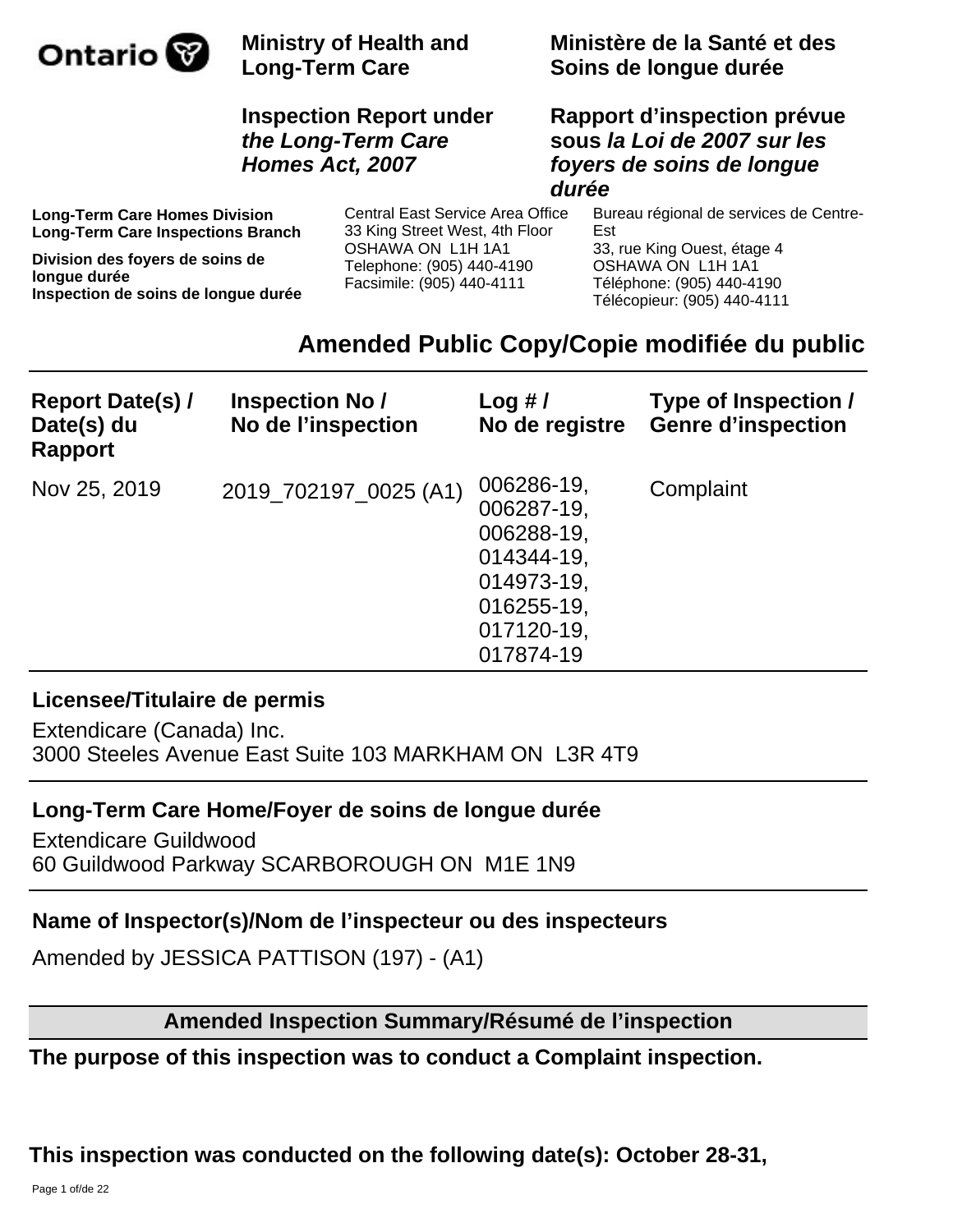

**Ministère de la Santé et des Soins de longue durée** 

**Inspection Report under the Long-Term Care Homes Act, 2007**

**Rapport d'inspection prévue sous la Loi de 2007 sur les foyers de soins de longue durée**

**November 1, 5, 6, 2019**

**The following logs were inspected as part of this report:**

**006286-19 - Follow-up to CO#003 from inspection #2019\_414110\_0003 regarding r. 8. (1), CDD Jul 31, 2019**

**006287-19 - Follow-up to CO#001 from inspection #2019\_414110\_0003 regarding s. 6. (7), CDD Jul 31, 2019**

**006288-19 - Follow-up to CO#002 from inspection #2019\_414110\_0003 regarding s. 19. (1), CDD Jul 31, 2019**

**014344-19 - Complaint related to a bed refusal**

**014973-19 - Follow-up to CO#001 from inspection #2019\_717531\_0014 regarding r. 131. (2), CDD Sep 06, 2019**

**016255-19 - Complaint related to staffing and medication administration**

**017120-19 - Complaint related to Registered Nurse (RN) staffing**

**017874-19 - Complaint related to availability of supplies, bathing, nursing and personal support services and plan of care**

**This report also contains a finding from inspection # 2019\_702197\_0026 / log 014412-19 related to CI # 2164-000036-19. (CO #001 to s. 6(1)c)**

**During the course of the inspection, the inspector(s) spoke with the Administrator, the Director of Care, the Quality Risk Management Coordinator, the Physiotherapist, the Dietary Manager, the Housekeeping Supervisor, Housekeeping Staff, a Cook, Laundry staff, Restorative Care staff, Registered Nurses, Registered Practical Nurses, Personal Support Workers and residents.**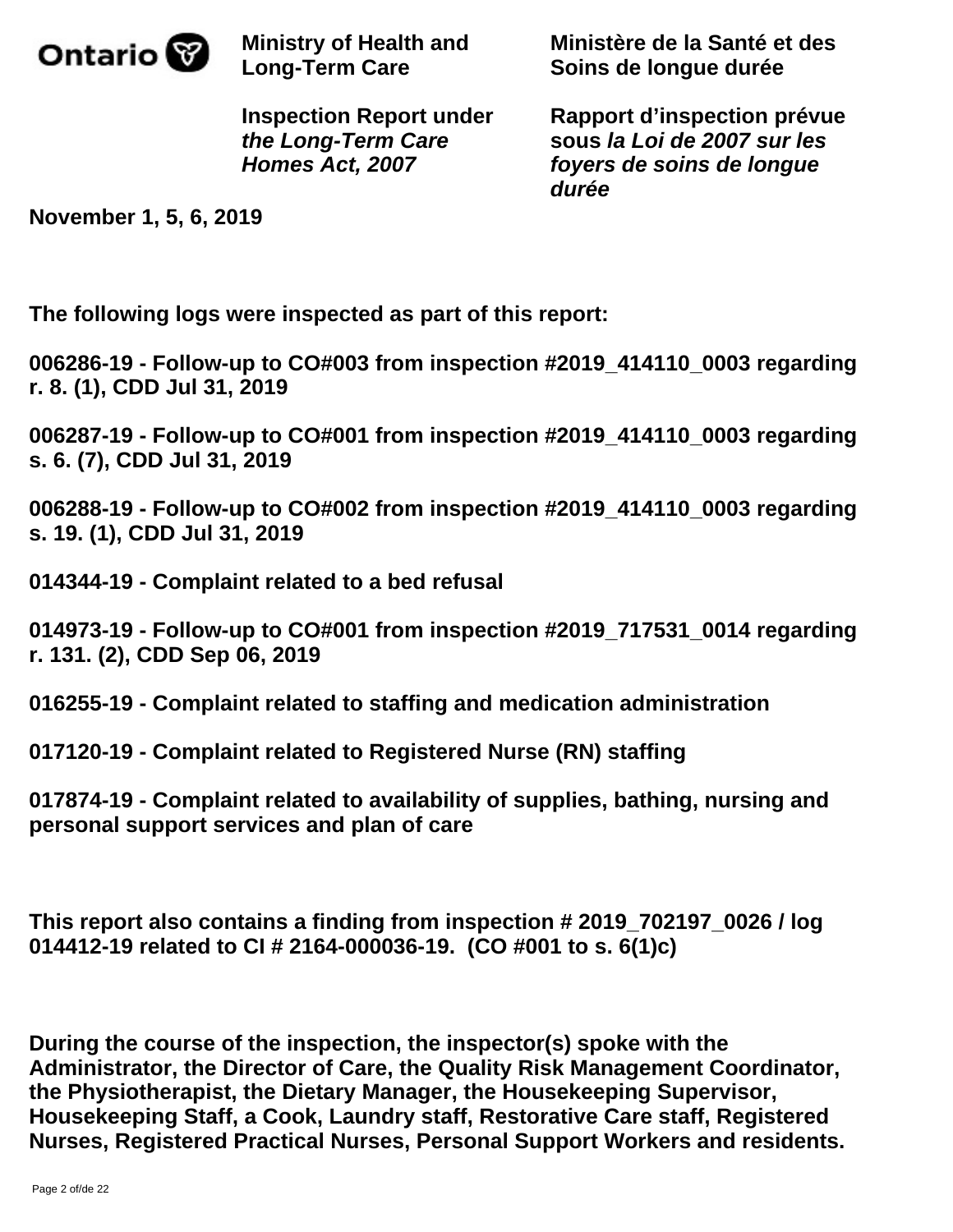

**Ministère de la Santé et des Soins de longue durée** 

**Inspection Report under the Long-Term Care Homes Act, 2007**

**Rapport d'inspection prévue sous la Loi de 2007 sur les foyers de soins de longue durée**

**The inspectors reviewed relevant policies and procedures, resident health care records, audits related to falls, a binder of shift report statements, RN schedules, a bed refusal letter, a critical incident report and observed resident care and specific areas of the home.**

**The following Inspection Protocols were used during this inspection: Accommodation Services - Housekeeping Admission and Discharge Dining Observation Falls Prevention Hospitalization and Change in Condition Medication Personal Support Services Prevention of Abuse, Neglect and Retaliation Reporting and Complaints Skin and Wound Care Sufficient Staffing**

**During the course of the original inspection, Non-Compliances were issued.**

 **9 WN(s) 3 VPC(s) 4 CO(s) 0 DR(s) 0 WAO(s)**

**The following previously issued Order(s) were found to be in compliance at the time of this inspection:**

**Les Ordre(s) suivants émis antérieurement ont été trouvés en conformité lors de cette inspection:**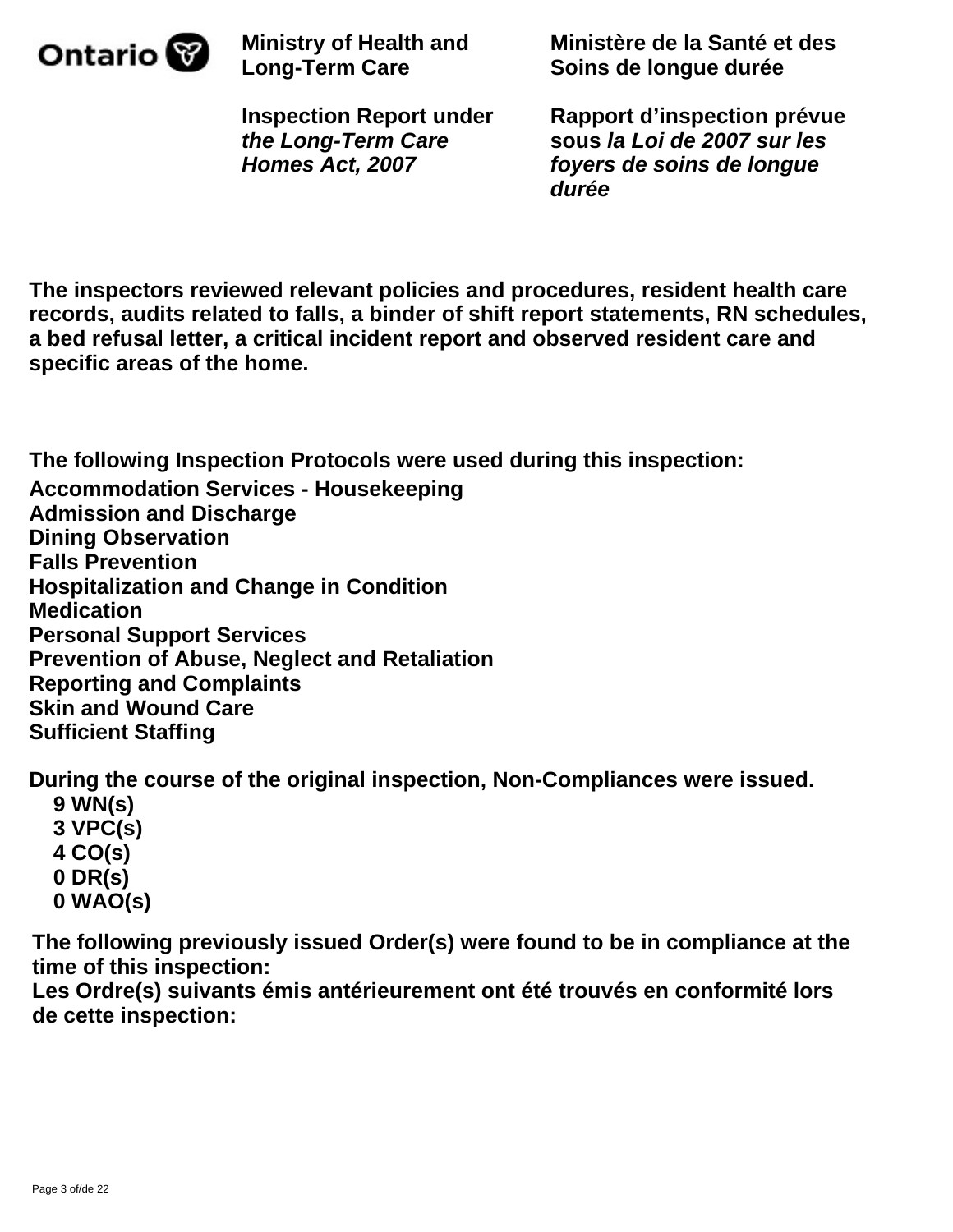

**Ministère de la Santé et des Soins de longue durée** 

**Inspection Report under the Long-Term Care Homes Act, 2007**

**Rapport d'inspection prévue sous la Loi de 2007 sur les foyers de soins de longue durée**

| <b>REQUIREMENT/</b><br><b>EXIGENCE</b>                                                                                                                                                                                                                                                                                                                                                                                                                                                        | <b>TYPE OF ACTION/</b><br><b>GENRE DE MESURE</b> | <b>INSPECTION #/</b><br><b>NO DE L'INSPECTION</b>                                                                                                                       | <b>INSPECTOR ID#/</b><br><b>NO DE L'INSPECTEUR</b>                                                                                                                                 |
|-----------------------------------------------------------------------------------------------------------------------------------------------------------------------------------------------------------------------------------------------------------------------------------------------------------------------------------------------------------------------------------------------------------------------------------------------------------------------------------------------|--------------------------------------------------|-------------------------------------------------------------------------------------------------------------------------------------------------------------------------|------------------------------------------------------------------------------------------------------------------------------------------------------------------------------------|
| O.Reg 79/10 s. 131.<br>(2)                                                                                                                                                                                                                                                                                                                                                                                                                                                                    | CO #001                                          | 2019_717531_0014                                                                                                                                                        | 531                                                                                                                                                                                |
| LTCHA, 2007 S.O.<br>2007, c.8 s. 19. (1)                                                                                                                                                                                                                                                                                                                                                                                                                                                      | CO #002                                          | 2019_414110_0003                                                                                                                                                        | 531                                                                                                                                                                                |
| LTCHA, 2007 S.O.<br>2007, c.8 s. 6. (7)                                                                                                                                                                                                                                                                                                                                                                                                                                                       | CO #001                                          | 2019_414110_0003                                                                                                                                                        | 197                                                                                                                                                                                |
|                                                                                                                                                                                                                                                                                                                                                                                                                                                                                               | NON-COMPLIANCE / NON - RESPECT DES EXIGENCES     |                                                                                                                                                                         |                                                                                                                                                                                    |
| Legend                                                                                                                                                                                                                                                                                                                                                                                                                                                                                        |                                                  | Légende                                                                                                                                                                 |                                                                                                                                                                                    |
| WN - Written Notification<br>VPC - Voluntary Plan of Correction<br>DR - Director Referral<br>CO - Compliance Order<br>WAO - Work and Activity Order                                                                                                                                                                                                                                                                                                                                           |                                                  | WN - Avis écrit<br>VPC - Plan de redressement volontaire<br>Aiguillage au directeur<br>$DR -$<br>CO - Ordre de conformité<br>WAO - Ordres : travaux et activités        |                                                                                                                                                                                    |
| Non-compliance with requirements under<br>the Long-Term Care Homes Act, 2007<br>(LTCHA) was found. (a requirement under durée (LFSLD) a été constaté. (une<br>the LTCHA includes the requirements<br>contained in the items listed in the<br>definition of "requirement under this Act" in dans la définition de « exigence prévue<br>subsection 2(1) of the LTCHA.)<br>The following constitutes written<br>notification of non-compliance under<br>paragraph 1 of section 152 of the LTCHA. |                                                  | 2007 sur les foyers de soins de longue<br>qui font partie des éléments énumérés<br>de la LFSLD.)<br>respect aux termes du paragraphe 1 de<br>l'article 152 de la LFSLD. | Le non-respect des exigences de la Loi de<br>exigence de la loi comprend les exigences<br>par la présente loi », au paragraphe 2(1)<br>Ce qui suit constitue un avis écrit de non- |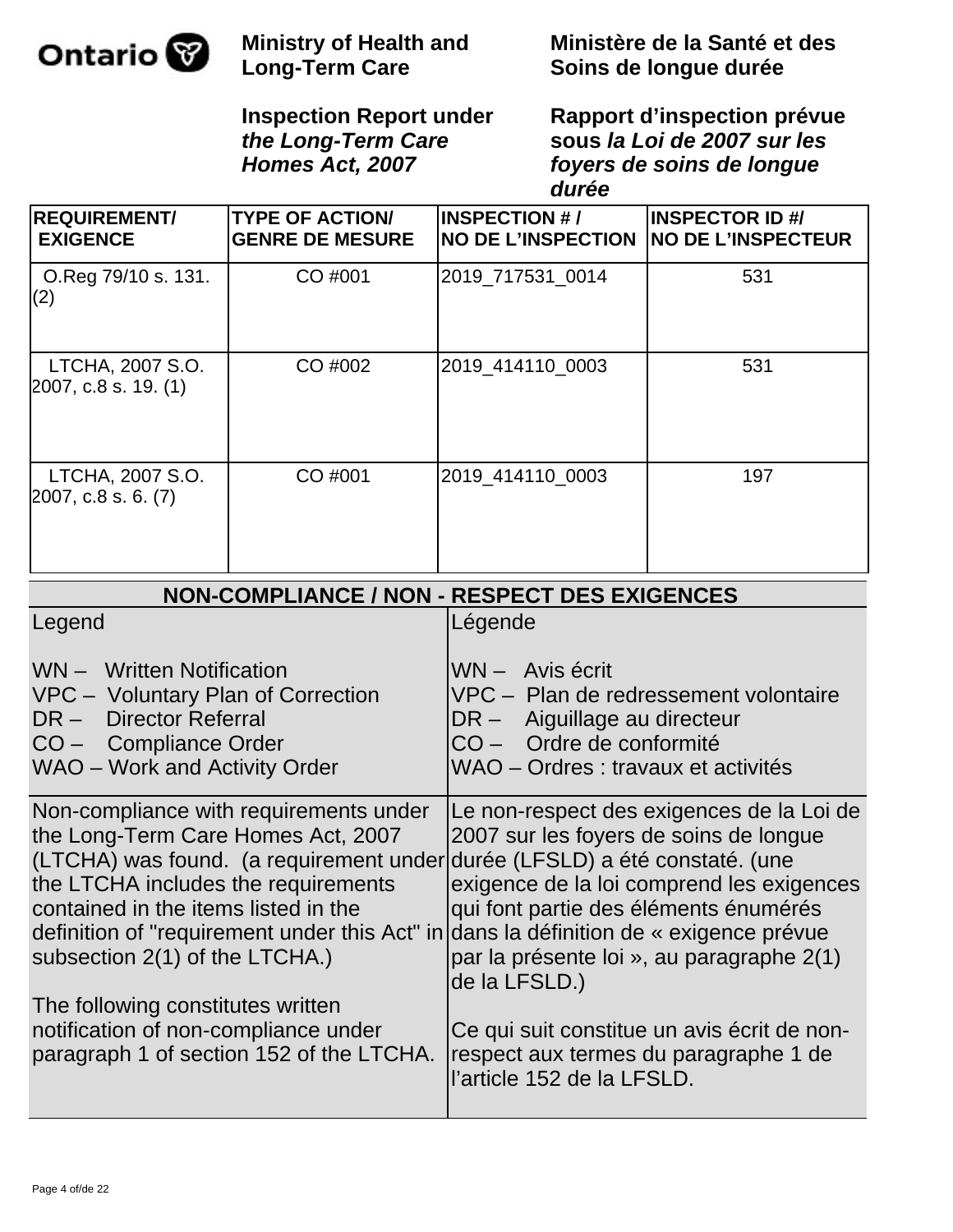

**Ministère de la Santé et des Soins de longue durée** 

**Inspection Report under the Long-Term Care Homes Act, 2007**

**Rapport d'inspection prévue sous la Loi de 2007 sur les foyers de soins de longue durée**

**WN #1: The Licensee has failed to comply with LTCHA, 2007 S.O. 2007, c.8, s. 6. Plan of care**

**Specifically failed to comply with the following:**

**s. 6. (1) Every licensee of a long-term care home shall ensure that there is a written plan of care for each resident that sets out,**

**(a) the planned care for the resident; 2007, c. 8, s. 6 (1).**

**(b) the goals the care is intended to achieve; and 2007, c. 8, s. 6 (1).**

**(c) clear directions to staff and others who provide direct care to the resident. 2007, c. 8, s. 6 (1).**

# **Findings/Faits saillants :**

1. The following non-compliance is related to log 014412-19.

The licensee has failed to ensure that the plans of care for residents #002 and 006 set out clear directions for staff and others who provide direct care to the residents.

Resident #002 had a fall and sustained an injury. Upon review of the incident, the inspector noted that the resident's plan of care was updated the day of the fall to include a specified intervention.

The inspector made observations and did not see the specified intervention in place. During an interview with RPN #108, they stated that resident #002 did not have the intervention. They stated that they recalled it was put in place for a period of time, but thought the staff had reassessed and determined the intervention was not required. The inspector reviewed the progress notes but was unable to find any discussion / assessment for the use of the intervention for resident #002.

At a later date in the inspection, the DOC informed the inspector that they had spoken to RPN #108 and they indicated that they had updated the plan of care to reflect that the intervention was not required for resident #002.

Therefore, at the time of the inspection, the plan of care for resident #002 did not set out clear directions to staff and others who provide direct care to the resident.  $[$ s. 6.  $(1)$   $(c)$ ]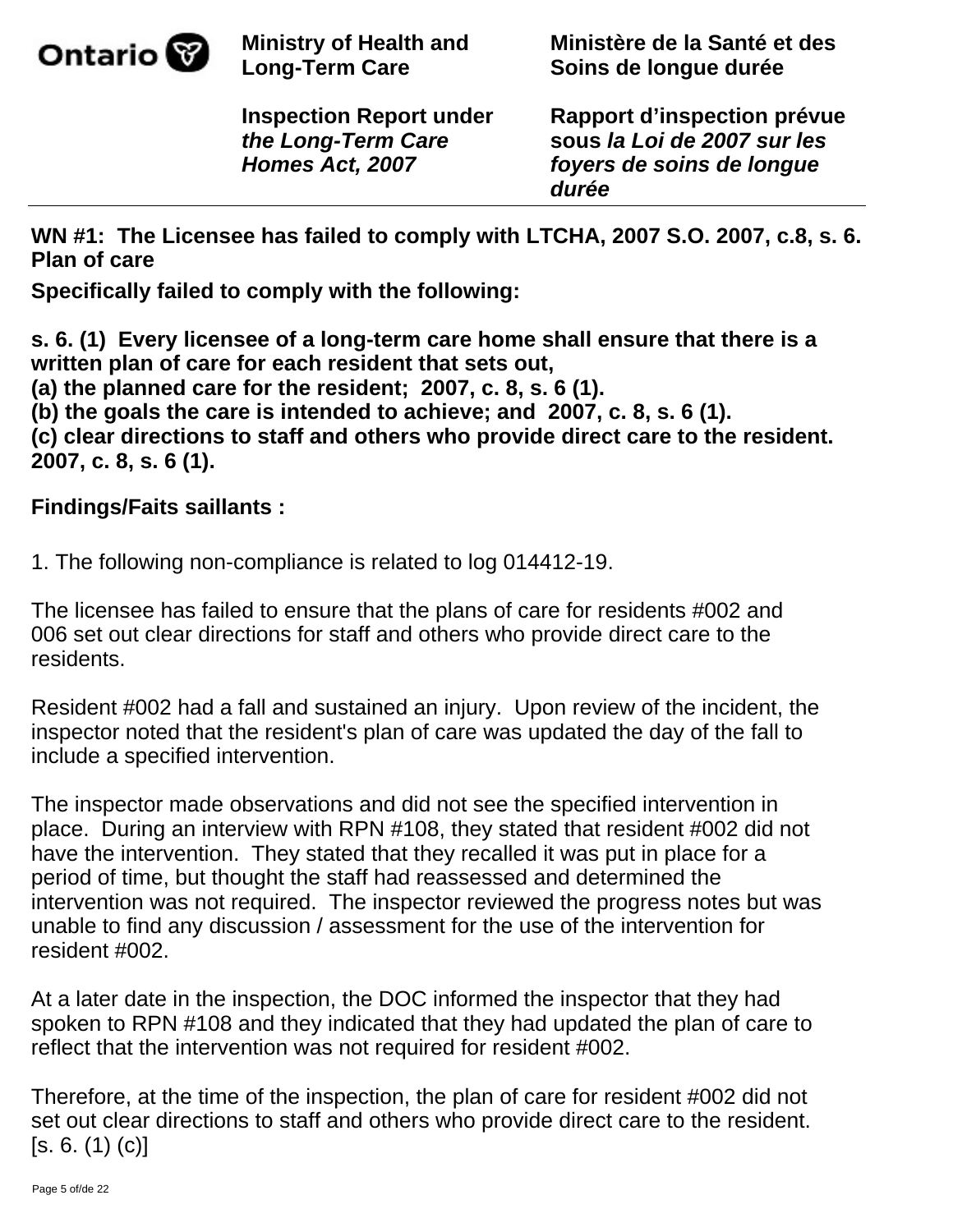

**Ministère de la Santé et des Soins de longue durée** 

**Inspection Report under the Long-Term Care Homes Act, 2007**

**Rapport d'inspection prévue sous la Loi de 2007 sur les foyers de soins de longue durée**

2. The following non-compliance is related to log 006286-19.

Resident #006 was identified at high risk for falls with their most recent fall occurring on a specified date. The resident's current plan of care related to falls prevention directed staff to assess for appropriate use of specified interventions and to use precautions for falling.

On the day of the resident's last fall, PSWs found resident #006 laying on the floor on their stomach and noted a large amount of blood. The resident was noted to be confused and agitated and appeared to have been trying to get out of bed. The resident was then sent out to hospital for further assessment and returned the next day. A few days later, the resident was re-admitted to the hospital. The resident was then discharged to palliative care and did not return to the home.

Upon review of the Post-Fall Assessment for this fall, RPN #121 documented under the section "describe how the fall may have been prevented", specified interventions.

During an interview with RPN #121, they indicated that the resident was awake most of the night before they fell and the staff spent quite a bit of time trying to settle the resident back to bed. When asked if there was a specified intervention in place for the resident, the RPN said no.

PSW's #122 and #123 also worked the night shift when the resident fell and stated that there was no specified intervention in place when the resident fell. PSW #122 stated that they were alerted to the resident's room when they heard them calling out and the resident was on the floor when they found them.

During an interview with the Director of Care, they indicated that the resident did have the specified intervention and that it should have been in place at the time of the fall. When asked, the DOC could not say how long the intervention had been in place for the resident.

The Physiotherapist was interviewed and reviewed their notes/recommendations with the inspector related to the resident's falls. On three specified dates, the Physiotherapist recommended that the resident use another type of intervention, each after a fall that had occurred. When asked if they had ever recommended the use of the other specified intervention or if the resident had one, the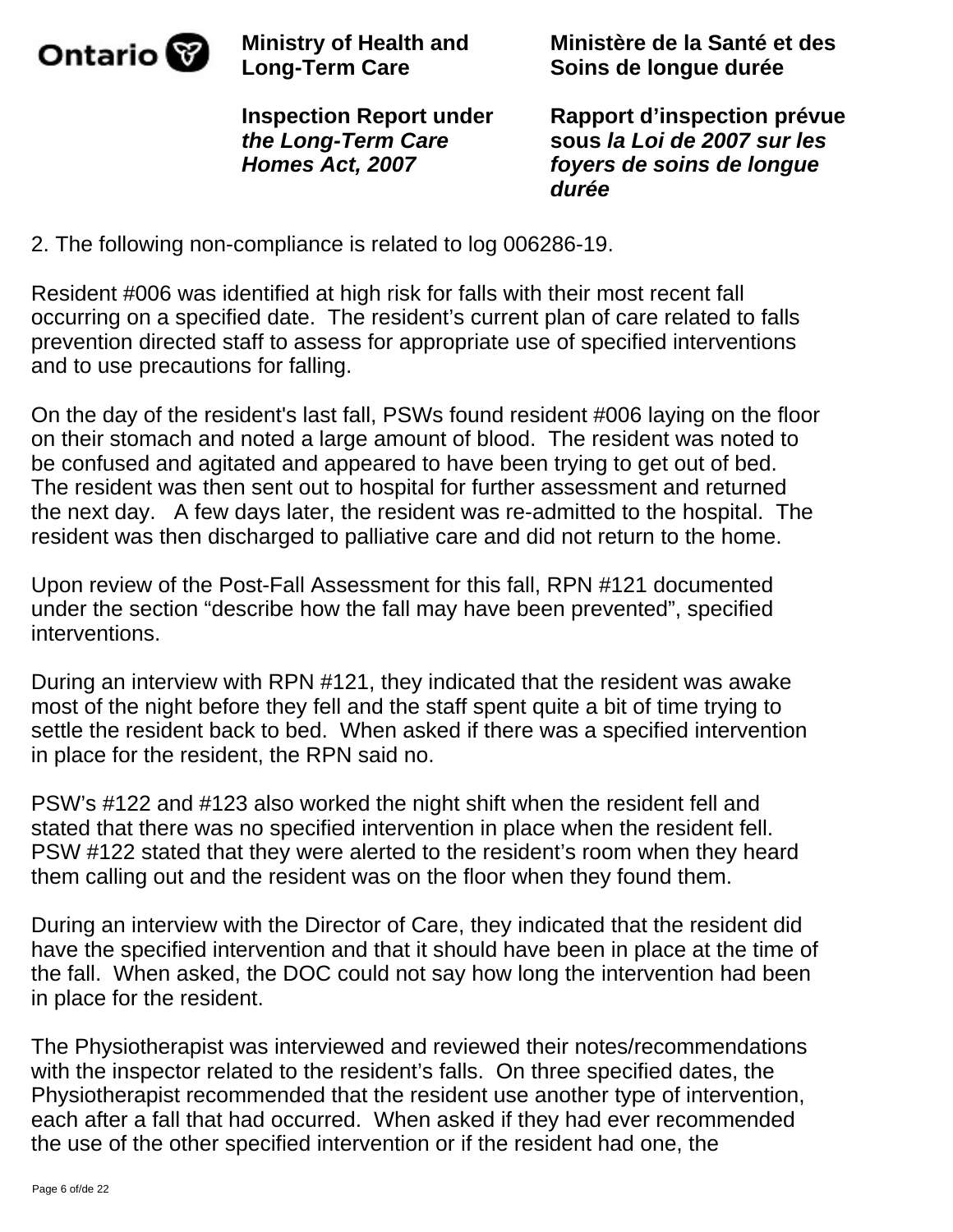

**Ministère de la Santé et des Soins de longue durée** 

**Inspection Report under the Long-Term Care Homes Act, 2007**

**Rapport d'inspection prévue sous la Loi de 2007 sur les foyers de soins de longue durée**

Physiotherapist stated that they could not see in their notes where they had recommended one, but indicated that it would have been standard for a resident such as resident #006 and indicated they should have had one in place.

RPN #124 and PSW #126, both regular evening staff, indicated to the inspector in interviews that resident #006 did use the specified intervention, but they did not recall the use of the other type of intervention that was suggested by the Physiotherapist.

Review of the progress notes for resident #006 for a two month period showed no mention of the use of the specified intervention until after the resident's most recent fall. There was also no mention of the use of the other type of intervention, although the Physiotherapist wrote a progress note 3 days after the last fall, recommending to continue the use of the intervention.

Based on what the inspector found, the written care plan for resident #006 did not indicate that either intervention should be used for the resident. According to the Physiotherapist, both should have been in place. The DOC indicated the one specified intervention should be in place. Evening staff indicated that the specified intervention was in place, but that they other type was not. Night staff indicated that the specified intervention was not in place. Therefore, the plan of care related to the use of fall prevention interventions for resident #006 did not set out clear directions to staff and others who provide direct care to the resident. [s. 6. (1) (c)]

### **Additional Required Actions:**

**CO # - 001 will be served on the licensee. Refer to the "Order(s) of the Inspector".**

**WN #2: The Licensee has failed to comply with LTCHA, 2007 S.O. 2007, c.8, s. 8. Nursing and personal support services**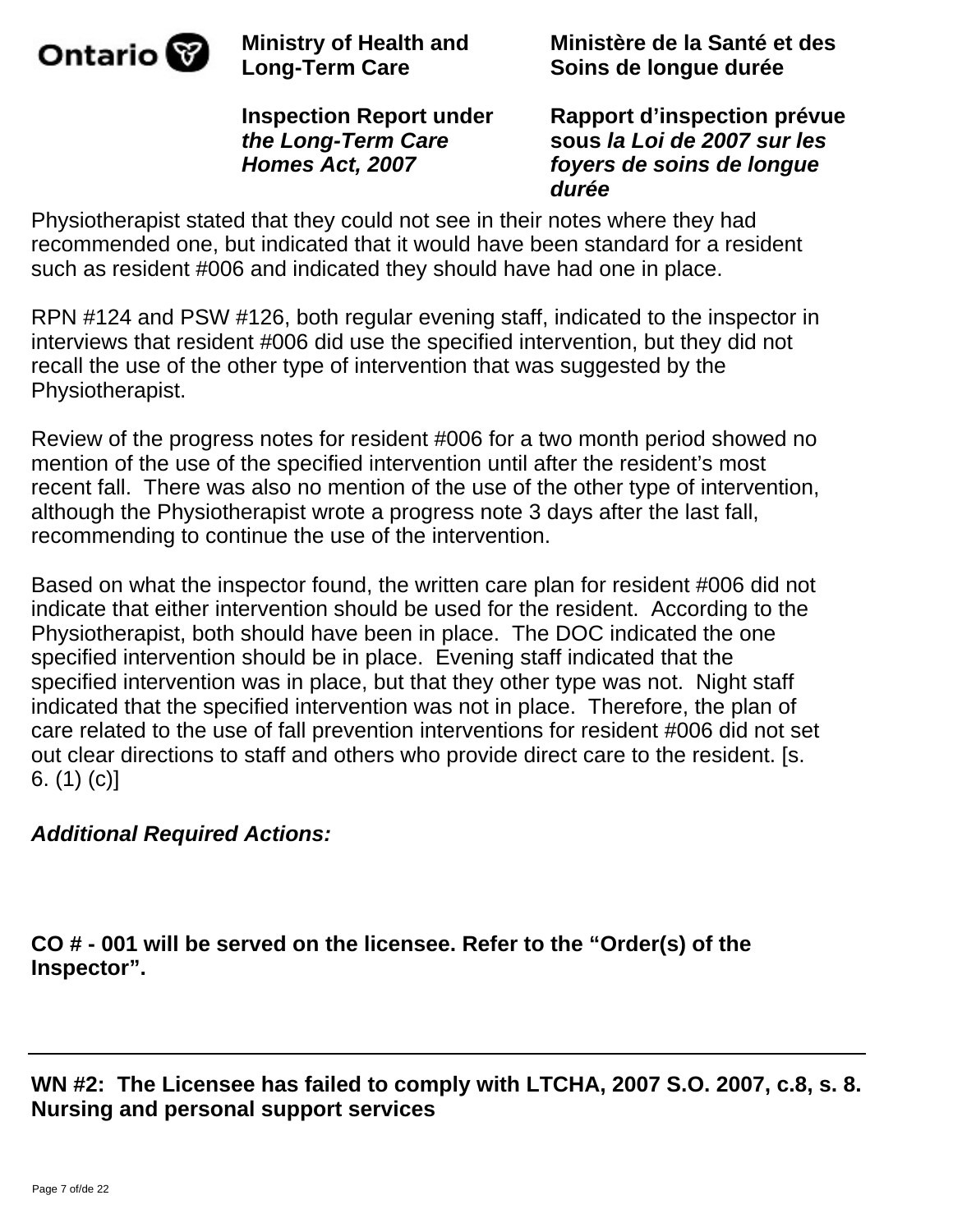

**Ministère de la Santé et des Soins de longue durée** 

**Inspection Report under the Long-Term Care Homes Act, 2007**

**Rapport d'inspection prévue sous la Loi de 2007 sur les foyers de soins de longue durée**

**Specifically failed to comply with the following:**

**s. 8. (3) Every licensee of a long-term care home shall ensure that at least one registered nurse who is both an employee of the licensee and a member of the regular nursing staff of the home is on duty and present in the home at all times, except as provided for in the regulations. 2007, c. 8, s. 8 (3).**

# **Findings/Faits saillants :**

1. The following finding is related to log 017120-19.

The licensee failed to ensure that at least one registered nurse who was both an employee of the licensee and a member of the regular nursing staff of the home was on duty and present in the home at all times.

In accordance with s.8(3) of the LTCHA 2007, the licensee was required to ensure that there was at least one registered nurse on duty and present in the home at all times. The Long-term Care Home is a 169 bed home divided into two units.

During an interview with Inspector #641, the DOC indicated that as per the licensee's staffing plan, there should be two RN's in the building on each shift. When an RN was not available for a shift, another RN would be called in and overtime would be offered when needed. If an RN was available for the shift, an RPN would be called in to replace the one RN. The DOC stated that if no RN were available for the shift, then one of the Directors of Care would come in to act as the RN in the home.

Inspector #641 reviewed the registered staff attendance sheets for a specified period with the DOC. The inspector found and the DOC confirmed, that there were no RN's on duty and present in the Long-Term Care home for 11 evening shifts.

The licensee failed, on eleven evening shifts over a four month period, to ensure that at least one registered nurse who was an employee of the licensee and a member of the regular nursing staff, was on duty and present at all times in the home. [s. 8. (3)]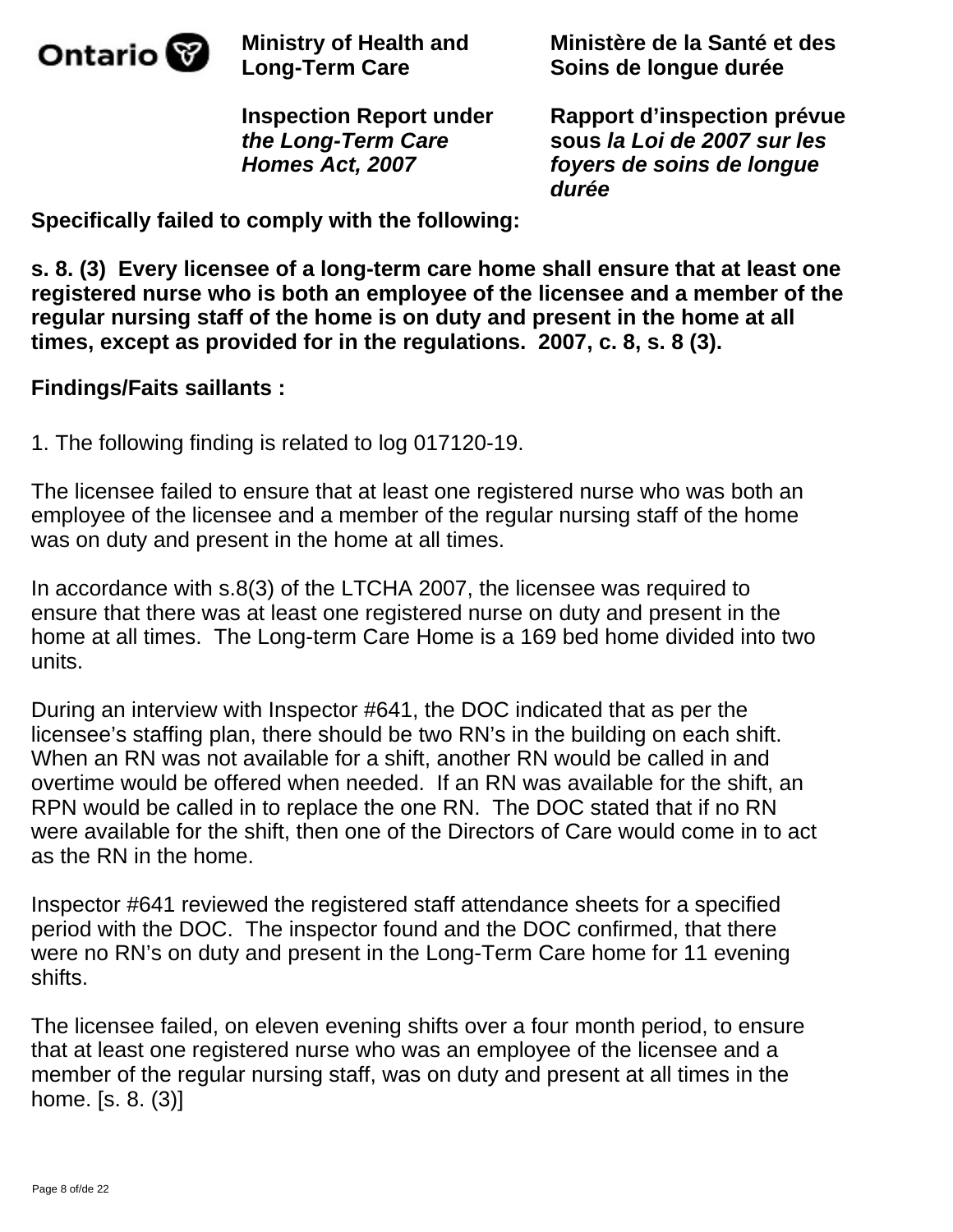

**Ministère de la Santé et des Soins de longue durée** 

**Inspection Report under the Long-Term Care Homes Act, 2007**

**Rapport d'inspection prévue sous la Loi de 2007 sur les foyers de soins de longue durée**

**Additional Required Actions:**

**CO # - 002 will be served on the licensee. Refer to the "Order(s) of the Inspector".**

**(A1) The following order(s) have been amended: CO# 002**

**WN #3: The Licensee has failed to comply with O.Reg 79/10, s. 33. Bathing Specifically failed to comply with the following:**

**s. 33. (1) Every licensee of a long-term care home shall ensure that each resident of the home is bathed, at a minimum, twice a week by the method of his or her choice and more frequently as determined by the resident's hygiene requirements, unless contraindicated by a medical condition. O. Reg. 79/10, s. 33 (1).**

### **Findings/Faits saillants :**

1. The licensee failed to ensure that each resident of the home is bathed, at a minimum, twice a week by the method of his or her choice.

This inspection was conducted in reference to complaint intake log #017874-19, indicating that residents were not always getting bathed on a regular basis.

During an interview with Inspector #641, resident #011 indicated they didn't get two showers per week consistently. Resident #011 stated there were many times they wouldn't get showered because the staff were working short and they didn't have time to do it. The resident indicated they were not given a bed bath or offered a shower the next day but would instead have to wait until their next scheduled shower day.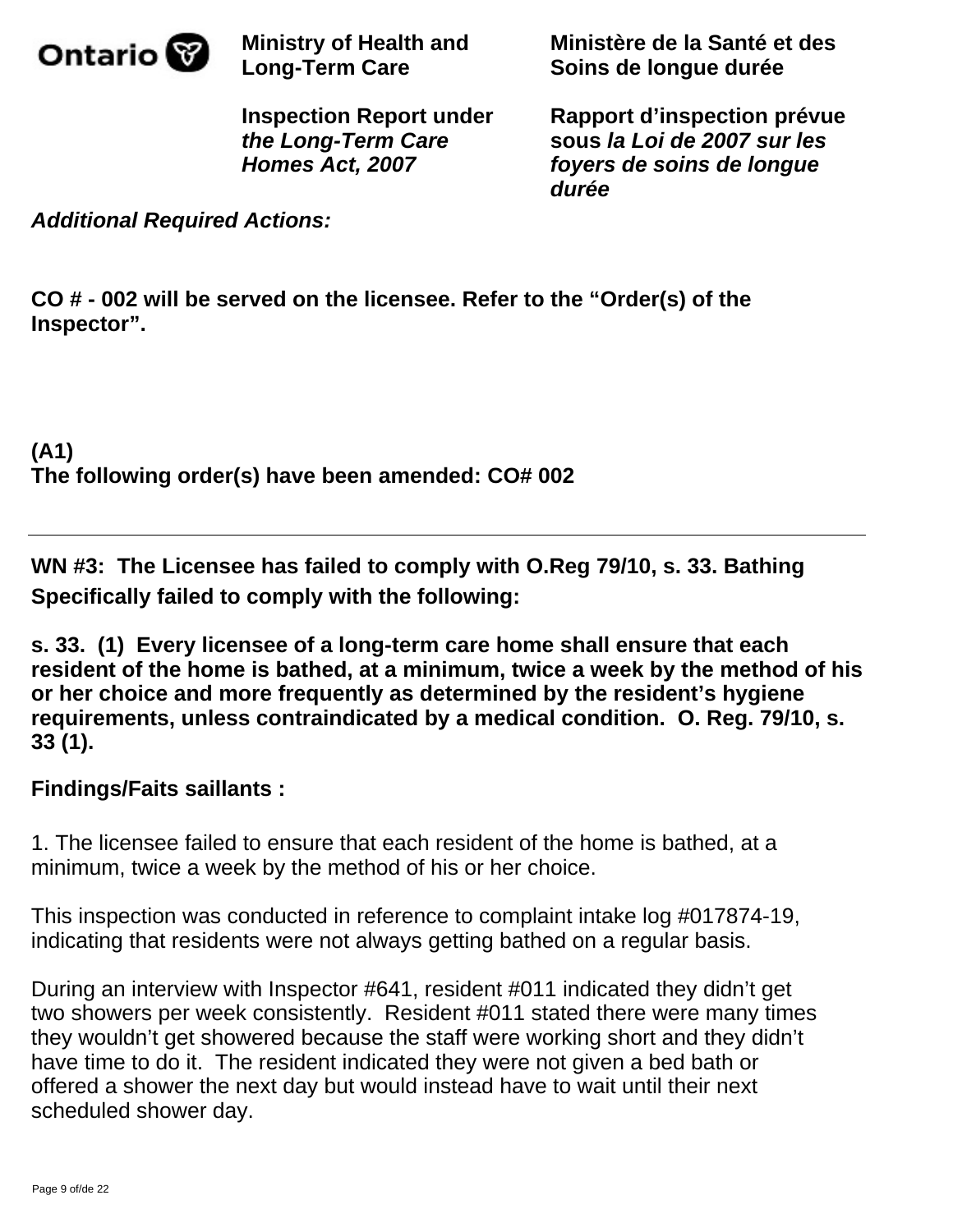

**Ministère de la Santé et des Soins de longue durée** 

#### **Inspection Report under the Long-Term Care Homes Act, 2007**

**Rapport d'inspection prévue sous la Loi de 2007 sur les foyers de soins de longue durée**

During an interview with Inspector #641, resident #008 indicated they were to receive two showers per week but often didn't get them both. Resident #008 indicated they get about one shower per week on average. The resident stated they received a bed bath a few times instead of a shower, but this was not okay with the resident because they preferred to have showers.

Inspector #641 reviewed a random selection of residents' health care records, specifically the point of care (POC) charting indicating when a resident was bathed in the last 14 day look back period.

The inspector found that six residents had no documentation for 1, 2 or 4 of their 4 scheduled showers/baths in the 2 week period. There was no further documentation of showers/bed baths being offered or any indication that these residents had refused.

PSWs #102, 103, 111 and RN #104 were interviewed related to bathing. Collectively, they indicated that each resident was scheduled to have two showers per week, one on the day shift and the other would be on the evening shift. When asked by the inspector if there were times that a resident wouldn't get a shower, they stated that if they were short-staffed, some residents might not get their shower and would only get one that week. The staff also indicated the tub on the unit didn't work and stated that all residents get either a shower or a full bed bath, and if a resident requests a bath, they would offer a shower instead.

During an interview with inspector #641, the Director of Care (DOC) stated that when the staff were working short, that would mean that each PSW working would have a larger number of residents to attend to. The policy of the home was that if they were unable to get a shower done for a resident, they would offer a bed bath or reschedule the shower for the next shift or the next day. The DOC advised being aware there were two tub baths in the building and that they weren't being used at present. The DOC stated that they were planning to review the residents' care plans for preferences to offer those residents who wanted a tub bath, at least one per week.

During a meeting with Inspector #641, Inspector #197, the Administrator (Admin) and DOC, the Admin indicated that both of the tubs in the home were in working order. The DOC advised that the tubs were currently not available for the residents to have a tub bath due to the equipment stored around them.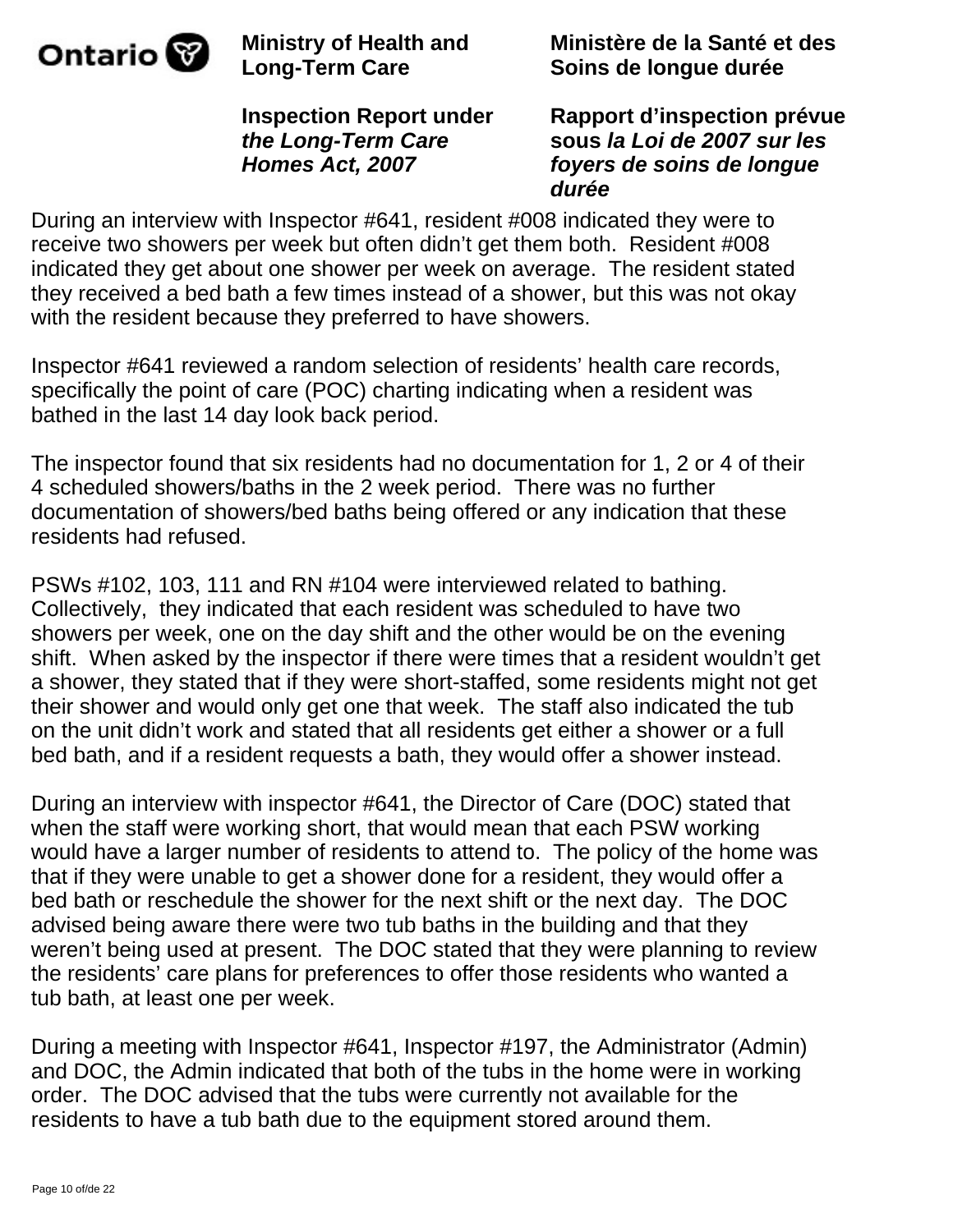

**Ministère de la Santé et des Soins de longue durée** 

**Inspection Report under the Long-Term Care Homes Act, 2007**

**Rapport d'inspection prévue sous la Loi de 2007 sur les foyers de soins de longue durée**

The licensee failed to ensure that each resident of the home was bathed, at a minimum, twice a week by the method of his or her choice. [s. 33. (1)]

**Additional Required Actions:**

**CO # - 003 will be served on the licensee. Refer to the "Order(s) of the Inspector".**

**WN #4: The Licensee has failed to comply with O.Reg 79/10, s. 8. Policies, etc., to be followed, and records**

**Specifically failed to comply with the following:**

**s. 8. (1) Where the Act or this Regulation requires the licensee of a long-term care home to have, institute or otherwise put in place any plan, policy, protocol, procedure, strategy or system, the licensee is required to ensure that the plan, policy, protocol, procedure, strategy or system, (a) is in compliance with and is implemented in accordance with applicable** 

**requirements under the Act; and O. Reg. 79/10, s. 8 (1). (b) is complied with. O. Reg. 79/10, s. 8 (1).**

# **Findings/Faits saillants :**

1. The following non-compliance is related to log 006286-19.

Compliance Order #003 was issued to the licensee on March 8, 2019 under inspection # 2019\_414110\_0003 with a compliance due date of July 31, 2019.

The compliance order was issued to O. Reg. 79/10, s. 8(1) and asked that the licensee do the following:

The licensee must be compliant with O. Reg. 79/10, s. 8(1).

The licensee is ordered to: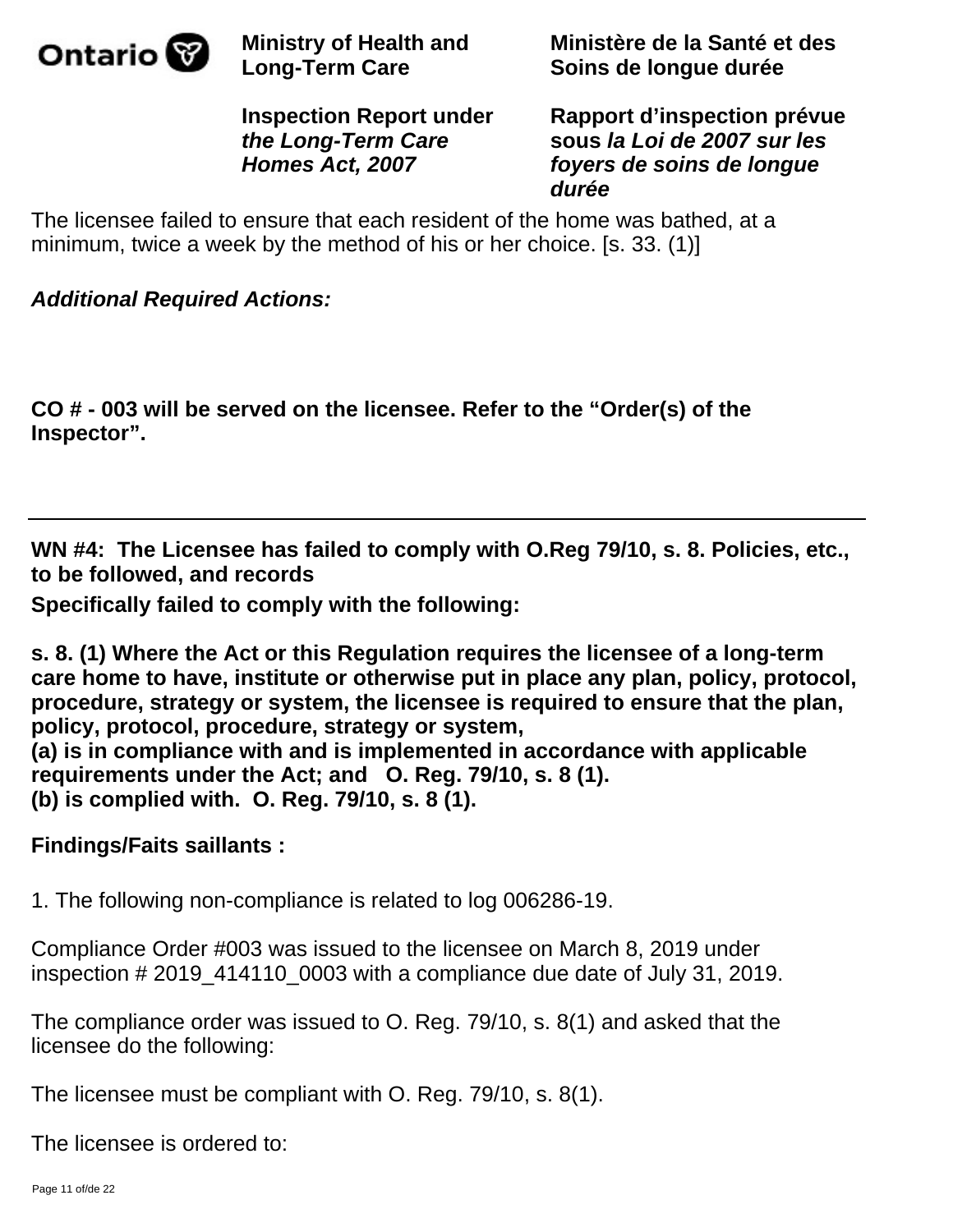

**Ministère de la Santé et des Soins de longue durée** 

**Inspection Report under the Long-Term Care Homes Act, 2007**

**Rapport d'inspection prévue sous la Loi de 2007 sur les foyers de soins de longue durée**

1. Ensure, by way of the registered staff signature, that all registered staff are educated of the requirements in the homes' policy entitled "Falls Prevention and Management Program"; policy number RC-15-01-01; Last updated: February 2017, specifically Post Fall Management and the "Clinical Monitoring Record V-3 Q 1 hr Neuro Check" and what steps needs to be taken and when.

2. Educate registered staff on the initial physical and neurological assessments and through the signing of a signature, ensure all registered staff are knowledgeable in completing the pupil assessment and Glasgow Coma Scale, components of the homes' "Clinical Monitoring Record".

3. Educate all registered staff on the nursing care requirements when a resident presents with a change in status and has a Level 1 Medical Directive.

4. Include a review of the home's policy related to Fall Prevention and Management, including the pupil assessment and Glasgow Coma Scale assessment in the Orientation and Training of all newly hired registered staff.

5. The DOC will audit every unwitnessed fall in the home for at a minimum of a 6 month period to ensure that the home's policy had been adhered to.

6. The audits shall include but not be limited to the completion of the Clinical Monitoring Record, Post Fall Assessment Tool and Huddle, Notification of POA/SDM/family, Physician/NP and the management of resident's pain.

7. A record shall be kept of all steps 1-6 and the audits, including the follow-up action taken should the policy not be followed by a registered staff for review by an Inspector.

Upon inspection, the licensee was found to be compliant with steps 1-5 and noncompliant with steps 6 and 7.

The licensee did not comply with step 6 in that the audits completed did not all include information regarding the notification of the POA/SDM/family and Physician/NP, and there was no information recorded in the audit related to the management of the residents' pain.

The licensee did not comply with step 7 in that for the audits completed for a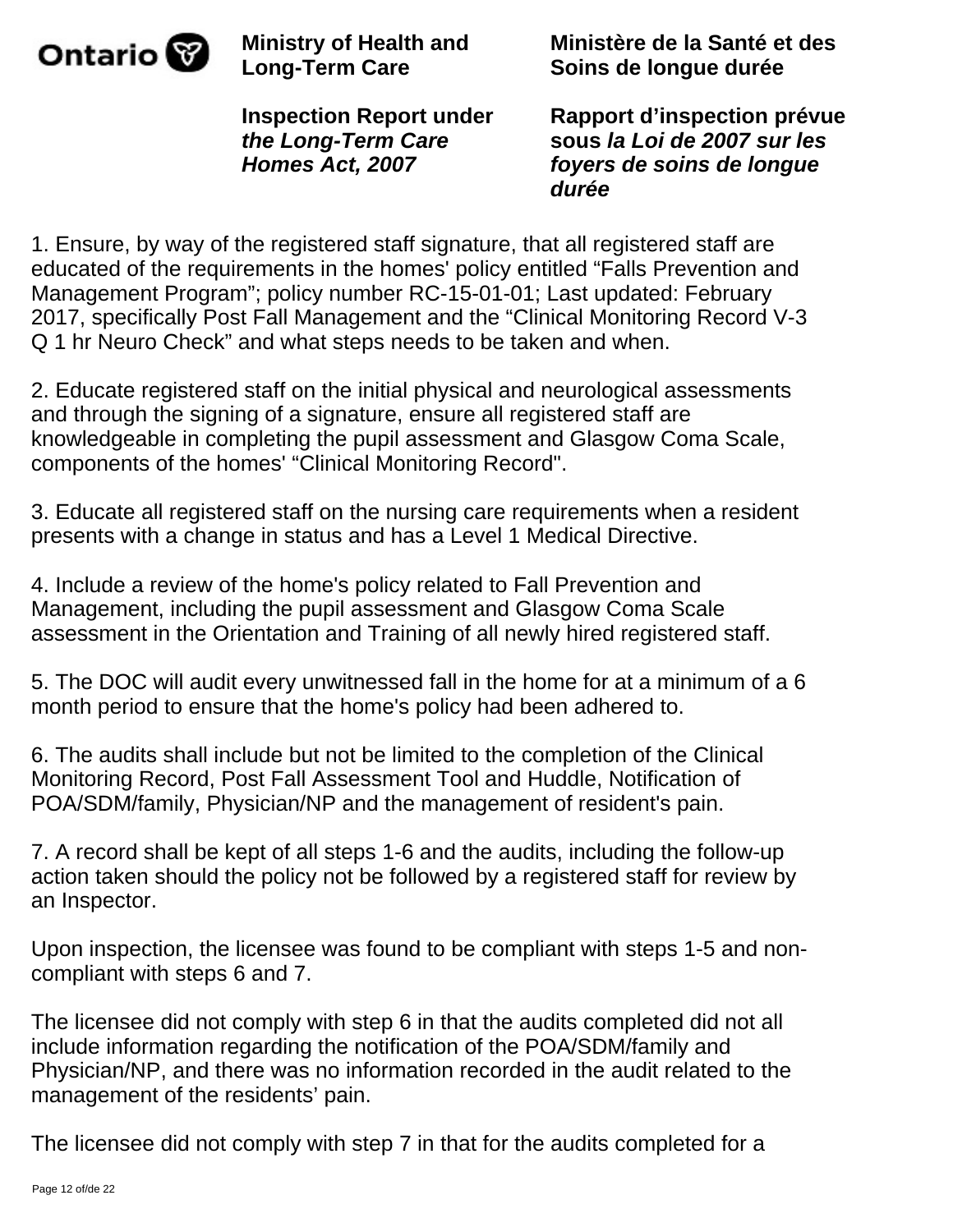

**Ministère de la Santé et des Soins de longue durée** 

**Inspection Report under the Long-Term Care Homes Act, 2007**

**Rapport d'inspection prévue sous la Loi de 2007 sur les foyers de soins de longue durée**

specified time period, there was no record kept of the follow-up actions taken when registered staff did not follow the Falls Prevention and Management Program.

The licensee was also found to be non-compliant with their Falls Prevention and Management Program RC-15-01-01, last updated August 2019.

According to Ontario Regulation (O. Reg.) 79/10, s. 8(1) b, Where the Act or this Regulation requires the licensee of a long-term care home to have, institute or otherwise put in place any policy, the licensee is required to ensure that the policy is complied with.

O. Reg. 79/10, s. 48 (1) Every licensee of a long-term care home shall ensure that the following interdisciplinary programs are developed and implemented in the home: 1. A falls prevention and management program to reduce the incidence of falls and the risk of injury.

Appendix 6 of the licensee's Falls Prevention and Management Program is the Clinical Monitoring Record. The Clinical Monitoring Record is to be completed if a resident hits their head or is suspected of hitting their head (eg. an unwitnessed fall). The Clinical Monitoring Record directs staff to do the following:

Monitor the following every hour x 4 hours then every 8 hours x 72 hours:

- Neurovital signs (if head/brain injury suspected or the fall is unwitnessed)
- Monitor vital signs
- Assess for pain
- Monitor for changes in behaviour

During an interview with the DOC, they indicated that the staff document each assessment electronically in PointClickCare. A completed Clinical Monitoring Record will have 13 completed assessments – 1 every hour for the first 4 hours and then 1 per 8 hour shift over a three day period (72 hours).

The inspector randomly selected residents who had falls in a certain time period where the Clinical Monitoring Record was to be completed since the resident had either hit their head or were suspected to have hit their head.

Resident #008 had a fall and indicated to staff that they had hit their head. Upon review of the Clinical Monitoring Record, the inspector found that 1 out of 4 hourly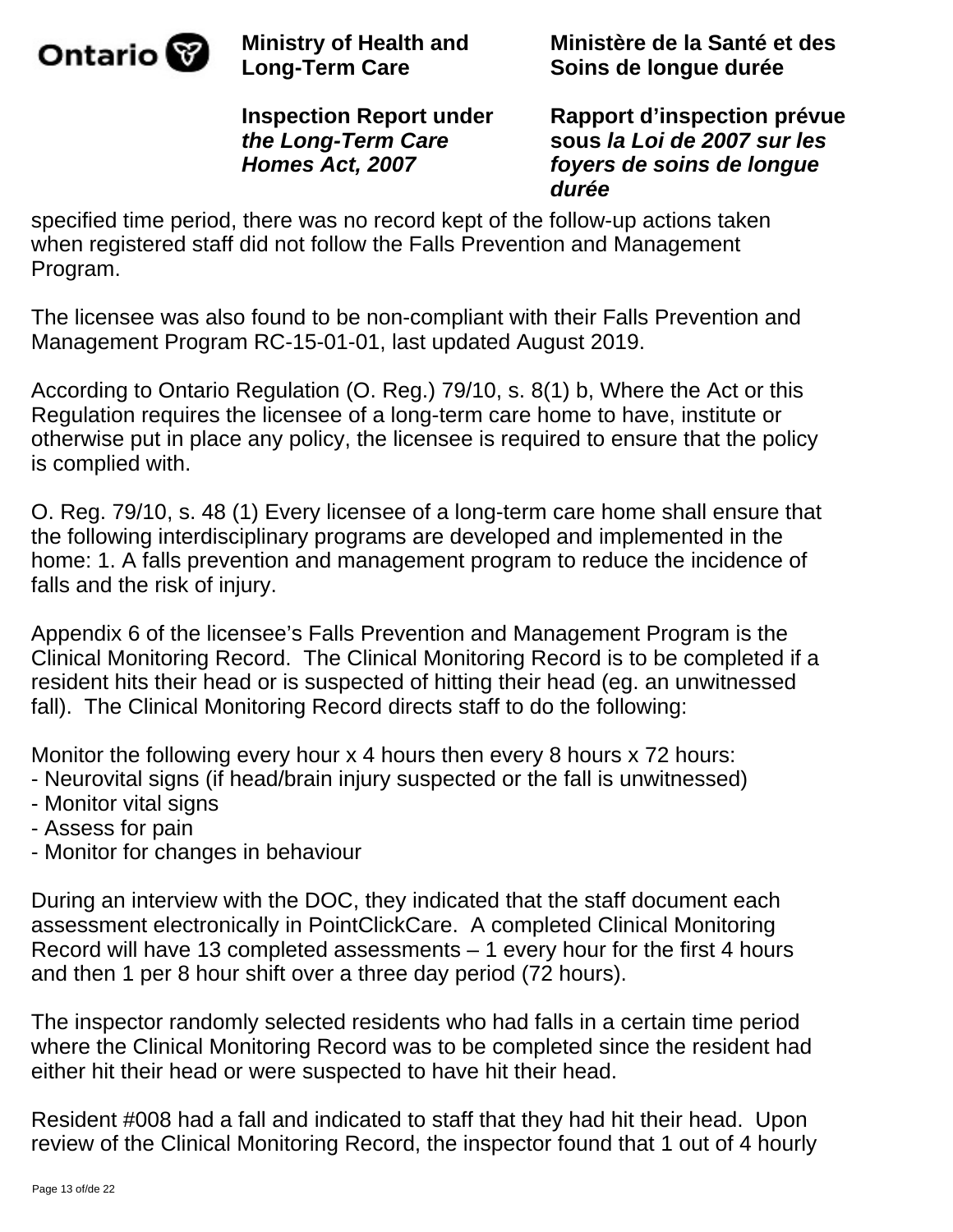

**Ministère de la Santé et des Soins de longue durée** 

**Inspection Report under the Long-Term Care Homes Act, 2007**

**Rapport d'inspection prévue sous la Loi de 2007 sur les foyers de soins de longue durée**

assessments was not completed and 2 out of 9 eight hour assessments were not completed.

Resident #009 had an unwitnessed fall. Upon review of the Clinical Monitoring Record, the inspector found that 1 out of 4 hourly assessments was not completed and 4 out of 9 eight hour assessments were not completed.

Resident #010 had an unwitnessed fall. Upon review of the Clinical Monitoring Record, the inspector found that 4 out of 4 hourly assessments were not completed and 2 out of 9 eight hour assessments were not completed.

The licensee did not comply with their Falls Prevention and Management Program, specifically the completion of the Clinical Monitoring Record, for residents #008, 009 and 010. [s. 8. (1) (a),s. 8. (1) (b)]

# **Additional Required Actions:**

**CO # - 004 will be served on the licensee. Refer to the "Order(s) of the Inspector".**

**WN #5: The Licensee has failed to comply with LTCHA, 2007 S.O. 2007, c.8, s. 15. Accommodation services**

**Specifically failed to comply with the following:**

**s. 15. (2) Every licensee of a long-term care home shall ensure that,**

**(a) the home, furnishings and equipment are kept clean and sanitary; 2007, c. 8, s. 15 (2).**

**(b) each resident's linen and personal clothing is collected, sorted, cleaned and delivered; and 2007, c. 8, s. 15 (2).**

**(c) the home, furnishings and equipment are maintained in a safe condition and in a good state of repair. 2007, c. 8, s. 15 (2).**

**Findings/Faits saillants :**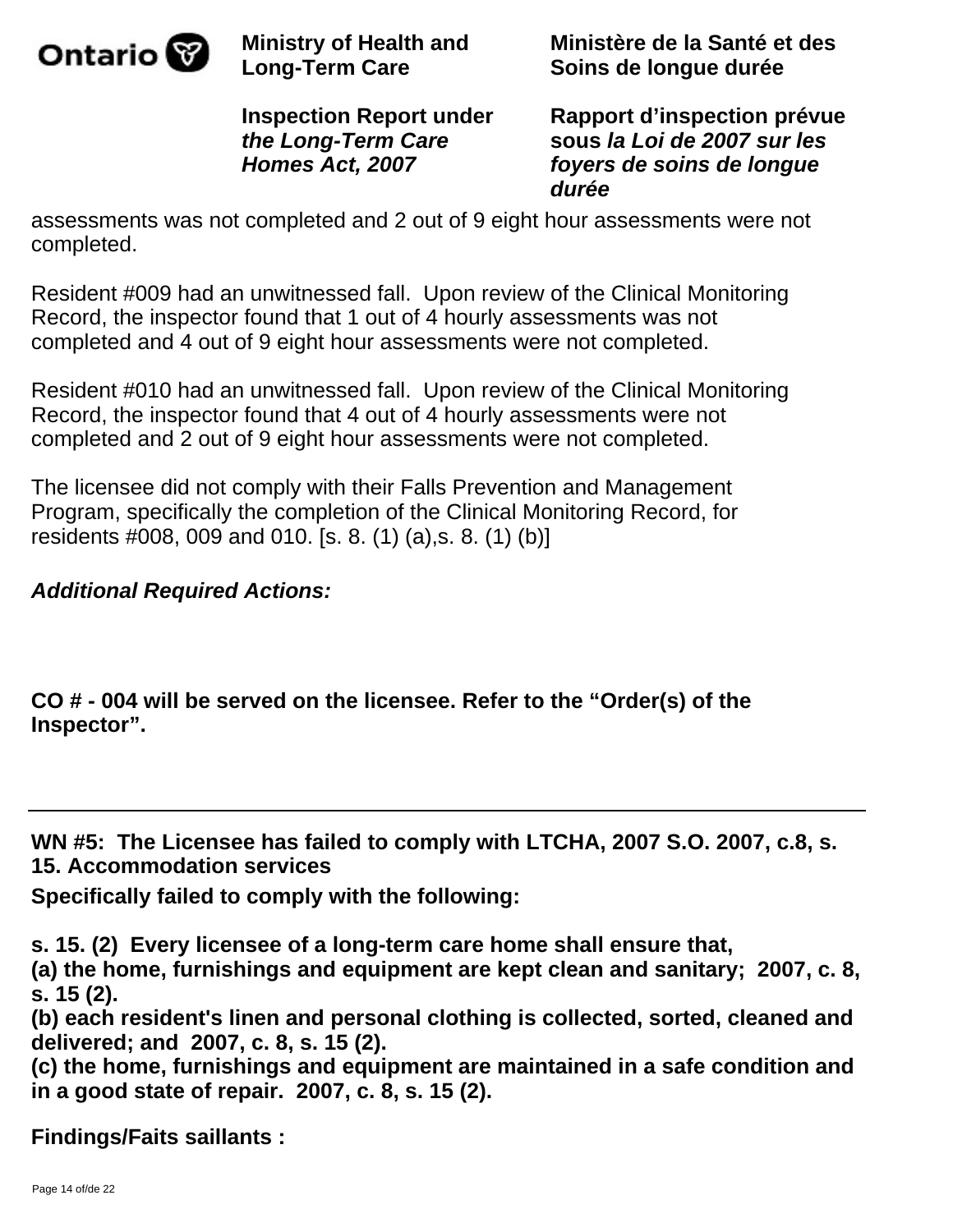

**Ministère de la Santé et des Soins de longue durée** 

**Inspection Report under the Long-Term Care Homes Act, 2007**

**Rapport d'inspection prévue sous la Loi de 2007 sur les foyers de soins de longue durée**

1. The licensee failed to ensure that the home, furnishings and equipment are kept clean and sanitary.

This inspection was conducted in reference to an anonymous complaint, log 017120-19, indicating that a specified room and the showers on a specified unit were dirty.

Inspector #641 completed a tour of the home with specific notice of the shower rooms and a resident room. In the resident's room, behind the resident's bed by the window, there was an area approximately 10cm wide that stretched from the window wall to the middle of the room, that had a buildup of reddish-brown matter crusted on the floor. There were two blankets bunched up on the floor covering parts of the stained area. In a specified shower room, the wall tiles had a buildup of a dark brown matter between the grout lines. The floor grout line around the perimeter of the room had a dark brown build up measuring between 1.5 to 2 cm wide. The floor tiles around the shower drain had wide grout lines with a dark buildup. There were two areas around the drain with chipped and missing tiles. There were cracked tiles at the base of the shower head wall. In another shower room, the wall tiles had a buildup of a dark brown matter between the grout lines. The floor grout line around the perimeter of the room had a dark build up measuring between 1.5 to 2 cm wide. There were cracked tiles at the base of shower head wall.

During an interview with Inspector #641, the Support Services Manager #120 (SSM) indicated that the staining on the floor in the resident's room was due to a water leak that they had been investigating. The SSM stated they had not been able to identify were the leak was coming from. At the time of the interview, there was water observed on the floor behind the bed by the window, with a blanket spread out on the floor against the wall. The SSM advised that the blanket was placed there to help absorb the water that was seeping through the wall. The SSM stated that they would be continuing to seek out an answer to why the water was leaking into this room and staining floor tiles behind the bed.

The Inspector and the SSM observed the shower rooms on a particular unit. The SSM stated that they had a steamer with tool heads to remove the buildup of dirt between the tiles. The SSM indicated that the expectation was that the housekeeping staff would use the steamer tool approximately every two weeks to remove any buildup on the tiles. The SSM stated they would have the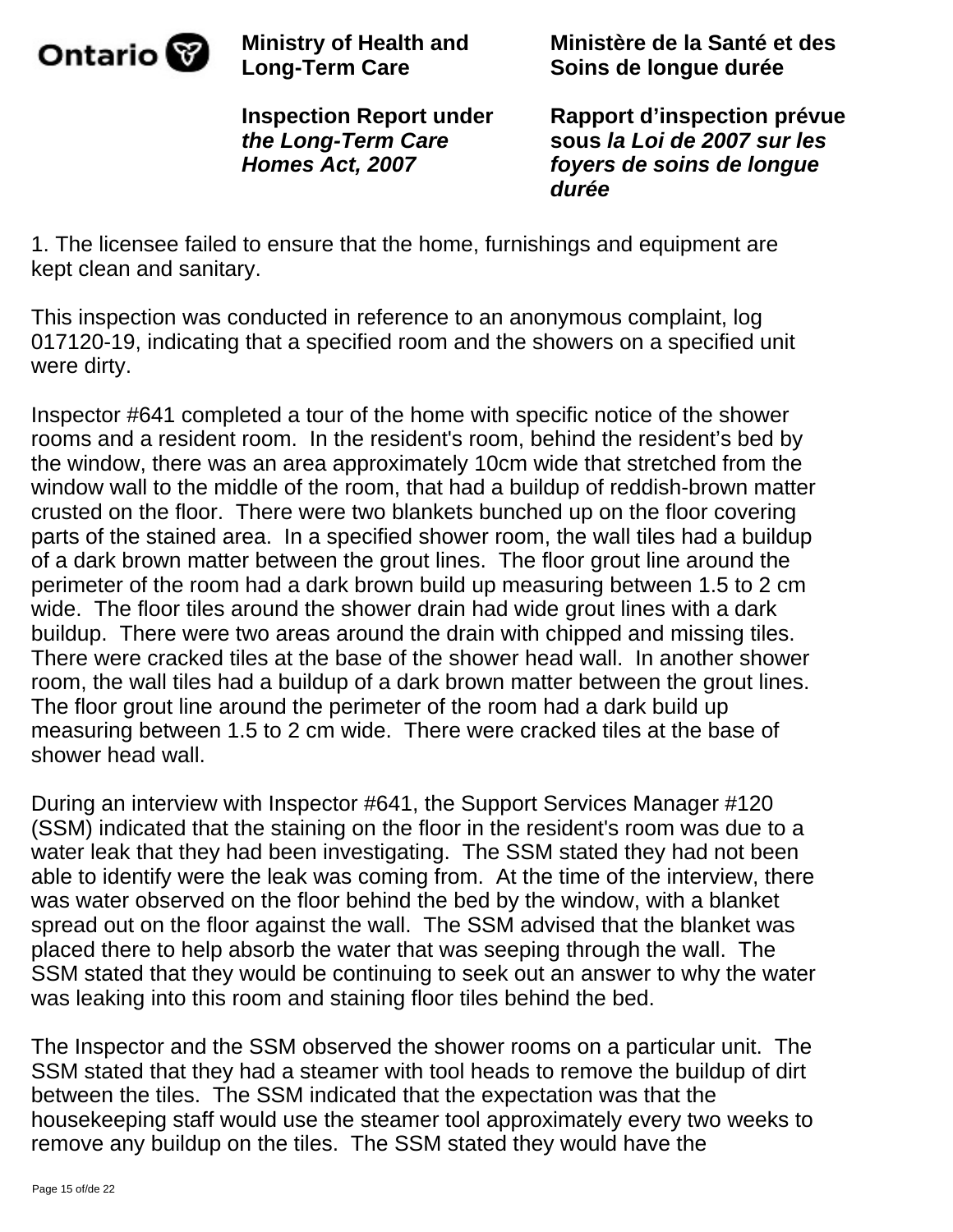

**Ministère de la Santé et des Soins de longue durée** 

### **Inspection Report under the Long-Term Care Homes Act, 2007**

**Rapport d'inspection prévue sous la Loi de 2007 sur les foyers de soins de longue durée**

housekeeper who was trained to use the steamer start working on removing the dirt in the showers. The SSM advised that the tiling in the shower rooms were going to be redone.

During an interview with Inspector #641, housekeeper #113 advised that when the buildup was noticed on the tiles in the showers, they used the steamer to help remove it. Housekeeper #113 stated they would make time to remove the buildup in these areas.

The licensee failed to ensure that the walls and flooring in the showers on a specified unit and a resident's room were kept clean and sanitary. [s. 15. (2) (a)]

# **Additional Required Actions:**

**VPC - pursuant to the Long-Term Care Homes Act, 2007, S.O. 2007, c.8, s.152(2) the licensee is hereby requested to prepare a written plan of correction for achieving compliance to ensure that the home, furnishings and equipment are kept clean and sanitary, to be implemented voluntarily.**

**WN #6: The Licensee has failed to comply with O.Reg 79/10, s. 107. Reports re critical incidents**

**Specifically failed to comply with the following:**

**s. 107. (3) The licensee shall ensure that the Director is informed of the following incidents in the home no later than one business day after the occurrence of the incident, followed by the report required under subsection (4):**

**4. Subject to subsection (3.1), an incident that causes an injury to a resident for which the resident is taken to a hospital and that results in a significant change in the resident's health condition.**

**Findings/Faits saillants :**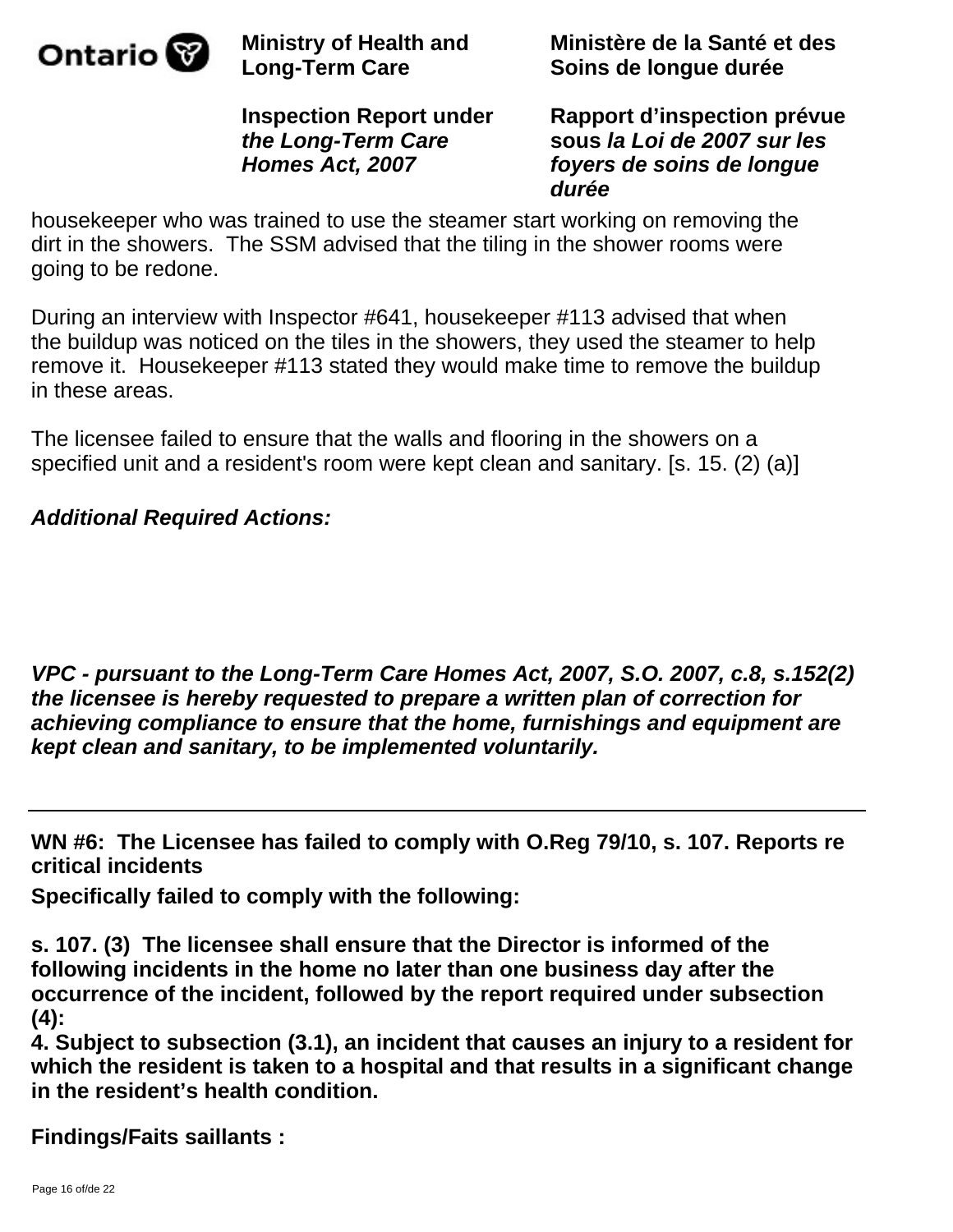

**Ministère de la Santé et des Soins de longue durée** 

**Inspection Report under the Long-Term Care Homes Act, 2007**

**Rapport d'inspection prévue sous la Loi de 2007 sur les foyers de soins de longue durée**

1. The licensee has failed to ensure that the Director was informed within one business day of an incident that caused a significant injury to resident #006, for which they were taken to a hospital and that resulted in a significant change in the resident's health condition.

On a specified date, resident #006 had an unwitnessed fall in their room. When the resident was found they were noted to be laying on their stomach on the floor with a head injury. Registered staff assessed the resident and they were sent to the hospital for further assessment.

Resident #006 was sent back to the home the following day and was noted to be weak, lethargic and congested. Progress notes also indicated the resident had sutures and swelling.

Two days after the fall, resident #006 was noted to require a specified intervention. The resident was also noted to be sleepy and did not eat breakfast or lunch. The following day, the resident again required a specified intervention.

Four days after the fall, resident #006 was noted to have a decreased level of consciousness and was sent back to hospital for assessment. The resident was noted to be admitted to the hospital and was deemed palliative.

Three days later, the resident's spouse confirmed that the home could discharge the resident as they would not be returning.

The inspector reviewed the Critical Incident System and did not find a report submitted to the Director related to the fall and significant change in resident #006's health condition.

During an interview with the DOC, they confirmed that the home did not submit a Critical Incident Report to the Director regarding resident #006's fall. [s. 107. (3) 4.]

### **Additional Required Actions:**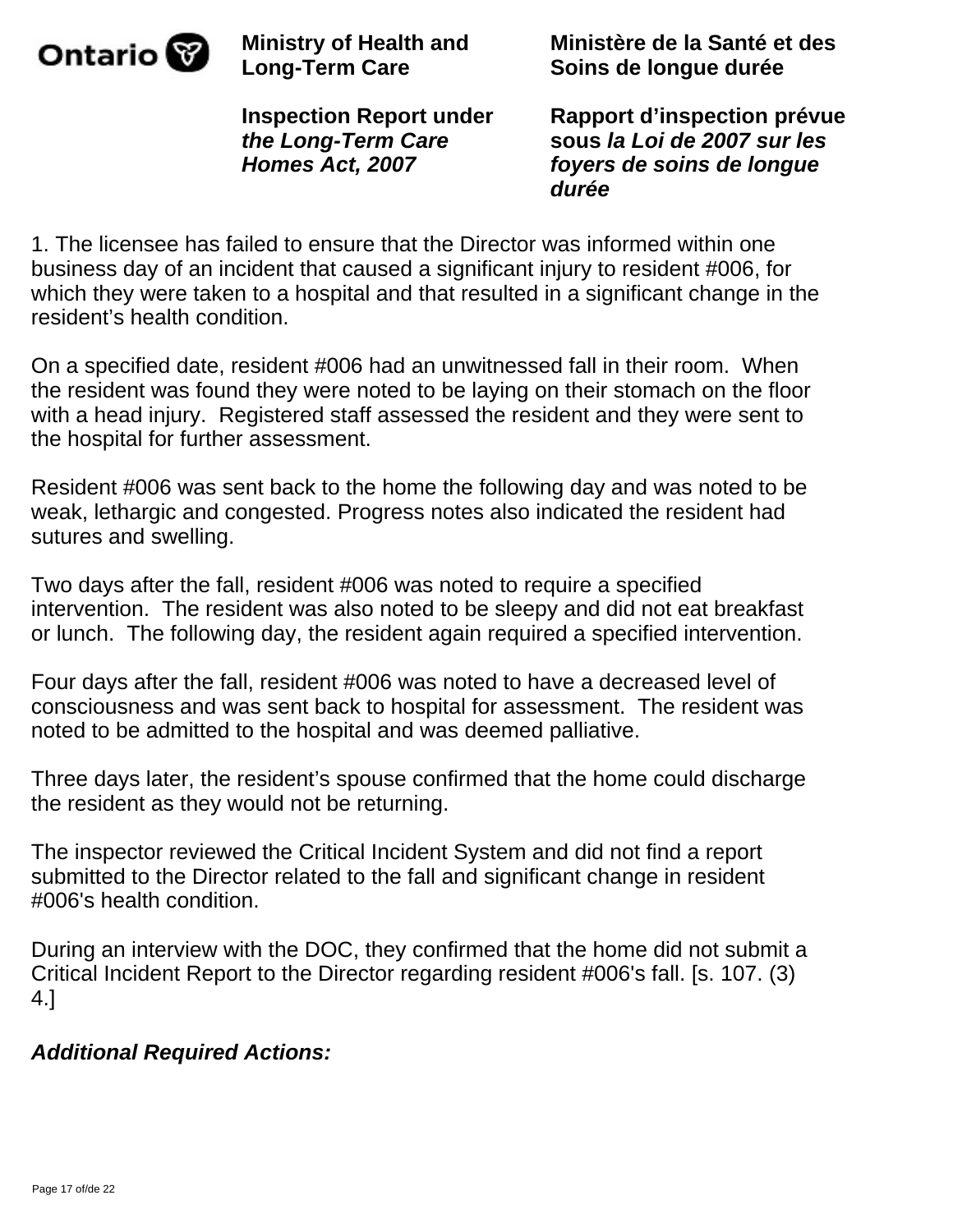

**Ministère de la Santé et des Soins de longue durée** 

**Inspection Report under the Long-Term Care Homes Act, 2007**

**Rapport d'inspection prévue sous la Loi de 2007 sur les foyers de soins de longue durée**

**VPC - pursuant to the Long-Term Care Homes Act, 2007, S.O. 2007, c.8, s.152(2) the licensee is hereby requested to prepare a written plan of correction for achieving compliance to ensure that the Director is informed within one business day of any incident that causes a significant injury to a resident, for which they are taken to the hospital and that results in a significant change in their health condition, to be implemented voluntarily.**

**WN #7: The Licensee has failed to comply with O.Reg 79/10, s. 213. Director of Nursing and Personal Care**

**Specifically failed to comply with the following:**

**s. 213. (1) Every licensee of a long-term care home shall ensure that the home's Director of Nursing and Personal Care works regularly in that position on site at the home for the following amount of time per week: 1. In a home with a licensed bed capacity of 19 beds or fewer, at least four hours per week. O. Reg. 79/10, s. 213 (1). 2. In a home with a licensed bed capacity of more than 19 but fewer than 30 beds, at least eight hours per week. O. Reg. 79/10, s. 213 (1). 3. In a home with a licensed bed capacity of more than 29 but fewer than 40 beds, at least 16 hours per week. O. Reg. 79/10, s. 213 (1).**

**4. In a home with a licensed bed capacity of more than 39 but fewer than 65 beds, at least 24 hours per week. O. Reg. 79/10, s. 213 (1).**

**5. In a home with a licensed bed capacity of 65 beds or more, at least 35 hours per week. O. Reg. 79/10, s. 213 (1).**

**Findings/Faits saillants :**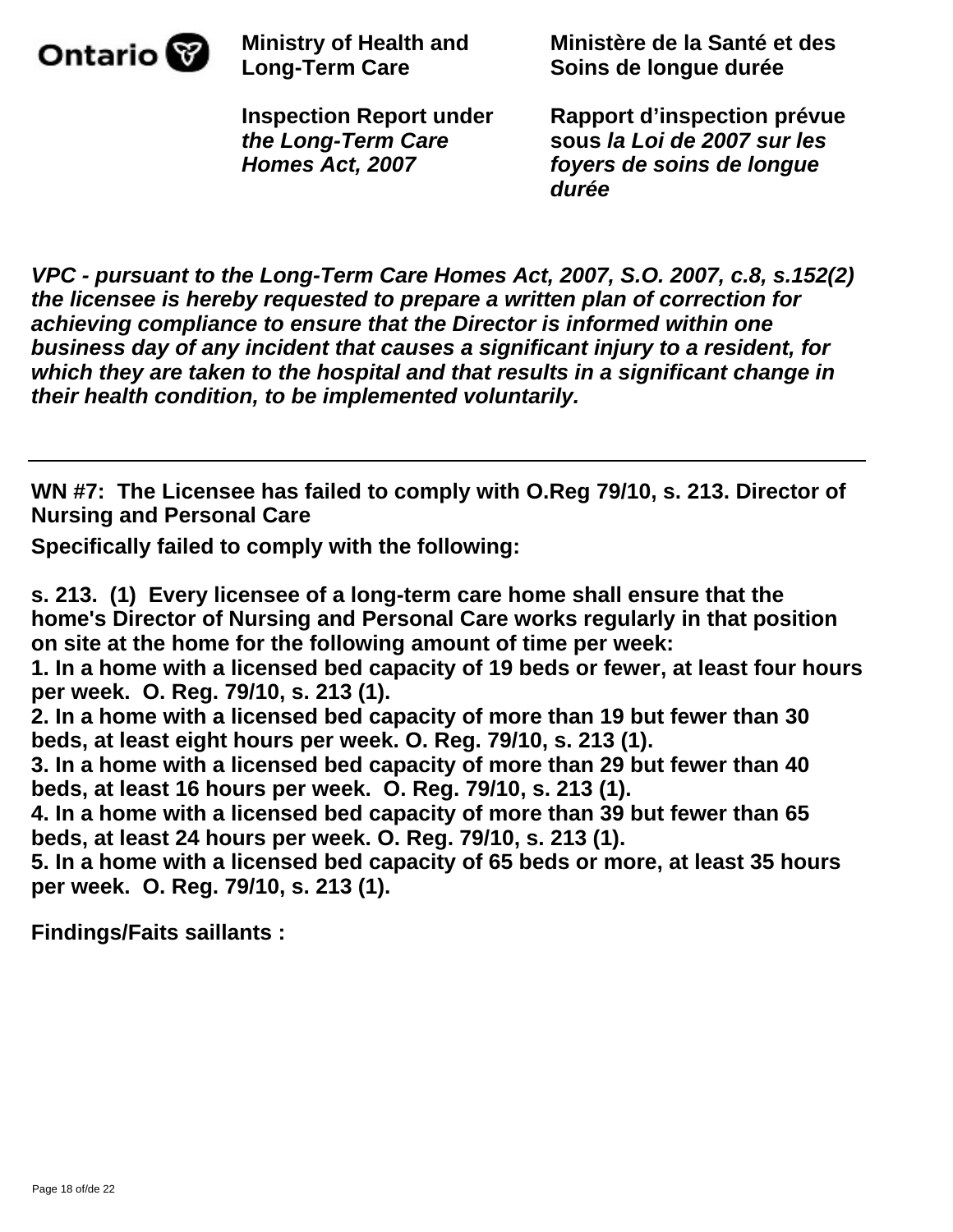

**Ministère de la Santé et des Soins de longue durée** 

**Inspection Report under the Long-Term Care Homes Act, 2007**

**Rapport d'inspection prévue sous la Loi de 2007 sur les foyers de soins de longue durée**

1. The licensee failed to ensure that the Director of Nursing and Personal Care in the long-term care home worked regularly in that position on site for at least 35 hours per week as required in a long-term care home with more than 65 beds.

During an interview with Inspector #641, the Director of Care (DOC) stated that if no Registered Nurse (RN) were available to work a shift, then one of the Directors of Care would come in to act as the RN in the home. The DOC stated that any shifts that the DOC worked as the RN on the floor, would be taken off from the scheduled DOC time, as a lieu day. The DOC indicated that since there is only one DOC currently in the home, there was no one available to replace the DOC for the hours that were taken in lieu for working the RN shifts.

Inspector #641 reviewed the registered staff attendance sheets for a specified time period with the DOC. The DOC advised the Inspector of having worked in the building as the RN on two night shifts and that they would be taking two days off from the DOC scheduled hours.

The licensee failed to ensure that the DOC worked regularly in that position on site for at least 35 hours per week. [s. 213. (1)]

### **Additional Required Actions:**

**VPC - pursuant to the Long-Term Care Homes Act, 2007, S.O. 2007, c.8, s.152(2) the licensee is hereby requested to prepare a written plan of correction for achieving compliance to ensure that the Director of Nursing and Personal Care in the long-term care home works regularly in that position, on site, for at least 35 hours per week, to be implemented voluntarily.**

**WN #8: The Licensee has failed to comply with LTCHA, 2007 S.O. 2007, c.8, s. 44. Authorization for admission to a home**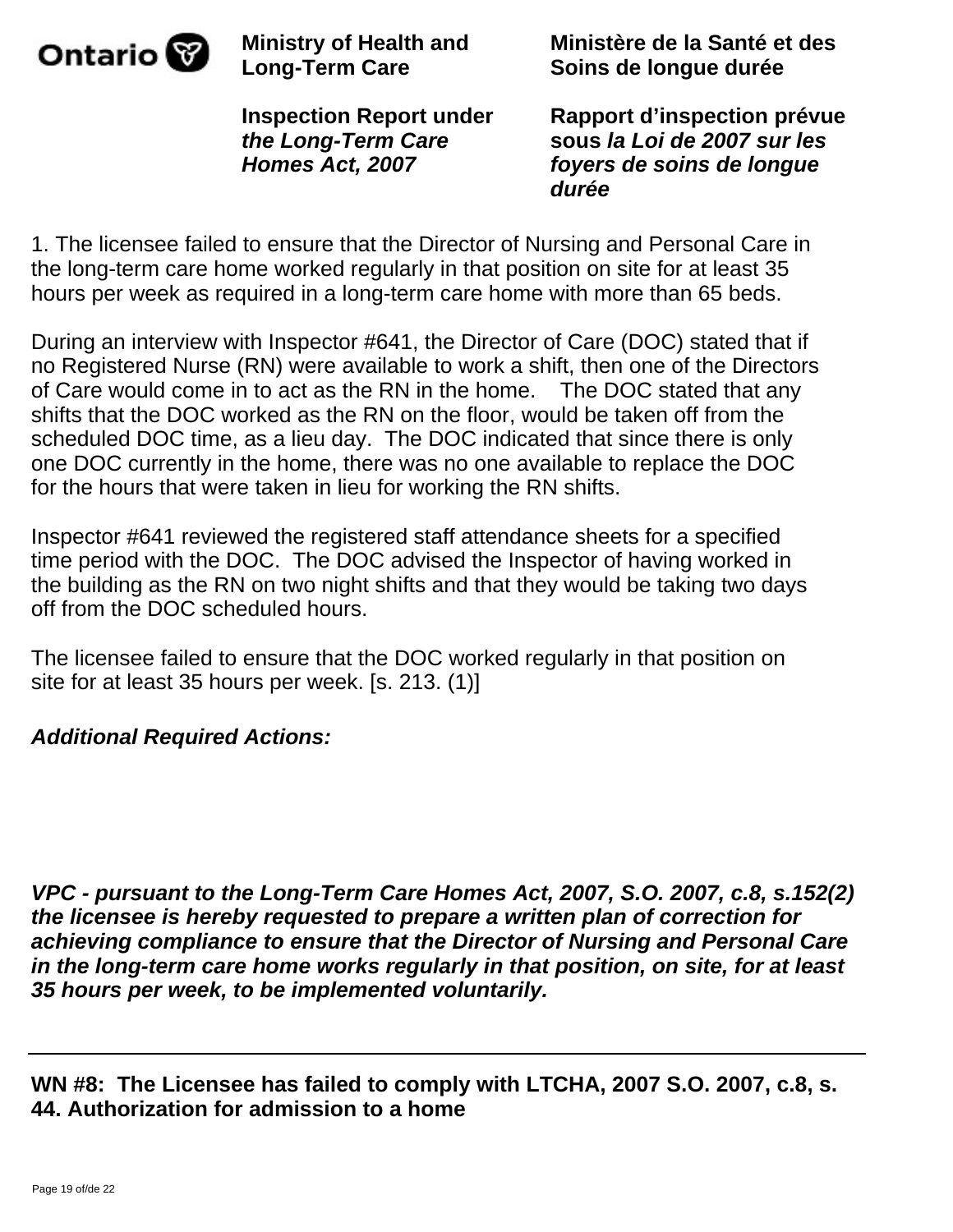

**Ministère de la Santé et des Soins de longue durée** 

**Inspection Report under the Long-Term Care Homes Act, 2007**

**Rapport d'inspection prévue sous la Loi de 2007 sur les foyers de soins de longue durée**

**Specifically failed to comply with the following:**

**s. 44. (9) If the licensee withholds approval for admission, the licensee shall give to persons described in subsection (10) a written notice setting out, (a) the ground or grounds on which the licensee is withholding approval; 2007, c. 8, s. 44. (9).**

**(b) a detailed explanation of the supporting facts, as they relate both to the home and to the applicant's condition and requirements for care; 2007, c. 8, s. 44. (9).**

**(c) an explanation of how the supporting facts justify the decision to withhold approval; and 2007, c. 8, s. 44. (9).**

**(d) contact information for the Director. 2007, c. 8, s. 44. (9).**

# **Findings/Faits saillants :**

1. The licensee failed to provide a written notice setting out a detailed explanation of the supporting facts, as they related both to the home and to the applicant's condition and care requirements, when the licensee withheld approval for admission for applicant #027.

An inspection was conducted for intake #014344-19 regarding the withheld approval for admission for applicant #027. The written notice read that the home lacked the physical facilities necessary for care.

During an interview with the Administrator, review of the applicant's application and the licensee's written notice withholding approval for admission, the Administrator told inspector #531 that the written notice did not provide a detailed explanation of the supporting facts, as they related to both the home and applicant #027's condition.

The licensee failed to provide a written notice setting out a detailed explanation of the supporting facts, as they related to both the home and the applicant's condition when withholding approval for admission. [s. 44. (9) (b)]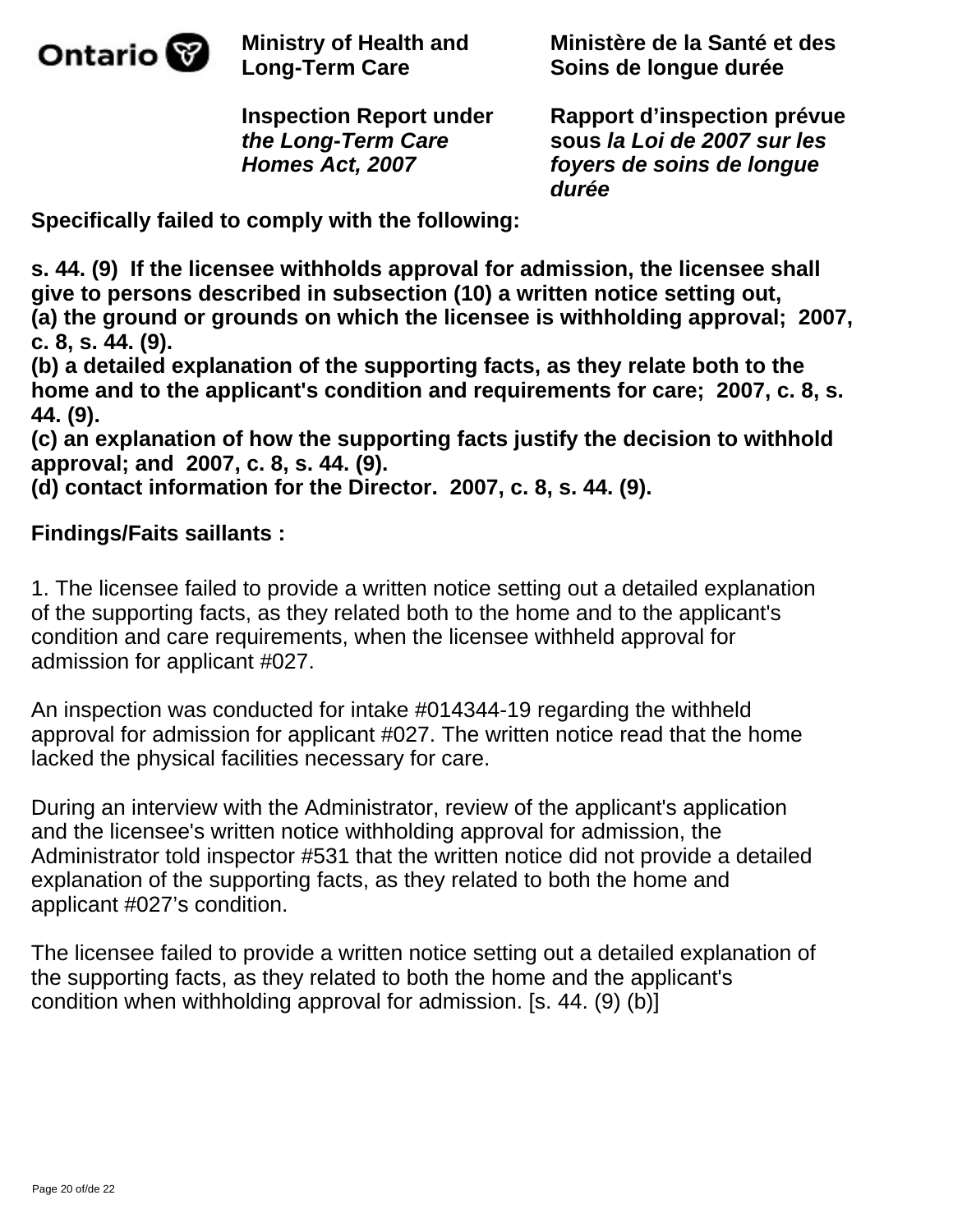

**Ministère de la Santé et des Soins de longue durée** 

**Inspection Report under the Long-Term Care Homes Act, 2007**

**Rapport d'inspection prévue sous la Loi de 2007 sur les foyers de soins de longue durée**

**WN #9: The Licensee has failed to comply with LTCHA, 2007 S.O. 2007, c.8, s. 101. Conditions of licence**

**Specifically failed to comply with the following:**

**s. 101. (3) It is a condition of every licence that the licensee shall comply with this Act, the Local Health System Integration Act, 2006, the Commitment to the Future of Medicare Act, 2004, the regulations, and every directive issued, order made or agreement entered into under this Act and those Acts. 2007, c. 8, s. 195 (12); 2017, c. 25, Sched. 5, s. 23.**

# **Findings/Faits saillants :**

1. The licensee has failed to comply with the following requirement of the LTCHA:

It is a condition of every licence that the licensee shall comply with every order made under this Act.

On March 8, 2019, Compliance Order (CO) #001 from inspection number 2019\_414110\_0003 was made under LTCHA, 2007 S.O. 2007, c. 8, s. 6(7) and stated:

The licensee must be compliant with the LTCHA, 2007, s. 6(7).

The licensee was ordered to:

1. Educate all direct care staff, including registered staff, on the risks associated with residents using furniture as ambulatory aids and not implementing the plan of care while sharing the MOHLTC inspection report leading up to the critical incident involving resident #001's fall.

2. At every shift report, for a minimum of a one year period, registered staff shall remind PSWs of the requirement to ensure resident's who ambulate with mobility aids are provided with the mobility aids in keeping with the resident's written plan of care.

3. A record shall be kept of steps #1 and #2.

The compliance due date was July 31, 2019.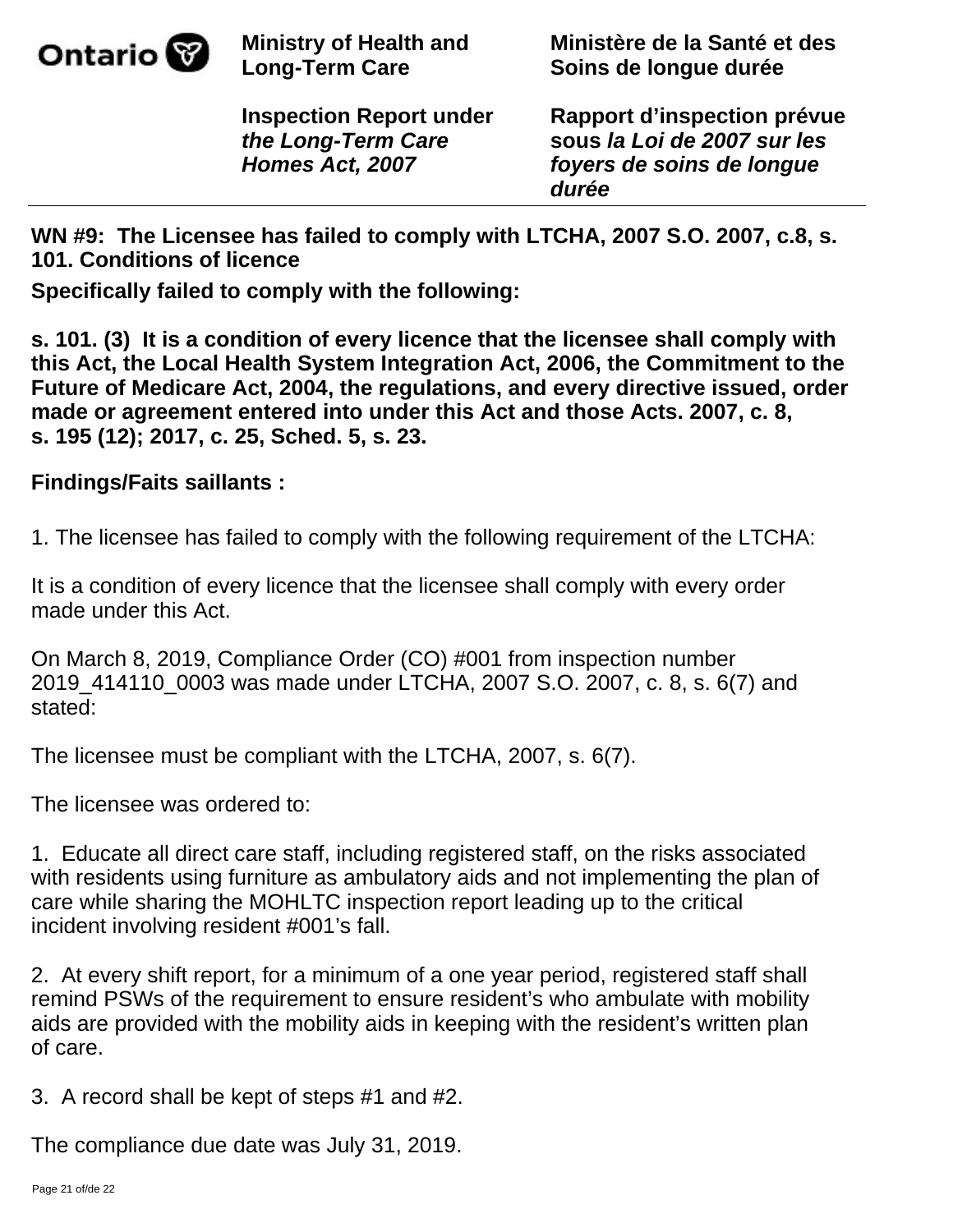

**Ministère de la Santé et des Soins de longue durée** 

**Inspection Report under the Long-Term Care Homes Act, 2007**

**Rapport d'inspection prévue sous la Loi de 2007 sur les foyers de soins de longue durée**

The licensee complied with step 1 of the compliance order in that they provided evidence that all direct care staff, including registered staff, were educated on the risks associated with using furniture as ambulatory aids and were able to provide a record showing the education and those who attended.

The licensee failed to comply with parts of step 2 and 3, in that not all registered staff members responsible for reminding PSWs at shift report about the appropriate use of mobility aids signed that they completed the communication and for one date, only one shift report statement sheet could be found.

During the inspection, the Director of Care (DOC) gave the inspector a binder full of shift report statements and indicated there are two per date, one for the west and one for the east. Upon review of all the sheets provided, the following was found:

- There was only one shift report statement found for a specified date

- There were 23 evening, 6 day and 3 night shift charge nurse signatures missing for various dates

Therefore, the licensee did not comply with part of an order made under this Act. [s. 101. (3)]

**Issued on this 25th day of November, 2019 (A1)**

**Signature of Inspector(s)/Signature de l'inspecteur ou des inspecteurs**

**Original report signed by the inspector.**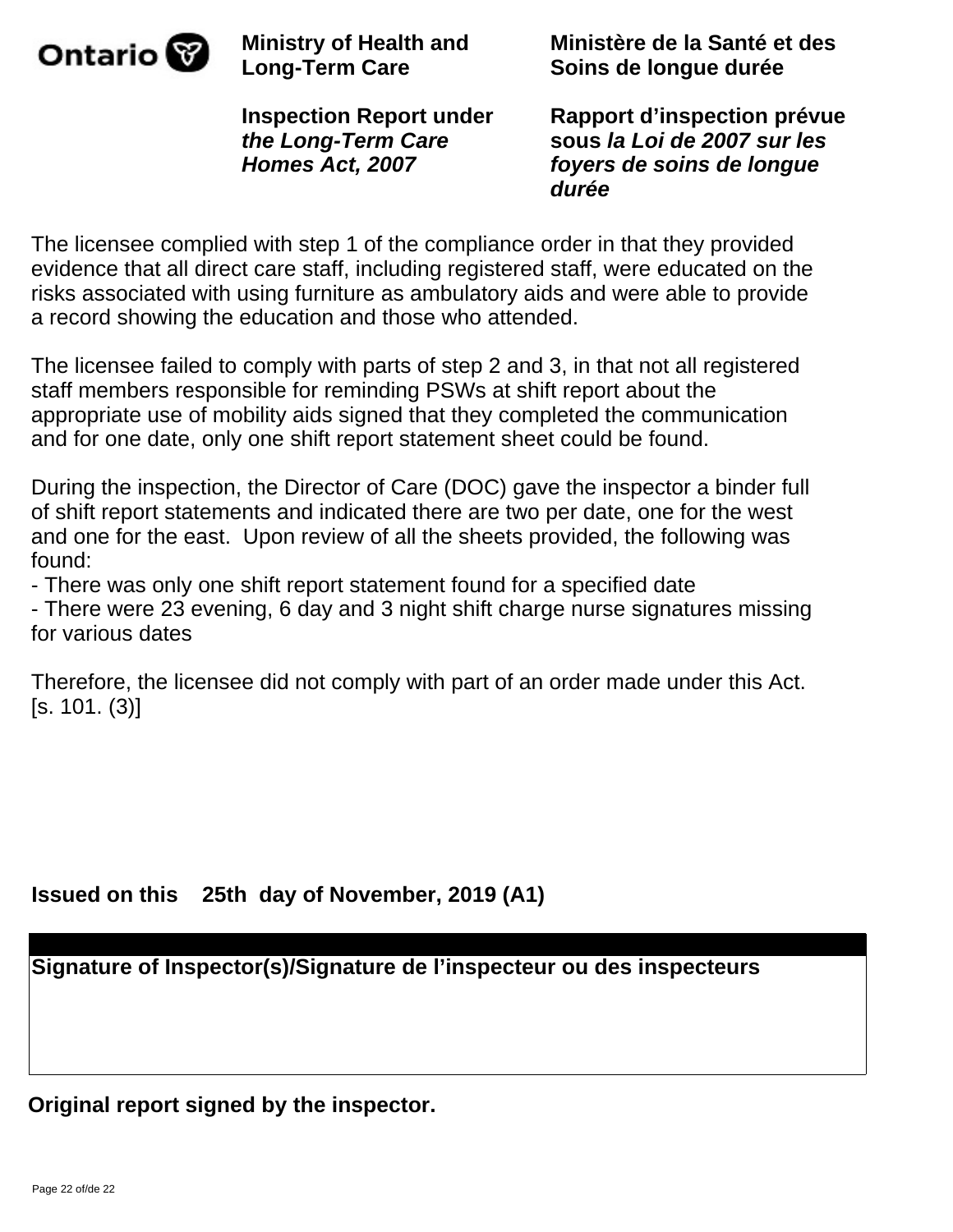

# **Order(s) of the Inspector**

Pursuant to section 153 and/or section 154 of the Long-Term Care Homes Act, 2007, S.O. 2007, c. 8

**Long-Term Care Homes Division Long-Term Care Inspections Branch**

**Division des foyers de soins de longue durée Inspection de soins de longue durée**

#### **Ministère de la Santé et des Soins de longue durée**

# **Ordre(s) de l'inspecteur**

Aux termes de l'article 153 et/ou de l'article 154 de la Loi de 2007 sur les foyers de soins de longue durée, L. O. 2007, chap. 8

# **Amended Public Copy/Copie modifiée du public**

| Name of Inspector (ID #) /<br>Nom de l'inspecteur (No) :                        | Amended by JESSICA PATTISON (197) - (A1)                                                                   |
|---------------------------------------------------------------------------------|------------------------------------------------------------------------------------------------------------|
| <b>Inspection No. /</b><br>No de l'inspection :                                 | 2019_702197_0025 (A1)                                                                                      |
| <b>Appeal/Dir#/</b><br>Appel/Dir#:                                              |                                                                                                            |
| Log No. $/$<br>No de registre :                                                 | 006286-19, 006287-19, 006288-19, 014344-19,<br>014973-19, 016255-19, 017120-19, 017874-19 (A1)             |
| Type of Inspection /<br><b>Genre d'inspection :</b>                             | Complaint                                                                                                  |
| <b>Report Date(s)/</b><br>Date(s) du Rapport :                                  | Nov 25, 2019(A1)                                                                                           |
| Licensee /<br><b>Titulaire de permis:</b>                                       | Extendicare (Canada) Inc.<br>3000 Steeles Avenue East, Suite 103, MARKHAM,<br><b>ON, L3R-4T9</b>           |
| LTC Home /<br>Foyer de SLD :                                                    | <b>Extendicare Guildwood</b><br>60 Guildwood Parkway, SCARBOROUGH, ON,<br>M <sub>1</sub> E-1N <sub>9</sub> |
| Name of Administrator /<br>Nom de l'administratrice<br>ou de l'administrateur : | <b>Susanne Babic</b>                                                                                       |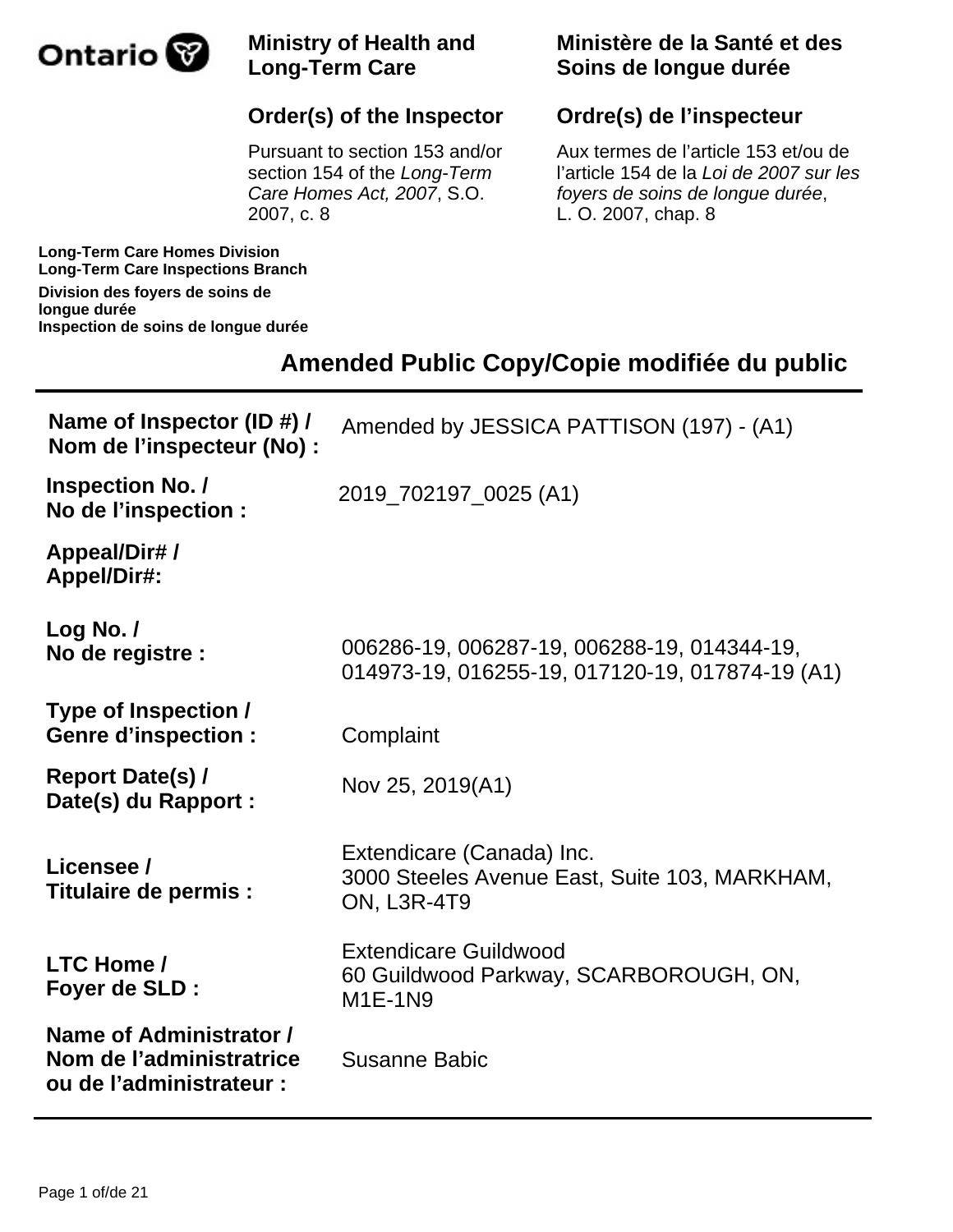

#### **Ministère de la Santé et des Soins de longue durée**

# **Order(s) of the Inspector**

Pursuant to section 153 and/or section 154 of the Long-Term Care Homes Act, 2007, S.O. 2007, c. 8

### **Ordre(s) de l'inspecteur**

Aux termes de l'article 153 et/ou de l'article 154 de la Loi de 2007 sur les foyers de soins de longue durée, L. O. 2007, chap. 8

To Extendicare (Canada) Inc., you are hereby required to comply with the following order(s) by the date(s) set out below: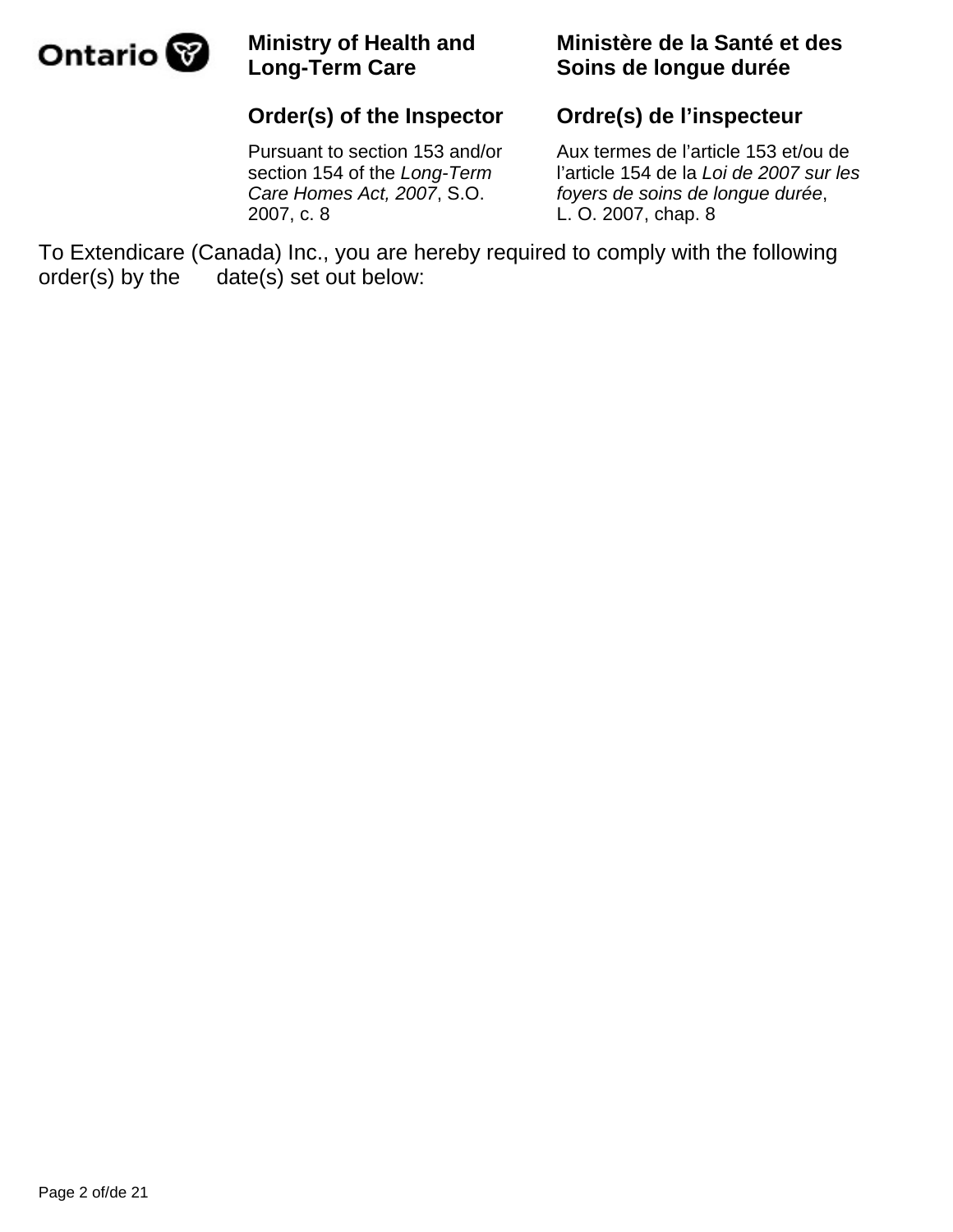

#### **Ministère de la Santé et des Soins de longue durée**

# **Order(s) of the Inspector**

Pursuant to section 153 and/or section 154 of the Long-Term Care Homes Act, 2007, S.O. 2007, c. 8

### **Ordre(s) de l'inspecteur**

Aux termes de l'article 153 et/ou de l'article 154 de la Loi de 2007 sur les foyers de soins de longue durée, L. O. 2007, chap. 8

| Order #/      | Order Type / |                                                           |
|---------------|--------------|-----------------------------------------------------------|
| Ordre no: 001 |              | <b>Genre d'ordre :</b> Compliance Orders, s. 153. (1) (a) |

#### **Pursuant to / Aux termes de :**

LTCHA, 2007 S.O. 2007, c.8, s. 6. (1) Every licensee of a long-term care home shall ensure that there is a written plan of care for each resident that sets out,

(a) the planned care for the resident;

(b) the goals the care is intended to achieve; and

 (c) clear directions to staff and others who provide direct care to the resident. 2007, c. 8, s. 6 (1).

### **Order / Ordre :**

The licensee shall be compliant with LTCHA 2007, s. 6 (1).

Specifically, the licensee shall ensure that the plan of care for all residents assessed at risk for falls (including residents #002 and 006 if applicable), in relation to falls prevention, sets out clear directions to staff and others who provide direct care to the resident by ensuring:

1) Consistent information throughout the plan of care that is understood and followed by direct care staff.

2) Revisions are based on a documented reassessment of a resident's condition/behavior and all changes are clearly documented and communicated to direct care staff.

3) When new fall prevention interventions are implemented, there is documentation to support the effectiveness and ongoing use or discontinuation of the interventions.

### **Grounds / Motifs :**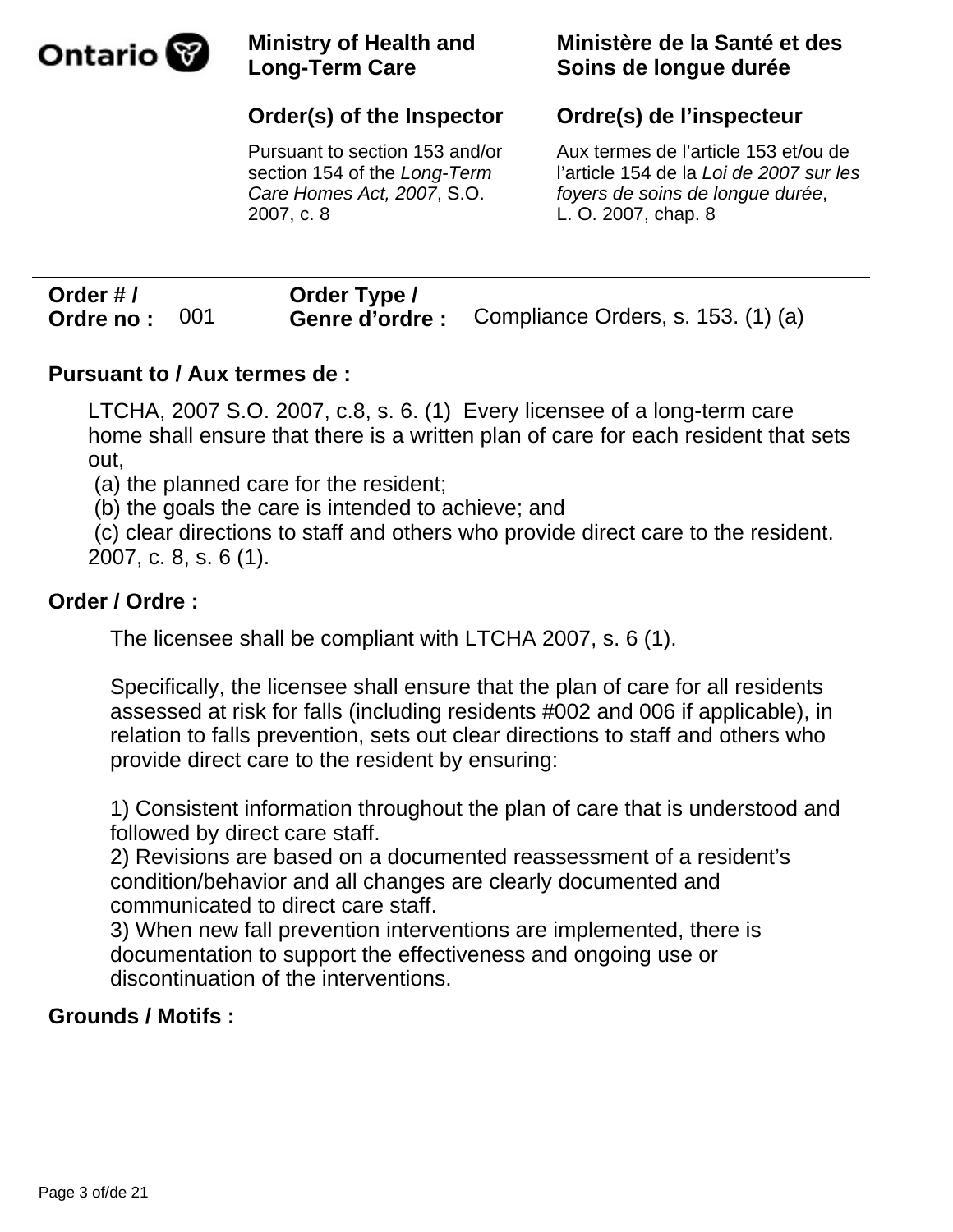

#### **Ministère de la Santé et des Soins de longue durée**

# **Order(s) of the Inspector**

Pursuant to section 153 and/or section 154 of the Long-Term Care Homes Act, 2007, S.O. 2007, c. 8

# **Ordre(s) de l'inspecteur**

Aux termes de l'article 153 et/ou de l'article 154 de la Loi de 2007 sur les foyers de soins de longue durée, L. O. 2007, chap. 8

1. The following non-compliance is related to log 014412-19.

The licensee has failed to ensure that the plans of care for residents #002 and 006 set out clear directions for staff and others who provide direct care to the residents.

Resident #002 had a fall and sustained an injury. Upon review of the incident, the inspector noted that the resident's plan of care was updated the day of the fall to include a specified intervention.

The inspector made observations and did not see the specified intervention in place. During an interview with RPN #108, they stated that resident #002 did not have the intervention. They stated that they recalled it was put in place for a period of time, but thought the staff had reassessed and determined the intervention was not required. The inspector reviewed the progress notes but was unable to find any discussion / assessment for the use of the intervention for resident #002.

At a later date in the inspection, the DOC informed the inspector that they had spoken to RPN #108 and they indicated that they had updated the plan of care to reflect that the intervention was not required for resident #002.

Therefore, at the time of the inspection, the plan of care for resident #002 did not set out clear directions to staff and others who provide direct care to the resident. (197)

2. The following non-compliance is related to log 006286-19.

Resident #006 was identified at high risk for falls with their most recent fall occurring on a specified date. The resident's current plan of care related to falls prevention directed staff to assess for appropriate use of specified interventions and to use precautions for falling.

On the day of the resident's last fall, PSWs found resident #006 laying on the floor on their stomach and noted a large amount of blood. The resident was noted to be confused and agitated and appeared to have been trying to get out of bed. The resident was then sent out to hospital for further assessment and returned the next day. A few days later, the resident was re-admitted to the hospital. The resident was then discharged to palliative care and did not return to the home.

Upon review of the Post-Fall Assessment for this fall, RPN #121 documented under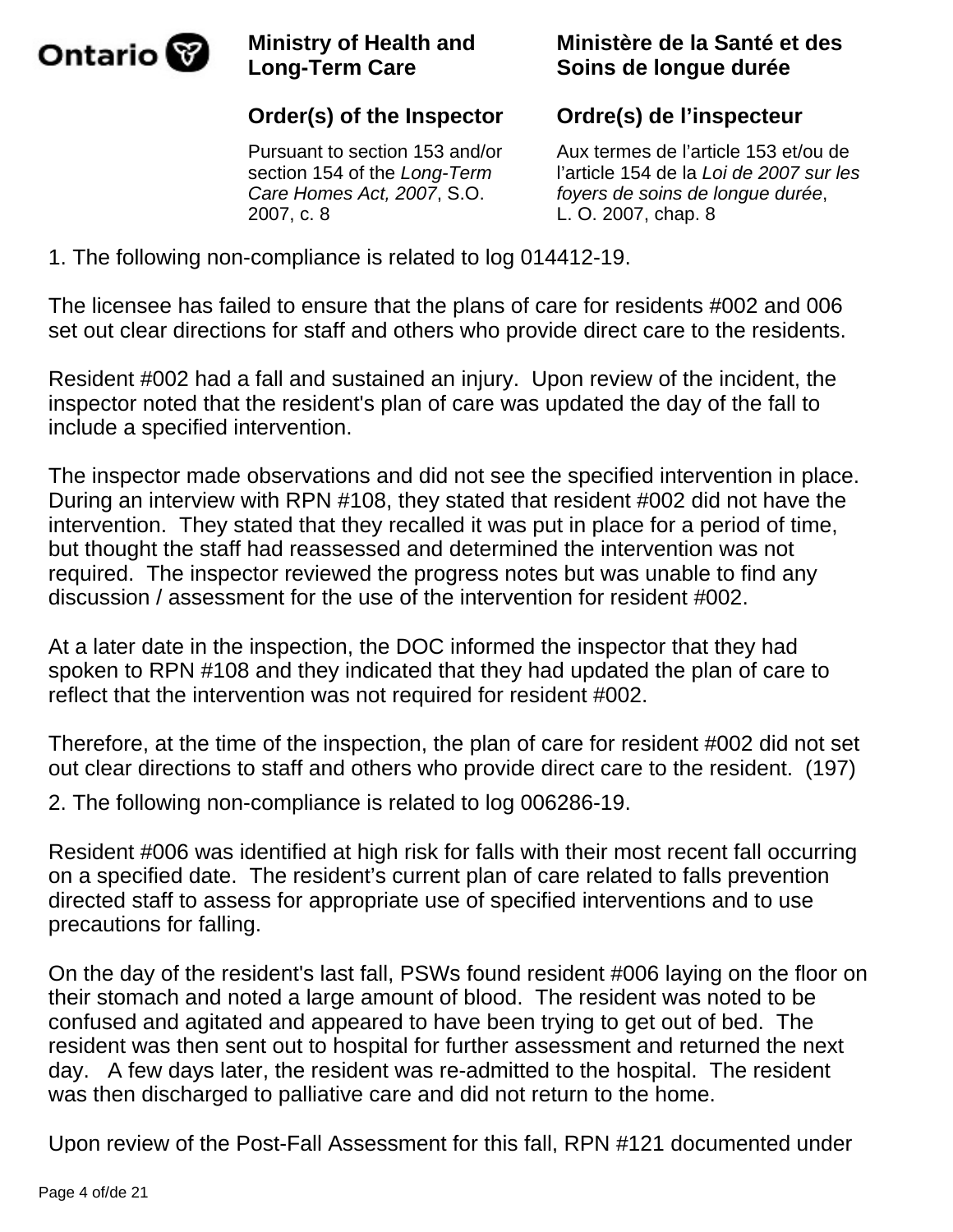

#### **Ministère de la Santé et des Soins de longue durée**

# **Order(s) of the Inspector**

Pursuant to section 153 and/or section 154 of the Long-Term Care Homes Act, 2007, S.O. 2007, c. 8

# **Ordre(s) de l'inspecteur**

Aux termes de l'article 153 et/ou de l'article 154 de la Loi de 2007 sur les foyers de soins de longue durée, L. O. 2007, chap. 8

the section "describe how the fall may have been prevented", specified interventions.

During an interview with RPN #121, they indicated that the resident was awake most of the night before they fell and the staff spent quite a bit of time trying to settle the resident back to bed. When asked if there was a specified intervention in place for the resident, the RPN said no.

PSW's #122 and #123 also worked the night shift when the resident fell and stated that there was no specified intervention in place when the resident fell. PSW #122 stated that they were alerted to the resident's room when they heard them calling out and the resident was on the floor when they found them.

During an interview with the Director of Care, they indicated that the resident did have the specified intervention and that it should have been in place at the time of the fall. When asked, the DOC could not say how long the intervention had been in place for the resident.

The Physiotherapist was interviewed and reviewed their notes/recommendations with the inspector related to the resident's falls. On three specified dates, the Physiotherapist recommended that the resident use another type of intervention, each after a fall that had occurred. When asked if they had ever recommended the use of the other specified intervention or if the resident had one, the Physiotherapist stated that they could not see in their notes where they had recommended one, but indicated that it would have been standard for a resident such as resident #006 and indicated they should have had one in place.

RPN #124 and PSW #126, both regular evening staff, indicated to the inspector in interviews that resident #006 did use the specified intervention, but they did not recall the use of the other type of intervention that was suggested by the Physiotherapist.

Review of the progress notes for resident #006 for a two month period showed no mention of the use of the specified intervention until after the resident's most recent fall. There was also no mention of the use of the other type of intervention, although the Physiotherapist wrote a progress note 3 days after the last fall, recommending to continue the use of the intervention.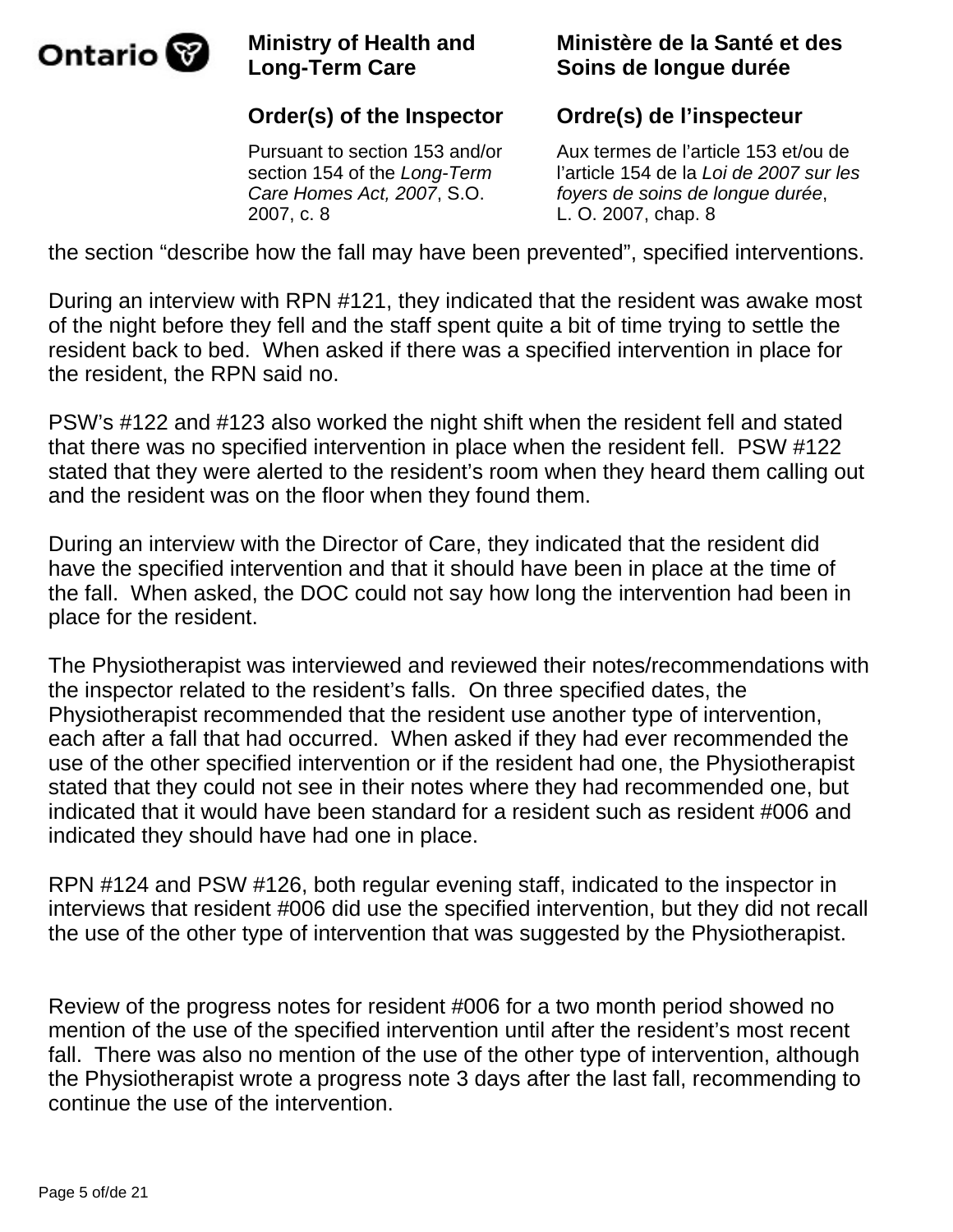

#### **Ministère de la Santé et des Soins de longue durée**

# **Order(s) of the Inspector**

Pursuant to section 153 and/or section 154 of the Long-Term Care Homes Act, 2007, S.O. 2007, c. 8

### **Ordre(s) de l'inspecteur**

Aux termes de l'article 153 et/ou de l'article 154 de la Loi de 2007 sur les foyers de soins de longue durée, L. O. 2007, chap. 8

Based on what the inspector found, the written care plan for resident #006 did not indicate that either intervention should be used for the resident. According to the Physiotherapist, both should have been in place. The DOC indicated the one specified intervention should be in place. Evening staff indicated that the specified intervention was in place, but that they other type was not. Night staff indicated that the specified intervention was not in place. Therefore, the plan of care related to the use of fall prevention interventions for resident #006 did not set out clear directions to staff and others who provide direct care to the resident.

The decision to issue a compliance order was based on the scope, severity and compliance history of this non-compliance. There was actual harm to resident #006, as they sustained a head injury and within 1 week, was discharged from the home into palliative care. Two out of three residents reviewed lacked clear direction related to the use of specified interventions to help prevent falls and the licensee has a compliance history related to this section as follows:

- Inspection #2019\_717531\_0015 VPC issued July 8, 2019
- Inspection #2018\_594624\_0009 WN issued Sept 7, 2018 (197)

**This order must be complied with by / Vous devez vous conformer à cet ordre d'ici le :** Dec 13, 2019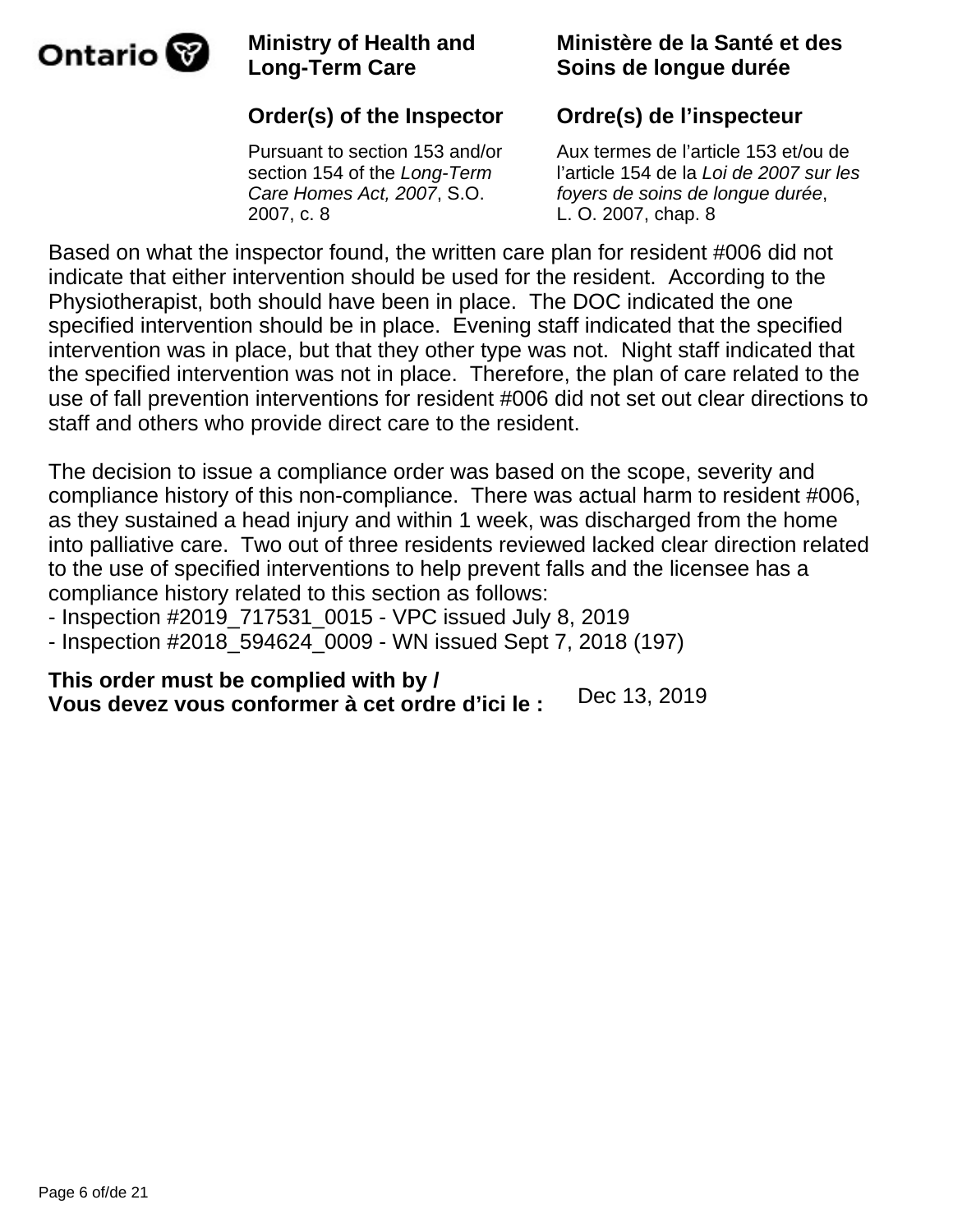

#### **Ministère de la Santé et des Soins de longue durée**

# **Order(s) of the Inspector**

Pursuant to section 153 and/or section 154 of the Long-Term Care Homes Act, 2007, S.O. 2007, c. 8

### **Ordre(s) de l'inspecteur**

Aux termes de l'article 153 et/ou de l'article 154 de la Loi de 2007 sur les foyers de soins de longue durée, L. O. 2007, chap. 8

| Order #/        | Order Type / |                                                           |
|-----------------|--------------|-----------------------------------------------------------|
| Ordre no: $002$ |              | <b>Genre d'ordre :</b> Compliance Orders, s. 153. (1) (a) |

#### **Pursuant to / Aux termes de :**

LTCHA, 2007 S.O. 2007, c.8, s. 8. (3) Every licensee of a long-term care home shall ensure that at least one registered nurse who is both an employee of the licensee and a member of the regular nursing staff of the home is on duty and present in the home at all times, except as provided for in the regulations. 2007, c. 8, s. 8 (3).

#### **Order / Ordre :**

The licensee shall be compliant with s.8(3) of the LTCHA, 2007.

Specifically, the licensee must ensure that at least one registered nurse who is an employee of the licensee or works at the home pursuant to a contract with the licensee and is a member of the regular nursing staff of the home, is on duty and present at all times.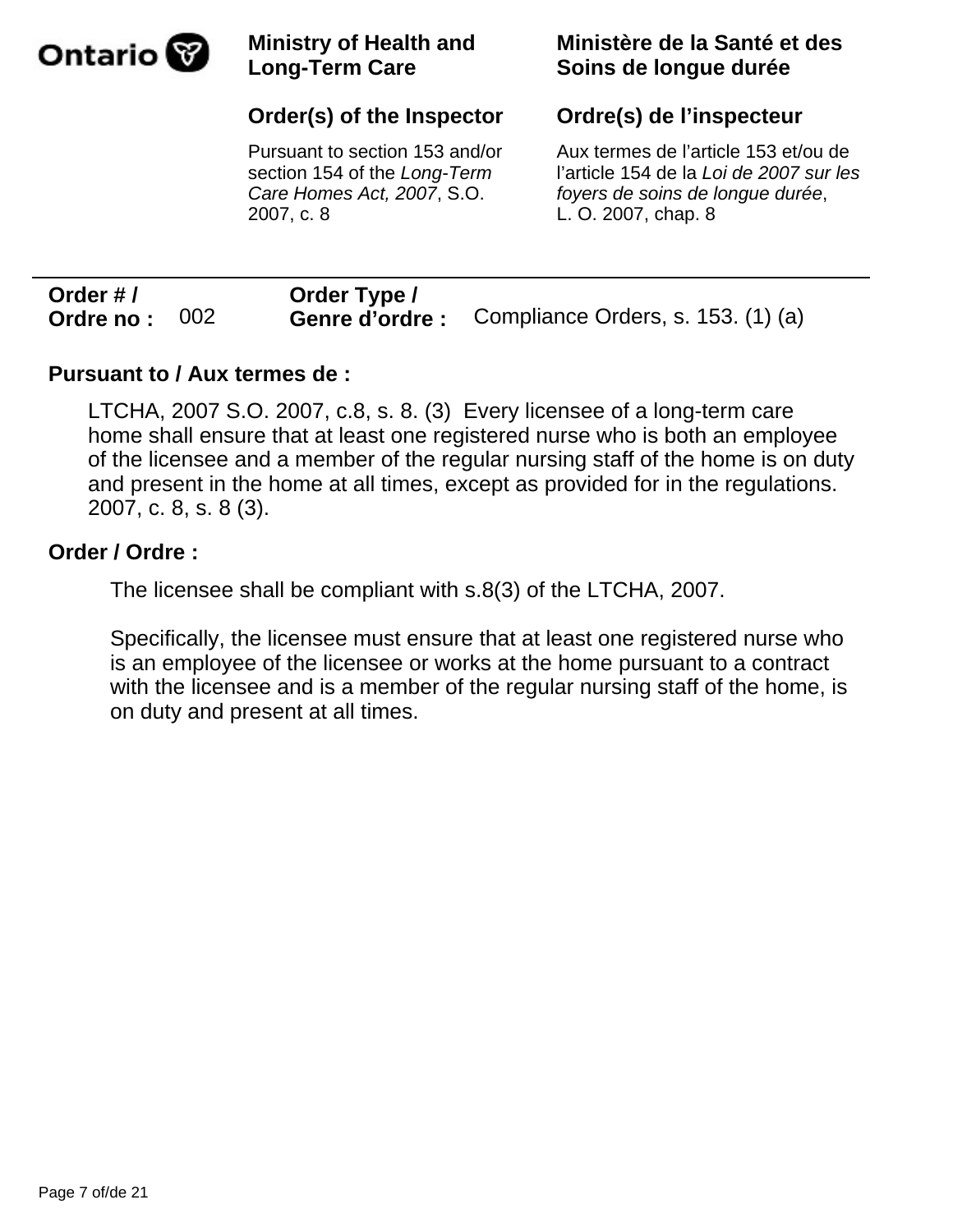

# **Order(s) of the Inspector**

Pursuant to section 153 and/or section 154 of the Long-Term Care Homes Act, 2007, S.O. 2007, c. 8

### **Ministère de la Santé et des Soins de longue durée**

# **Ordre(s) de l'inspecteur**

Aux termes de l'article 153 et/ou de l'article 154 de la Loi de 2007 sur les foyers de soins de longue durée, L. O. 2007, chap. 8

# **Grounds / Motifs :**

(A1)

1. The following finding is related to log 017120-19.

The licensee failed to ensure that at least one registered nurse who was both an employee of the licensee and a member of the regular nursing staff of the home was on duty and present in the home at all times.

In accordance with s.8(3) of the LTCHA 2007, the licensee was required to ensure that there was at least one registered nurse on duty and present in the home at all times. The Long-term Care Home is a 169 bed home divided into two units.

During an interview with Inspector #641, the DOC indicated that as per the licensee's staffing plan, there should be two RN's in the building on each shift. When an RN was not available for a shift, another RN would be called in and overtime would be offered when needed. If an RN was available for the shift, an RPN would be called in to replace the one RN. The DOC stated that if no RN were available for the shift, then one of the Directors of Care would come in to act as the RN in the home.

Inspector #641 reviewed the registered staff attendance sheets for a specified period with the DOC. The inspector found and the DOC confirmed, that there were no RN's on duty and present in the Long-Term Care home for 11 evening shifts.

The licensee failed, on eleven evening shifts over a four month period, to ensure that at least one registered nurse who was an employee of the licensee and a member of the regular nursing staff, was on duty and present at all times in the home.

The decision to issue a compliance order was based on the scope, severity and compliance history of this non-compliance. There was potential for harm since the absence of a Registered Nurse potentially poses a risk to resident safety and affects every resident living in the home. The inspector determined the issue to be a pattern as there were a total of 11 shifts with no RN on duty in the home during the four month period reviewed. The licensee was issued a Voluntary Plan of Correction to the same section on May 7, 2018, under Inspection #2018\_594624\_0009. (641)

**This order must be complied with by / Vous devez vous conformer à cet ordre d'ici le :** Mar 23, 2020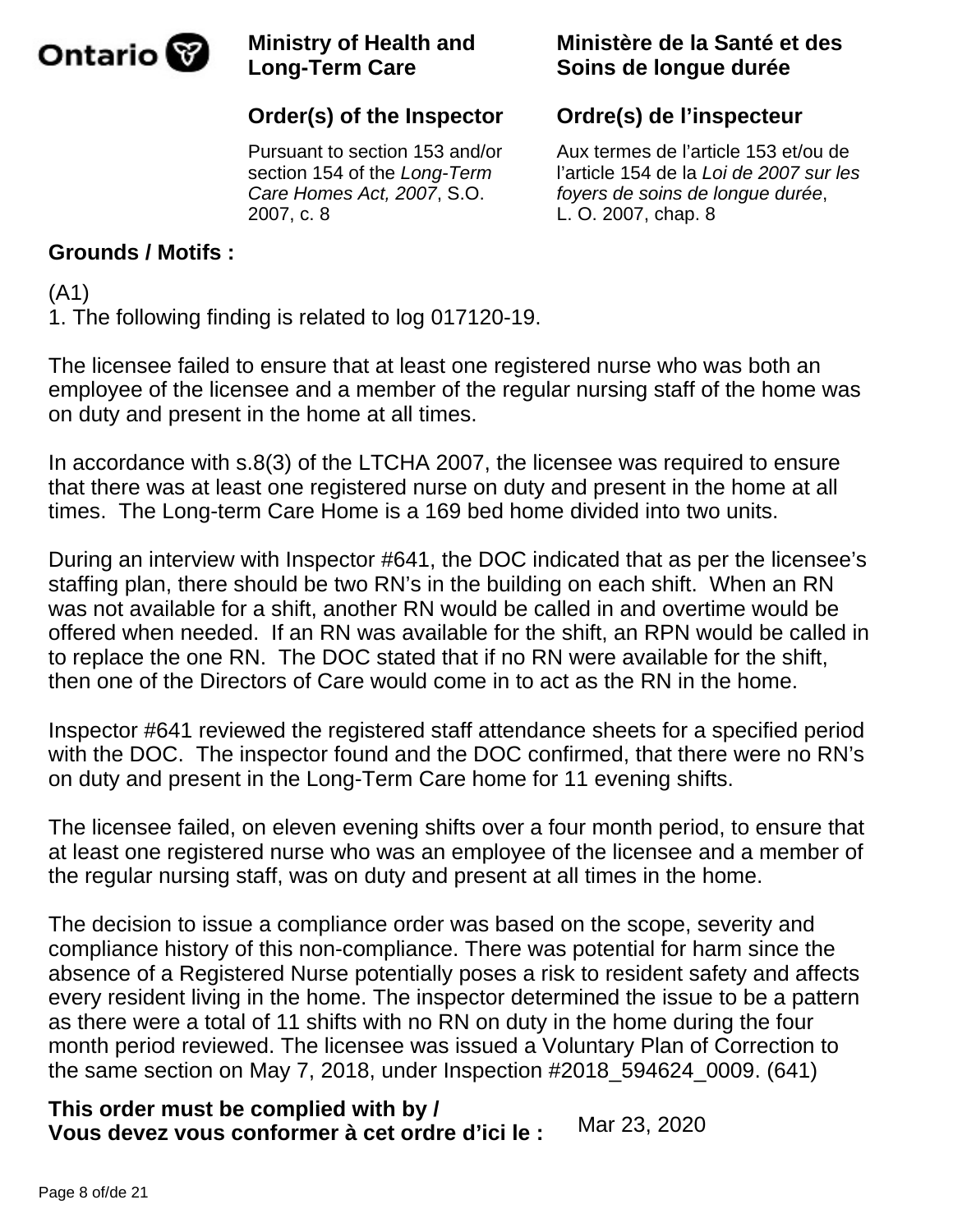

#### **Ministère de la Santé et des Soins de longue durée**

# **Order(s) of the Inspector**

Pursuant to section 153 and/or section 154 of the Long-Term Care Homes Act, 2007, S.O. 2007, c. 8

# **Ordre(s) de l'inspecteur**

Aux termes de l'article 153 et/ou de l'article 154 de la Loi de 2007 sur les foyers de soins de longue durée, L. O. 2007, chap. 8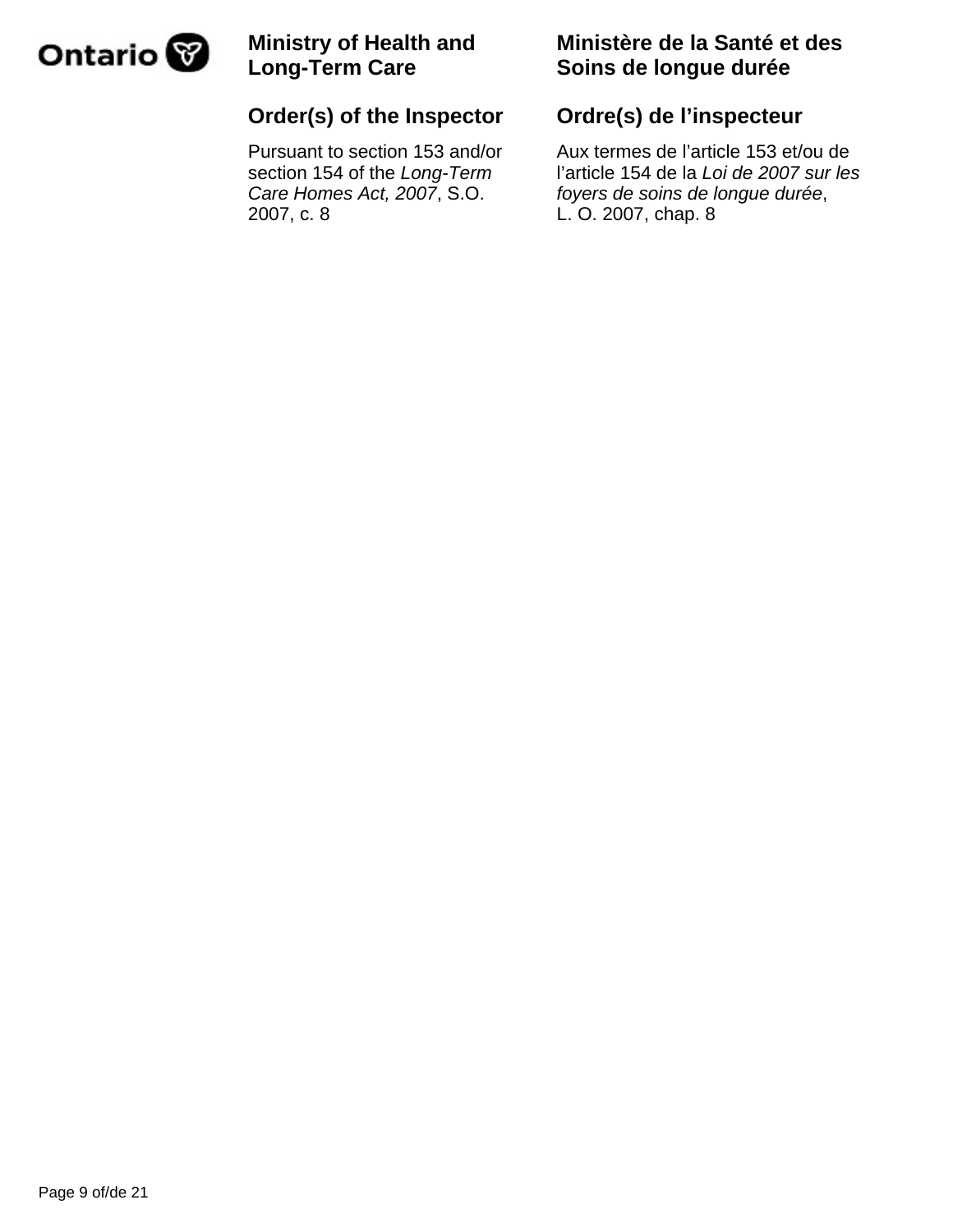

# **Order(s) of the Inspector**

Pursuant to section 153 and/or section 154 of the Long-Term Care Homes Act, 2007, S.O. 2007, c. 8

#### **Ministère de la Santé et des Soins de longue durée**

# **Ordre(s) de l'inspecteur**

Aux termes de l'article 153 et/ou de l'article 154 de la Loi de 2007 sur les foyers de soins de longue durée, L. O. 2007, chap. 8

| Order #/        | Order Type / |                                                           |
|-----------------|--------------|-----------------------------------------------------------|
| Ordre no: $003$ |              | <b>Genre d'ordre :</b> Compliance Orders, s. 153. (1) (a) |

# **Pursuant to / Aux termes de :**

O.Reg 79/10, s. 33. (1) Every licensee of a long-term care home shall ensure that each resident of the home is bathed, at a minimum, twice a week by the method of his or her choice and more frequently as determined by the resident's hygiene requirements, unless contraindicated by a medical condition. O. Reg. 79/10, s. 33 (1).

# **Order / Ordre :**

The licensee shall be compliant with O. Reg. 79/10, s. 33(1).

The licensee shall ensure that every resident is bathed, by the method of his or her choice, at a minimum of twice per week.

Specifically, the licensee shall:

1) Ensure both registered and non-registered nursing staff take action when a bath/shower is not provided as scheduled to ensure that residents are offered another bathing option that is agreeable to them, before their next scheduled bath/shower.

2) Ensure each resident is offered a tub bath as a bathing option. Documentation is to be kept in the resident's health care record, of being offered the option of a tub bath and their selected preference.

3) Ensure all showers/baths are documented as given, refused, or rescheduled. All rescheduled baths shall be documented as to when they are given and by what bathing method.

### **Grounds / Motifs :**

1. The licensee failed to ensure that each resident of the home is bathed, at a minimum, twice a week by the method of his or her choice.

This inspection was conducted in reference to complaint intake log #017874-19, indicating that residents were not always getting bathed on a regular basis.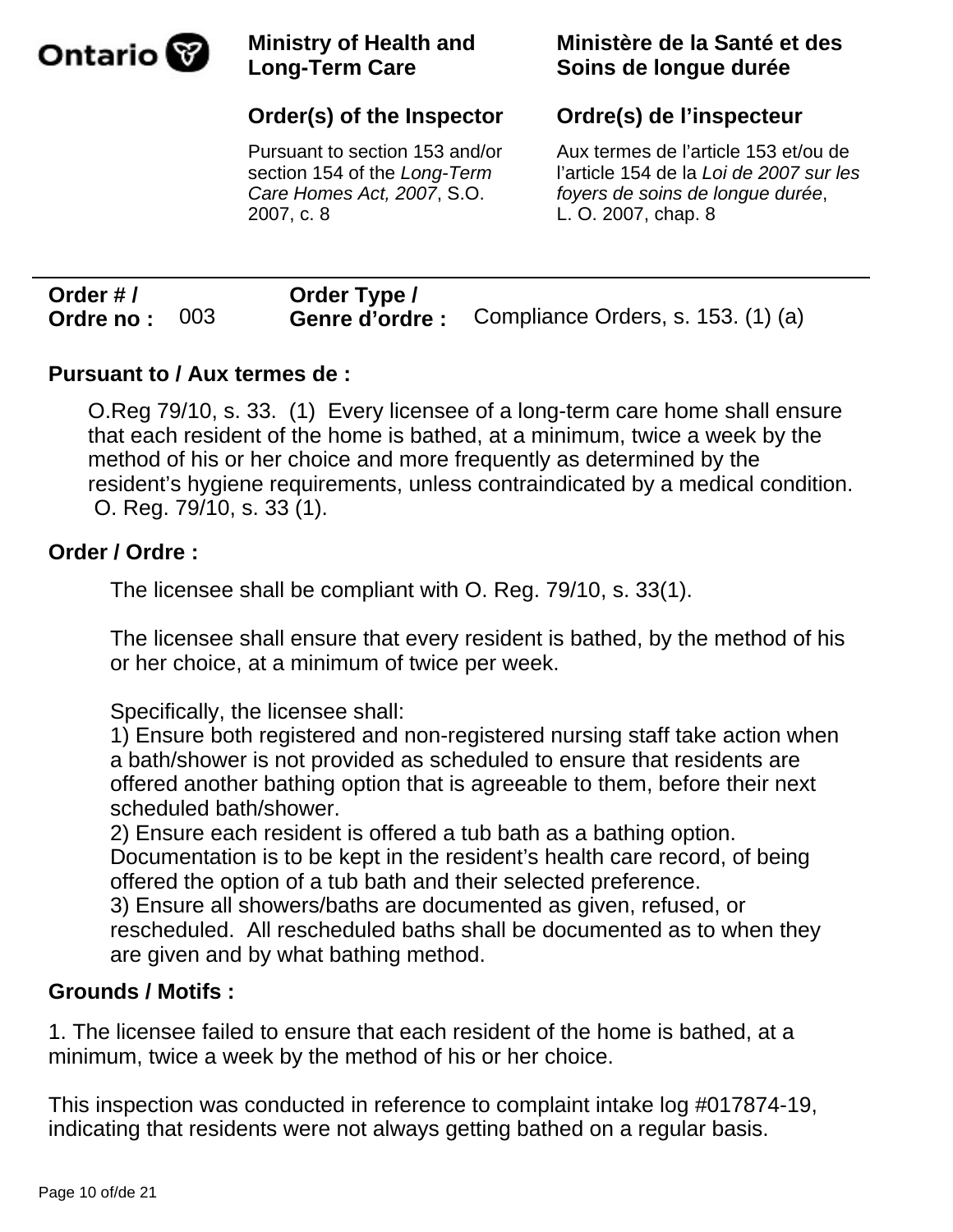

#### **Ministère de la Santé et des Soins de longue durée**

# **Order(s) of the Inspector**

Pursuant to section 153 and/or section 154 of the Long-Term Care Homes Act, 2007, S.O. 2007, c. 8

# **Ordre(s) de l'inspecteur**

Aux termes de l'article 153 et/ou de l'article 154 de la Loi de 2007 sur les foyers de soins de longue durée, L. O. 2007, chap. 8

During an interview with Inspector #641, resident #011 indicated they didn't get two showers per week consistently. Resident #011 stated there were many times they wouldn't get showered because the staff were working short and they didn't have time to do it. The resident indicated they were not given a bed bath or offered a shower the next day but would instead have to wait until their next scheduled shower day.

During an interview with Inspector #641, resident #008 indicated they were to receive two showers per week but often didn't get them both. Resident #008 indicated they get about one shower per week on average. The resident stated they received a bed bath a few times instead of a shower, but this was not okay with the resident because they preferred to have showers.

Inspector #641 reviewed a random selection of residents' health care records, specifically the point of care (POC) charting indicating when a resident was bathed in the last 14 day look back period.

The inspector found that six residents had no documentation for 1, 2 or 4 of their 4 scheduled showers/baths in the 2 week period. There was no further documentation of showers/bed baths being offered or any indication that these residents had refused.

PSWs #102, 103, 111 and RN #104 were interviewed related to bathing. Collectively, they indicated that each resident was scheduled to have two showers per week, one on the day shift and the other would be on the evening shift. When asked by the inspector if there were times that a resident wouldn't get a shower, they stated that if they were short-staffed, some residents might not get their shower and would only get one that week. The staff also indicated the tub on the unit didn't work and stated that all residents get either a shower or a full bed bath, and if a resident requests a bath, they would offer a shower instead.

During an interview with inspector #641, the Director of Care (DOC) stated that when the staff were working short, that would mean that each PSW working would have a larger number of residents to attend to. The policy of the home was that if they were unable to get a shower done for a resident, they would offer a bed bath or reschedule the shower for the next shift or the next day. The DOC advised being aware there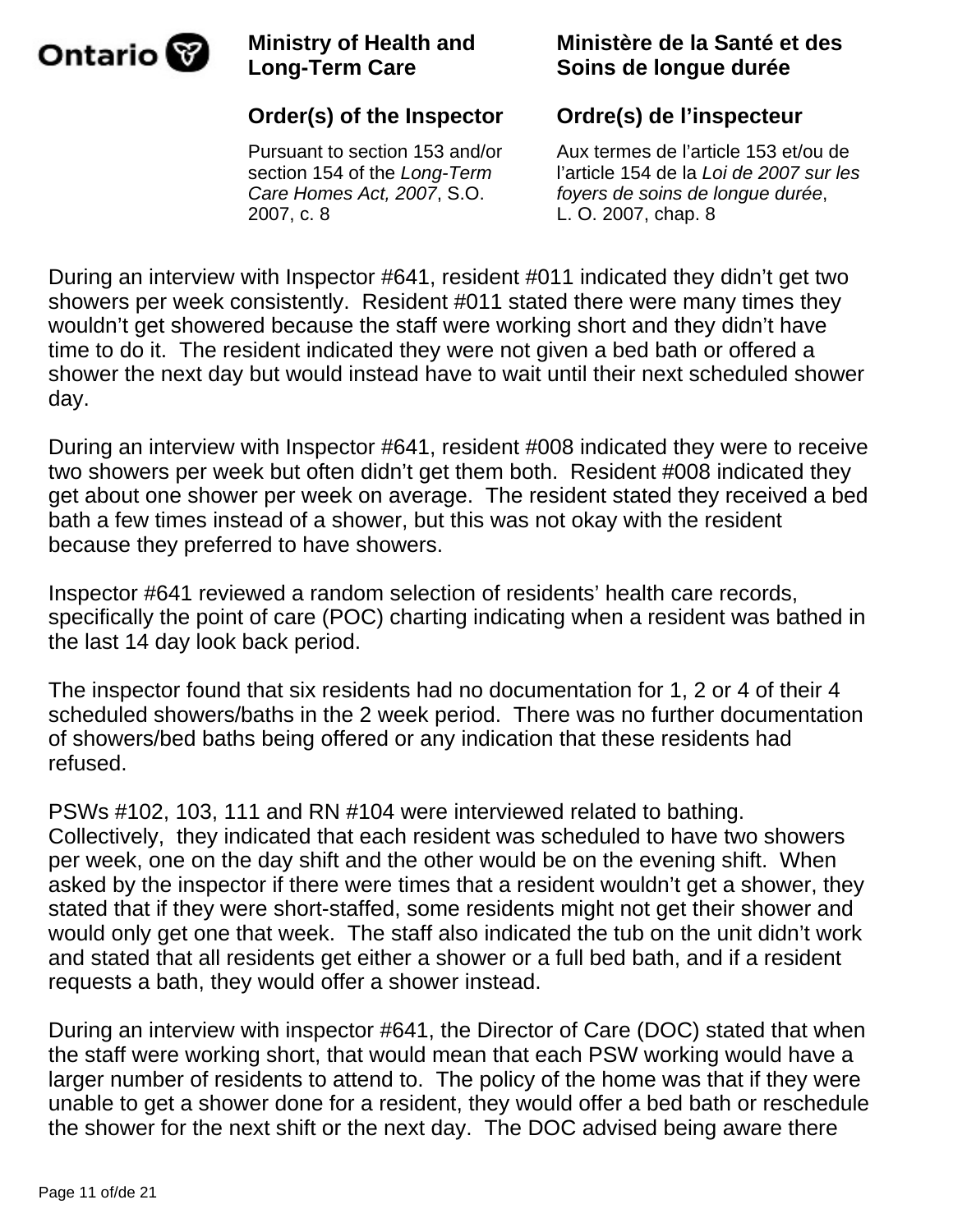

#### **Ministère de la Santé et des Soins de longue durée**

# **Order(s) of the Inspector**

Pursuant to section 153 and/or section 154 of the Long-Term Care Homes Act, 2007, S.O. 2007, c. 8

# **Ordre(s) de l'inspecteur**

Aux termes de l'article 153 et/ou de l'article 154 de la Loi de 2007 sur les foyers de soins de longue durée, L. O. 2007, chap. 8

were two tub baths in the building and that they weren't being used at present. The DOC stated that they were planning to review the residents' care plans for preferences to offer those residents who wanted a tub bath, at least one per week.

During a meeting with Inspector #641, Inspector #197, the Administrator (Admin) and DOC, the Admin indicated that both of the tubs in the home were in working order. The DOC advised that the tubs were currently not available for the residents to have a tub bath due to the equipment stored around them.

The licensee failed to ensure that each resident of the home was bathed, at a minimum, twice a week by the method of his or her choice.

The decision to issue a compliance order was based on the scope, severity and history of the non-compliance. There is potential for harm related to infection control and the personal hygiene of residents. The non-compliance was widespread as 8 out of 8 residents reviewed were affected and the fact that the home is not using their bath tubs is affecting all residents. The home was noted to have no compliance history specific to this legislation in the past 36 months. (641)

**This order must be complied with by / Vous devez vous conformer à cet ordre d'ici le :** Feb 24, 2020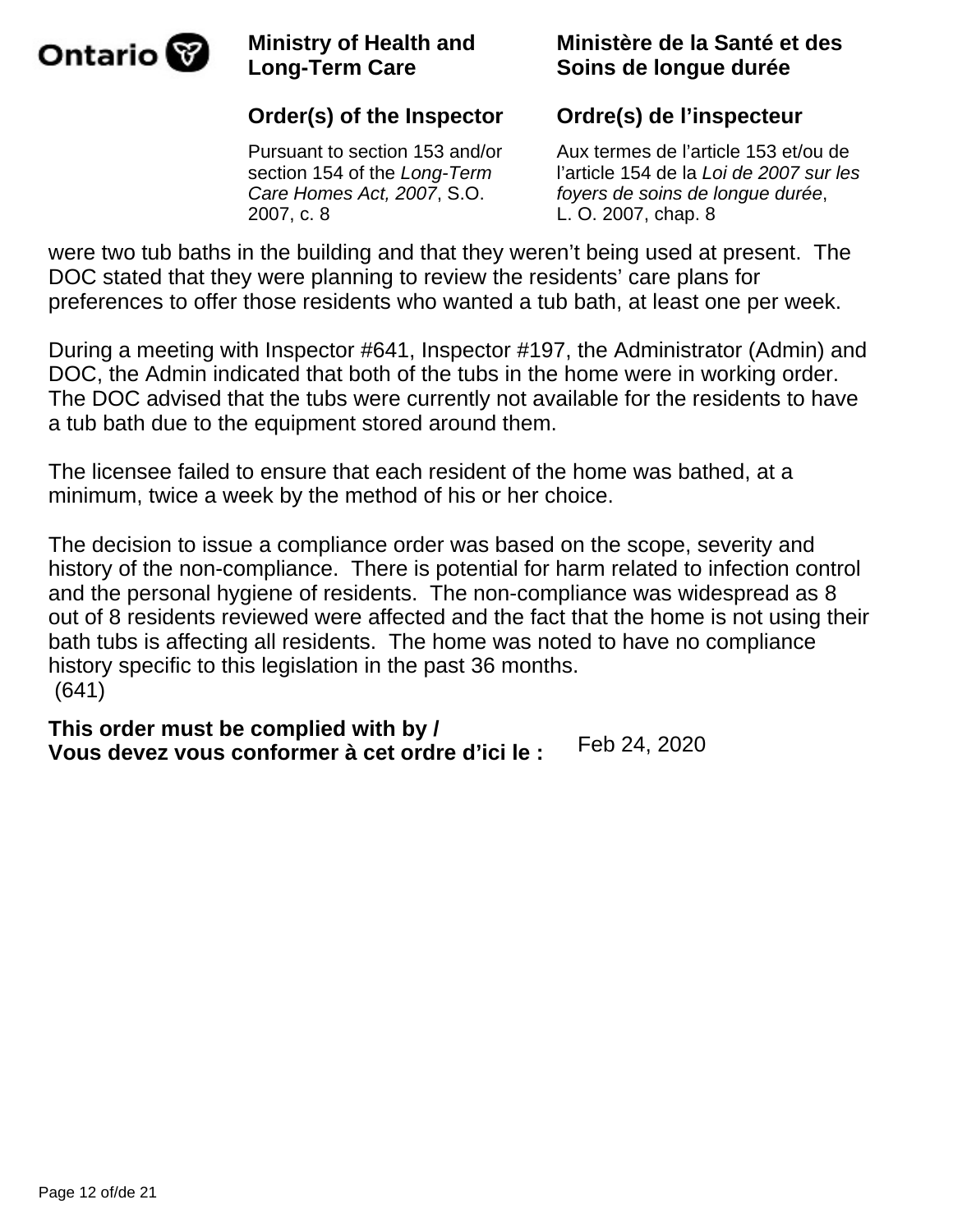

#### **Ministère de la Santé et des Soins de longue durée**

# **Order(s) of the Inspector**

Pursuant to section 153 and/or section 154 of the Long-Term Care Homes Act, 2007, S.O. 2007, c. 8

# **Ordre(s) de l'inspecteur**

Aux termes de l'article 153 et/ou de l'article 154 de la Loi de 2007 sur les foyers de soins de longue durée, L. O. 2007, chap. 8

004 **Order # / Ordre no :**

**Order Type /**

**Genre d'ordre :** Compliance Orders, s. 153. (1) (a)

**Linked to Existing Order / Lien vers ordre existant:**

2019\_414110\_0003, CO #003;

# **Pursuant to / Aux termes de :**

O.Reg 79/10, s. 8. (1) Where the Act or this Regulation requires the licensee of a long-term care home to have, institute or otherwise put in place any plan, policy, protocol, procedure, strategy or system, the licensee is required to ensure that the plan, policy, protocol, procedure, strategy or system, (a) is in compliance with and is implemented in accordance with applicable requirements under the Act; and

(b) is complied with. O. Reg. 79/10, s. 8 (1).

### **Order / Ordre :**

The licensee shall be compliant with O. Reg. 79/10, s. 8(1).

Specifically, the licensee shall ensure that when a resident falls and hits their head, or has an unwitnessed fall, that the Clinical Monitoring Record is completed as specified in the Falls Prevention and Management Program, RC-15-01-01.

### **Grounds / Motifs :**

1. The following non-compliance is related to log 006286-19.

Compliance Order #003 was issued to the licensee on March 8, 2019 under inspection # 2019\_414110\_0003 with a compliance due date of July 31, 2019.

The compliance order was issued to O. Reg. 79/10, s. 8(1) and asked that the licensee do the following:

The licensee must be compliant with O. Reg. 79/10, s. 8(1).

The licensee is ordered to: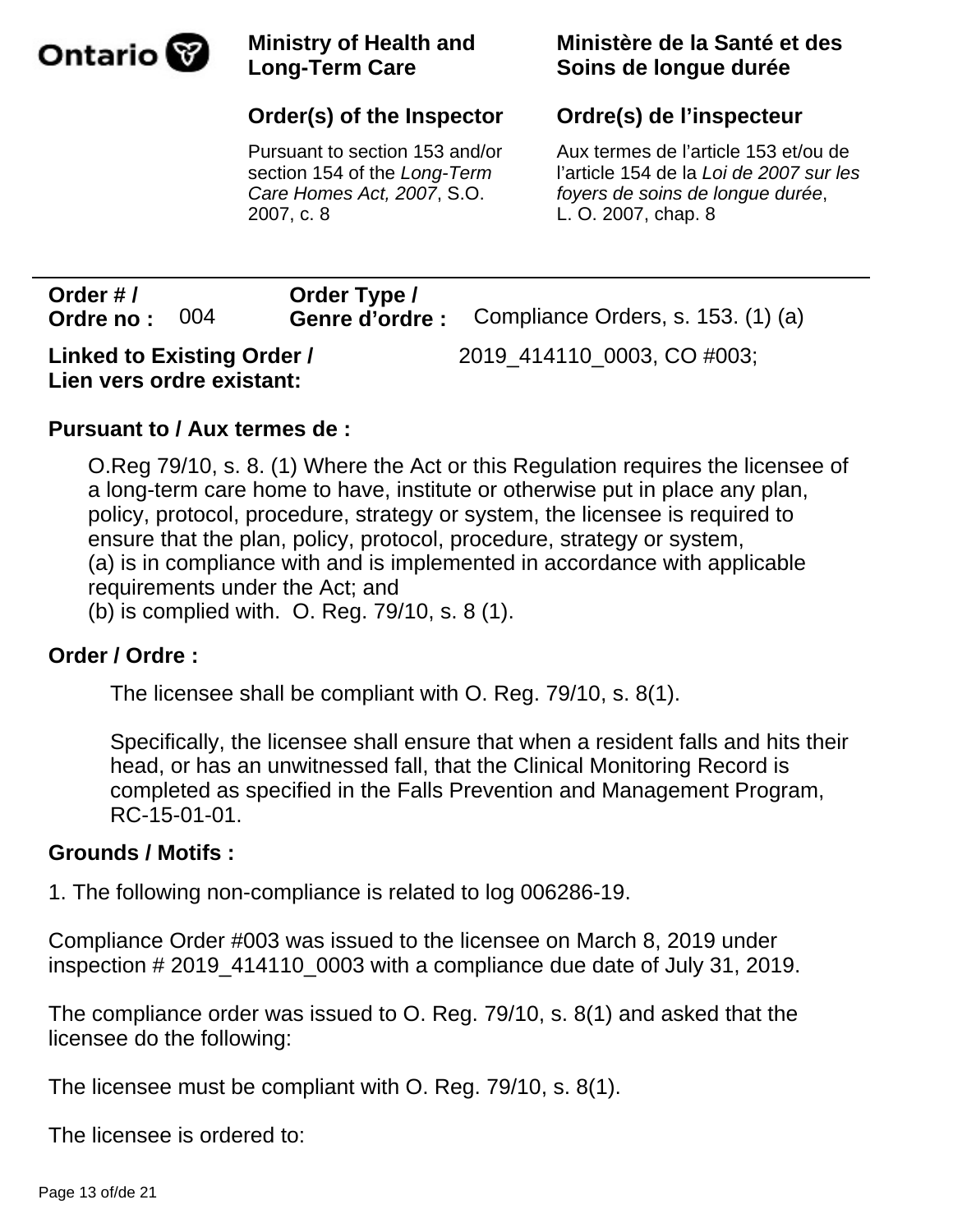

#### **Ministère de la Santé et des Soins de longue durée**

# **Order(s) of the Inspector**

Pursuant to section 153 and/or section 154 of the Long-Term Care Homes Act, 2007, S.O. 2007, c. 8

# **Ordre(s) de l'inspecteur**

Aux termes de l'article 153 et/ou de l'article 154 de la Loi de 2007 sur les foyers de soins de longue durée, L. O. 2007, chap. 8

1. Ensure, by way of the registered staff signature, that all registered staff are educated of the requirements in the homes' policy entitled "Falls Prevention and Management Program"; policy number RC-15-01-01; Last updated: February 2017, specifically Post Fall Management and the "Clinical Monitoring Record V-3 Q 1 hr Neuro Check" and what steps needs to be taken and when.

2. Educate registered staff on the initial physical and neurological assessments and through the signing of a signature, ensure all registered staff are knowledgeable in completing the pupil assessment and Glasgow Coma Scale, components of the homes' "Clinical Monitoring Record".

3. Educate all registered staff on the nursing care requirements when a resident presents with a change in status and has a Level 1 Medical Directive.

4. Include a review of the home's policy related to Fall Prevention and Management, including the pupil assessment and Glasgow Coma Scale assessment in the Orientation and Training of all newly hired registered staff.

5. The DOC will audit every unwitnessed fall in the home for at a minimum of a 6 month period to ensure that the home's policy had been adhered to.

6. The audits shall include but not be limited to the completion of the Clinical Monitoring Record, Post Fall Assessment Tool and Huddle, Notification of POA/SDM/family, Physician/NP and the management of resident's pain.

7. A record shall be kept of all steps 1-6 and the audits, including the follow-up action taken should the policy not be followed by a registered staff for review by an Inspector.

Upon inspection, the licensee was found to be compliant with steps 1-5 and noncompliant with steps 6 and 7.

The licensee did not comply with step 6 in that the audits completed did not all include information regarding the notification of the POA/SDM/family and Physician/NP, and there was no information recorded in the audit related to the management of the residents' pain.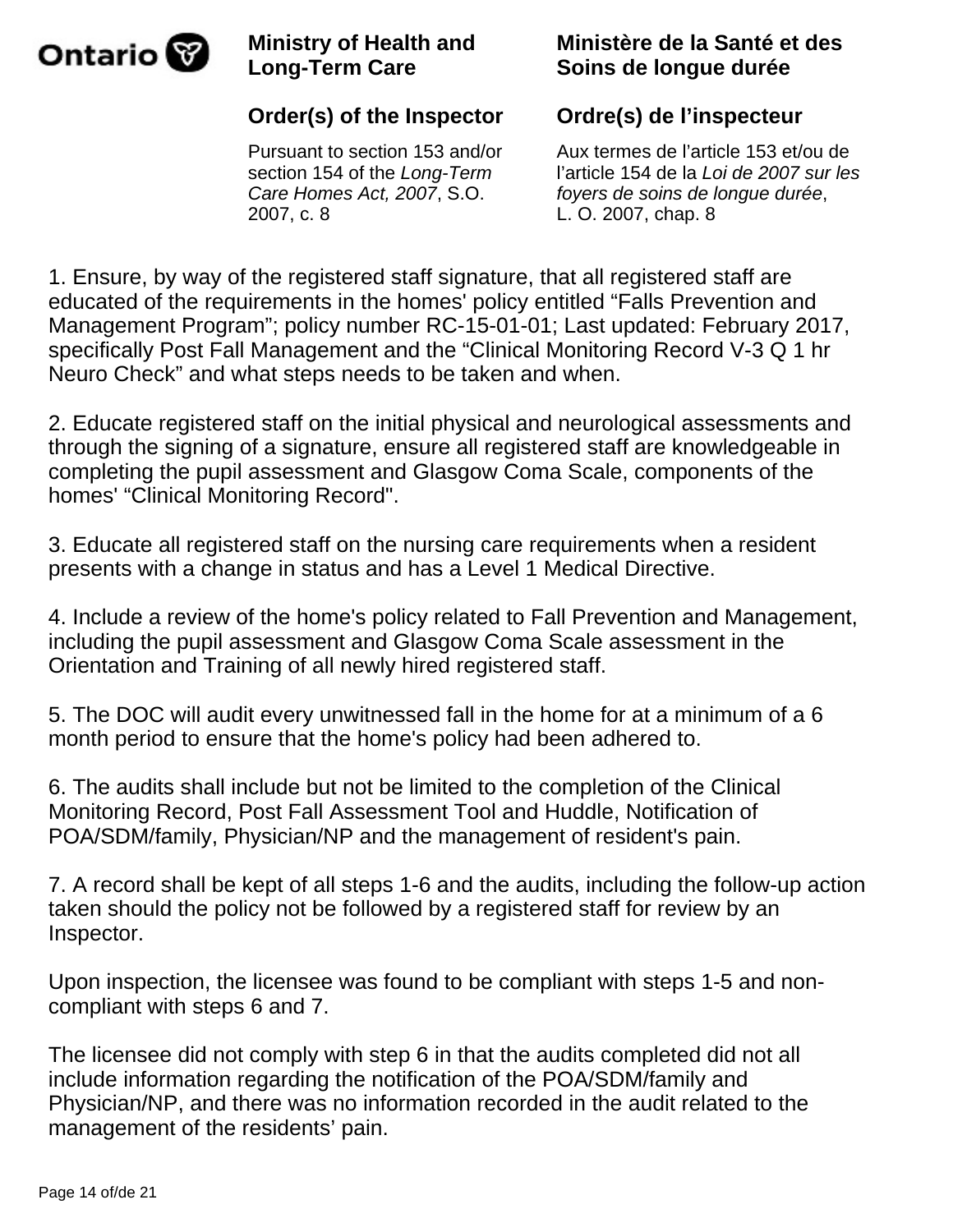

#### **Ministère de la Santé et des Soins de longue durée**

# **Order(s) of the Inspector**

Pursuant to section 153 and/or section 154 of the Long-Term Care Homes Act, 2007, S.O. 2007, c. 8

# **Ordre(s) de l'inspecteur**

Aux termes de l'article 153 et/ou de l'article 154 de la Loi de 2007 sur les foyers de soins de longue durée, L. O. 2007, chap. 8

The licensee did not comply with step 7 in that for the audits completed for a specified time period, there was no record kept of the follow-up actions taken when registered staff did not follow the Falls Prevention and Management Program.

The licensee was also found to be non-compliant with their Falls Prevention and Management Program RC-15-01-01, last updated August 2019.

According to Ontario Regulation (O. Reg.) 79/10, s. 8(1) b, Where the Act or this Regulation requires the licensee of a long-term care home to have, institute or otherwise put in place any policy, the licensee is required to ensure that the policy is complied with.

O. Reg. 79/10, s. 48 (1) Every licensee of a long-term care home shall ensure that the following interdisciplinary programs are developed and implemented in the home: 1. A falls prevention and management program to reduce the incidence of falls and the risk of injury.

Appendix 6 of the licensee's Falls Prevention and Management Program is the Clinical Monitoring Record. The Clinical Monitoring Record is to be completed if a resident hits their head or is suspected of hitting their head (eg. an unwitnessed fall). The Clinical Monitoring Record directs staff to do the following:

Monitor the following every hour x 4 hours then every 8 hours x 72 hours:

- Neurovital signs (if head/brain injury suspected or the fall is unwitnessed)
- Monitor vital signs
- Assess for pain
- Monitor for changes in behaviour

During an interview with the DOC, they indicated that the staff document each assessment electronically in PointClickCare. A completed Clinical Monitoring Record will have 13 completed assessments – 1 every hour for the first 4 hours and then 1 per 8 hour shift over a three day period (72 hours).

The inspector randomly selected residents who had falls in a certain time period where the Clinical Monitoring Record was to be completed since the resident had either hit their head or were suspected to have hit their head.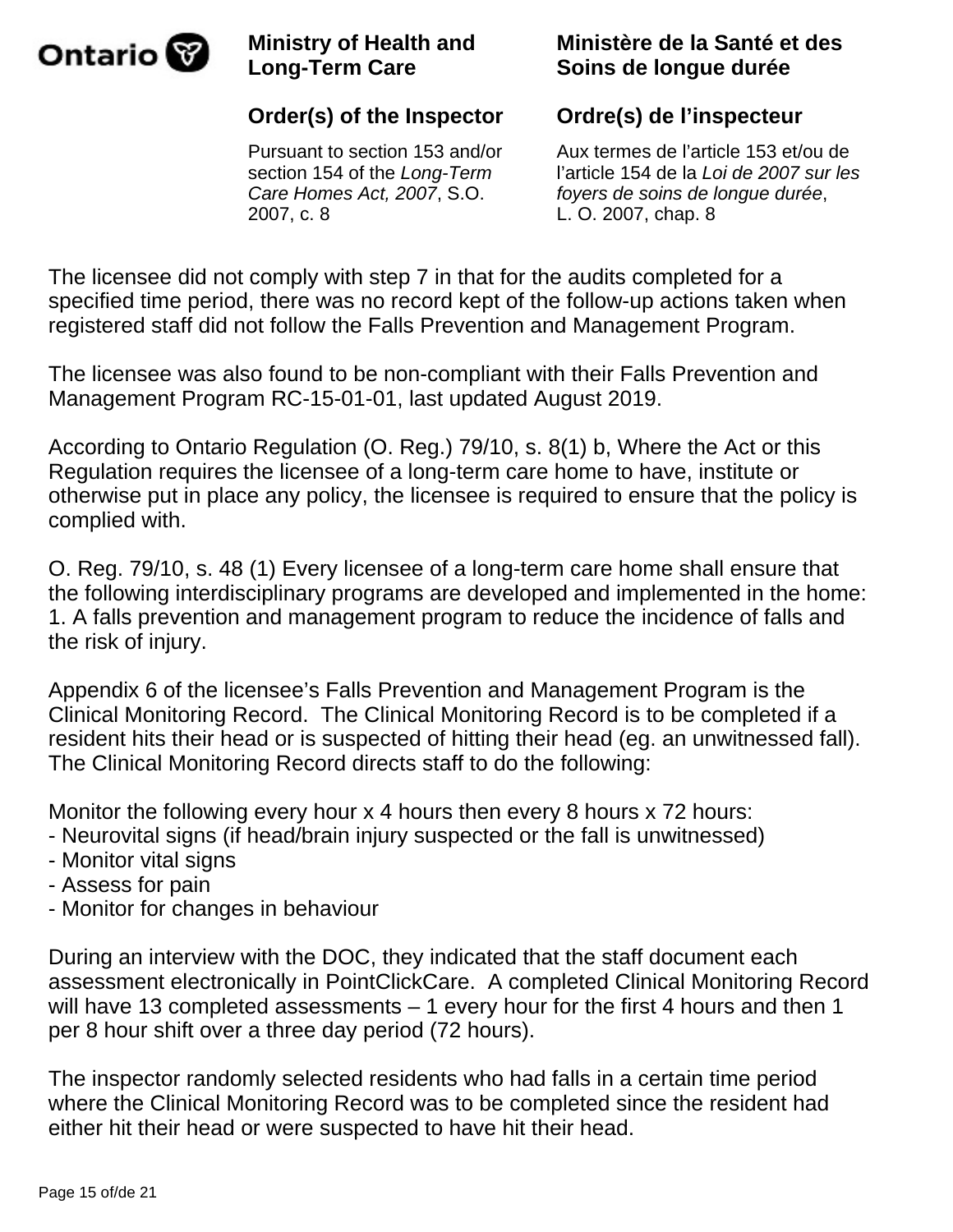

#### **Ministère de la Santé et des Soins de longue durée**

# **Order(s) of the Inspector**

Pursuant to section 153 and/or section 154 of the Long-Term Care Homes Act, 2007, S.O. 2007, c. 8

# **Ordre(s) de l'inspecteur**

Aux termes de l'article 153 et/ou de l'article 154 de la Loi de 2007 sur les foyers de soins de longue durée, L. O. 2007, chap. 8

Resident #008 had a fall and indicated to staff that they had hit their head. Upon review of the Clinical Monitoring Record, the inspector found that 1 out of 4 hourly assessments was not completed and 2 out of 9 eight hour assessments were not completed.

Resident #009 had an unwitnessed fall. Upon review of the Clinical Monitoring Record, the inspector found that 1 out of 4 hourly assessments was not completed and 4 out of 9 eight hour assessments were not completed.

Resident #010 had an unwitnessed fall. Upon review of the Clinical Monitoring Record, the inspector found that 4 out of 4 hourly assessments were not completed and 2 out of 9 eight hour assessments were not completed.

The licensee did not comply with their Falls Prevention and Management Program, specifically the completion of the Clinical Monitoring Record, for residents #008, 009 and 010.

The decision to issue this compliance order is based on the severity, scope and compliance history of the non-compliance. There was potential for harm as residents #008, 009 and 010 either hit their head or had unwitnessed falls and were not assessed as per the licensee's policy. Three residents reviewed were affected by the non-compliance and the licensee has a compliance history to the same section as follows:

- Inspection # 2018\_594624\_0009 - VPC issued September 7, 2018

- Inspection # 2019\_414110\_0003 - CO issued March 8, 2019 (197)

**This order must be complied with by / Vous devez vous conformer à cet ordre d'ici le :** Dec 13, 2019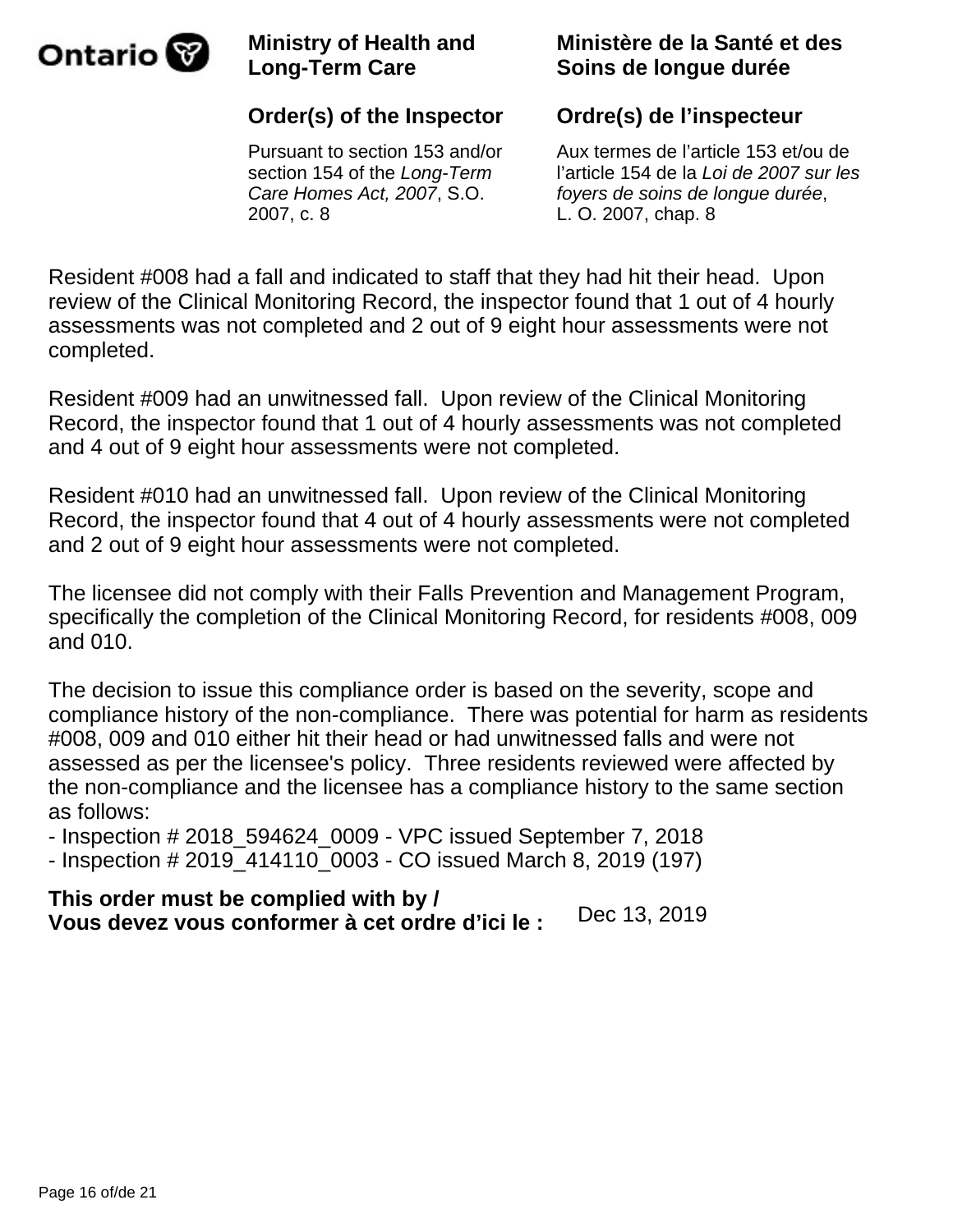

#### **Ministère de la Santé et des Soins de longue durée**

# **Order(s) of the Inspector**

Pursuant to section 153 and/or section 154 of the Long-Term Care Homes Act, 2007, S.O. 2007, c. 8

### **Ordre(s) de l'inspecteur**

Aux termes de l'article 153 et/ou de l'article 154 de la Loi de 2007 sur les foyers de soins de longue durée, L. O. 2007, chap. 8

# **REVIEW/APPEAL INFORMATION**

#### TAKE NOTICE:

The Licensee has the right to request a review by the Director of this (these) Order(s) and to request that the Director stay this (these) Order(s) in accordance with section 163 of the Long-Term Care Homes Act, 2007.

The request for review by the Director must be made in writing and be served on the Director within 28 days from the day the order was served on the Licensee.

The written request for review must include,

- (a) the portions of the order in respect of which the review is requested;
- (b) any submissions that the Licensee wishes the Director to consider; and
- (c) an address for services for the Licensee.

The written request for review must be served personally, by registered mail, commercial courier or by fax upon:

**Director**  c/o Appeals Coordinator Long-Term Care Inspections Branch Ministry of Health and Long-Term Care 1075 Bay Street, 11th Floor Toronto, ON M5S 2B1 Fax: 416-327-7603

When service is made by registered mail, it is deemed to be made on the fifth day after the day of mailing, when service is made by a commercial courier it is deemed to be made on the second business day after the day the courier receives the document, and when service is made by fax, it is deemed to be made on the first business day after the day the fax is sent. If the Licensee is not served with written notice of the Director's decision within 28 days of receipt of the Licensee's request for review, this(these) Order(s) is(are) deemed to be confirmed by the Director and the Licensee is deemed to have been served with a copy of that decision on the expiry of the 28 day period.

The Licensee has the right to appeal the Director's decision on a request for review of an Inspector's Order(s) to the Health Services Appeal and Review Board (HSARB) in accordance with section 164 of the Long-Term Care Homes Act, 2007. The HSARB is an independent tribunal not connected with the Ministry. They are established by legislation to review matters concerning health care services. If the Licensee decides to request a hearing, the Licensee must, within 28 days of being served with the notice of the Director's decision, give a written notice of appeal to both: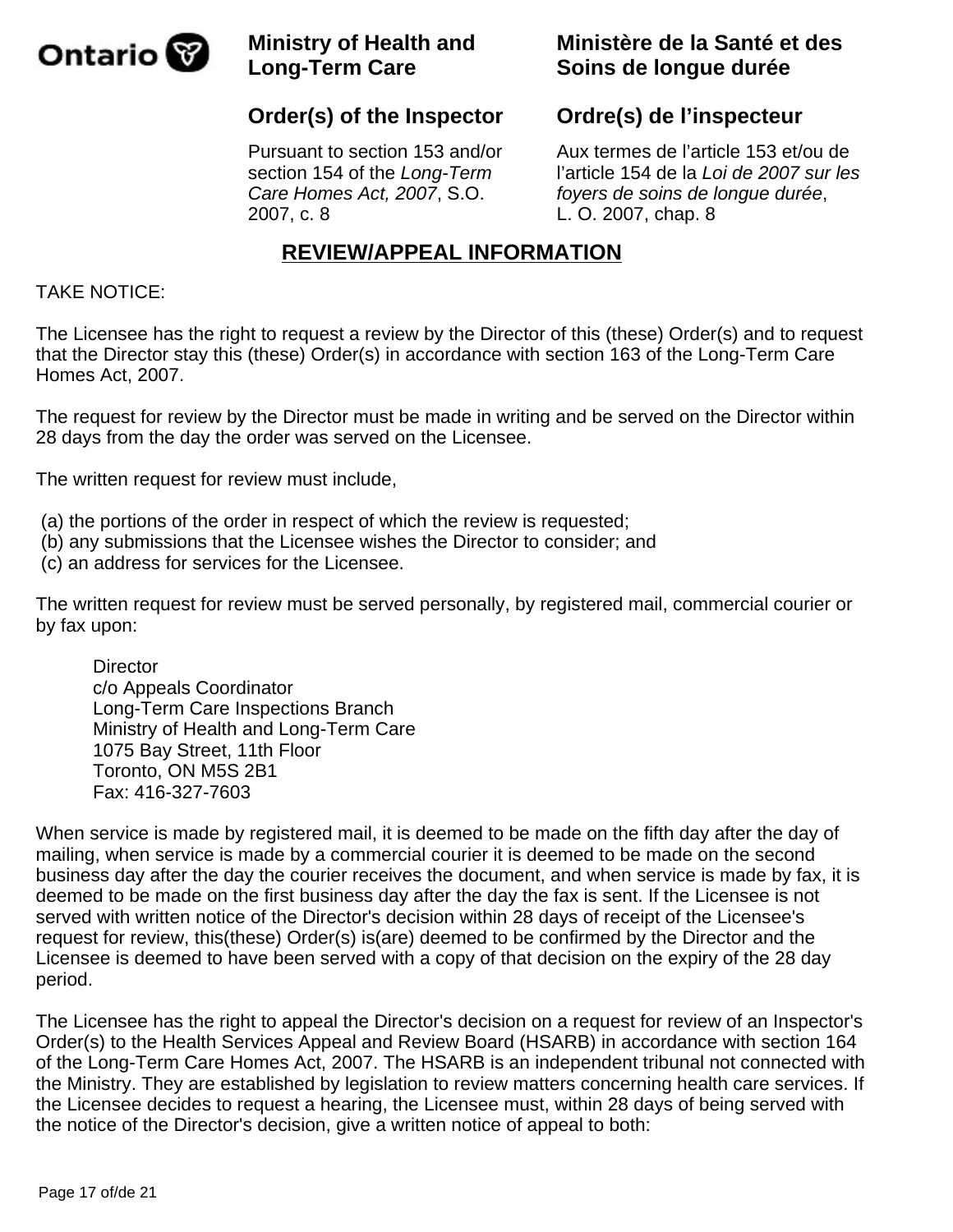

# **Order(s) of the Inspector**

Pursuant to section 153 and/or section 154 of the Long-Term Care Homes Act, 2007, S.O. 2007, c. 8

#### **Ministère de la Santé et des Soins de longue durée**

### **Ordre(s) de l'inspecteur**

Aux termes de l'article 153 et/ou de l'article 154 de la Loi de 2007 sur les foyers de soins de longue durée, L. O. 2007, chap. 8

Health Services Appeal and Review Board and the Director

Attention Registrar Health Services Appeal and Review Board 151 Bloor Street West, 9th Floor Toronto, ON M5S 1S4

**Director** c/o Appeals Coordinator Long-Term Care Inspections Branch Ministry of Health and Long-Term Care 1075 Bay Street, 11th Floor Toronto, ON M5S 2B1 Fax: 416-327-7603

Upon receipt, the HSARB will acknowledge your notice of appeal and will provide instructions regarding the appeal process. The Licensee may learn more about the HSARB on the website www.hsarb.on.ca.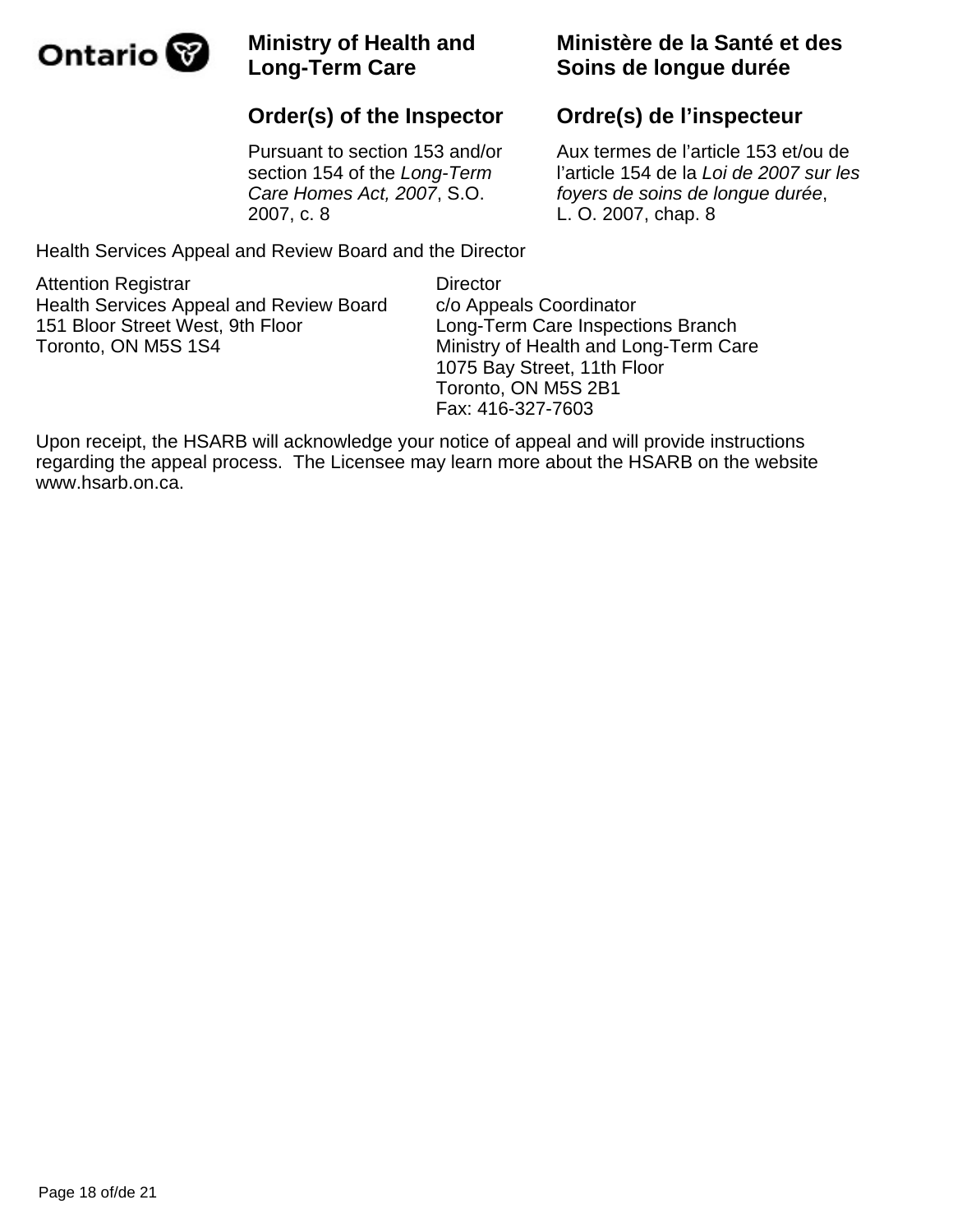

#### **Ministère de la Santé et des Soins de longue durée**

# **Order(s) of the Inspector**

# **Ordre(s) de l'inspecteur**

Pursuant to section 153 and/or section 154 of the Long-Term Care Homes Act, 2007, S.O. 2007, c. 8

Aux termes de l'article 153 et/ou de l'article 154 de la Loi de 2007 sur les foyers de soins de longue durée, L. O. 2007, chap. 8

### **RENSEIGNEMENTS RELATIFS AUX RÉEXAMENS DE DÉCISION ET AUX APPELS**

#### PRENEZ AVIS :

Le/la titulaire de permis a le droit de faire une demande de réexamen par le directeur de cet ordre ou de ces ordres, et de demander que le directeur suspende cet ordre ou ces ordres conformément à l'article 163 de la Loi de 2007 sur les foyers de soins de longue durée.

La demande au directeur doit être présentée par écrit et signifiée au directeur dans les 28 jours qui suivent la signification de l'ordre au/à la titulaire de permis.

La demande écrite doit comporter ce qui suit :

a) les parties de l'ordre qui font l'objet de la demande de réexamen;

- b) les observations que le/la titulaire de permis souhaite que le directeur examine;
- c) l'adresse du/de la titulaire de permis aux fins de signification.

La demande de réexamen présentée par écrit doit être signifiée en personne, par courrier recommandé, par messagerie commerciale ou par télécopieur, au :

**Directeur**  a/s du coordonnateur/de la coordonnatrice en matière d'appels Direction de l'inspection des foyers de soins de longue durée Ministère de la Santé et des Soins de longue durée 1075, rue Bay, 11e étage Toronto ON M5S 2B1 Télécopieur : 416-327-7603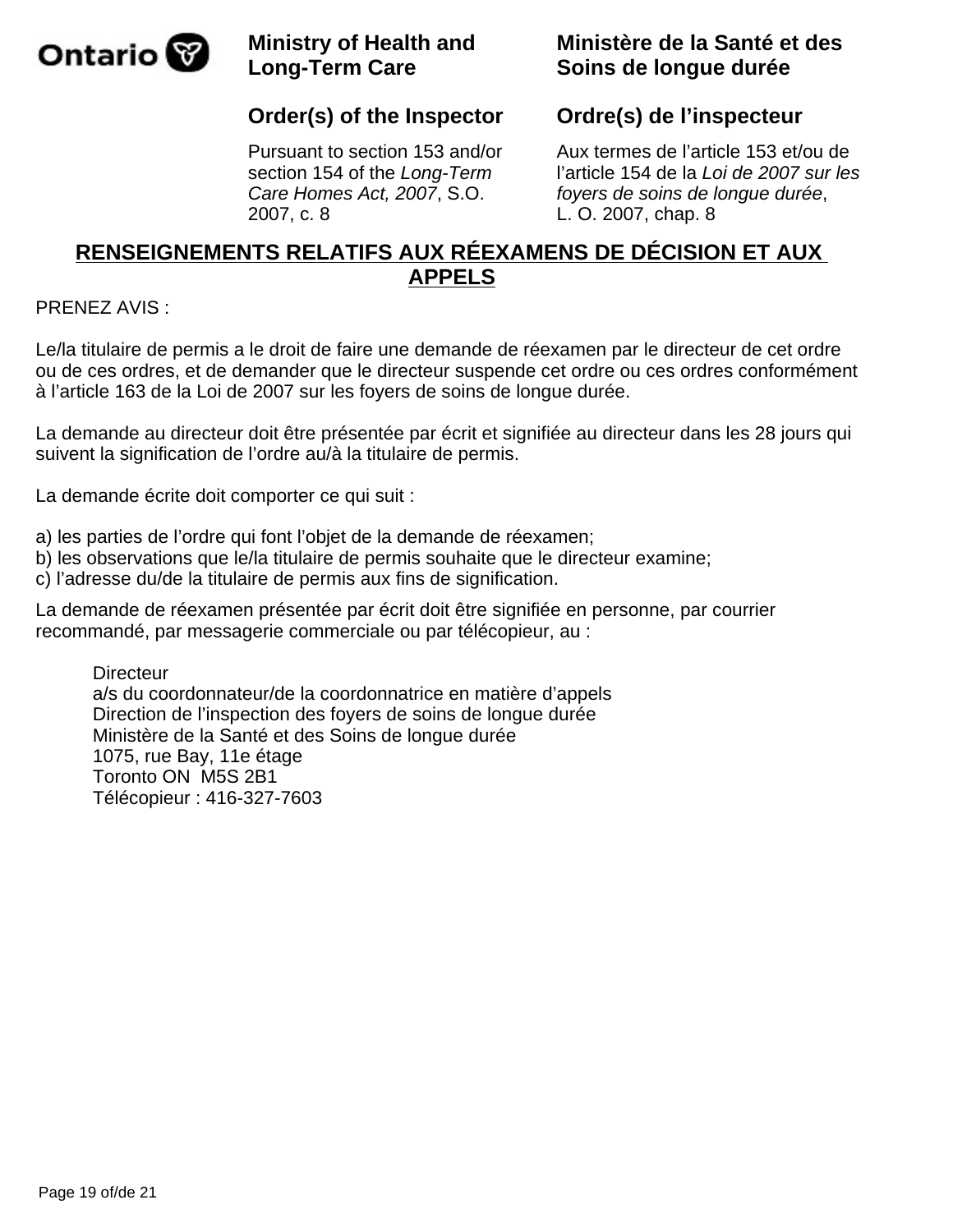

#### **Ministère de la Santé et des Soins de longue durée**

# **Order(s) of the Inspector**

Pursuant to section 153 and/or section 154 of the Long-Term Care Homes Act, 2007, S.O. 2007, c. 8

# **Ordre(s) de l'inspecteur**

Aux termes de l'article 153 et/ou de l'article 154 de la Loi de 2007 sur les foyers de soins de longue durée, L. O. 2007, chap. 8

Quand la signification est faite par courrier recommandé, elle est réputée être faite le cinquième jour qui suit le jour de l'envoi, quand la signification est faite par messagerie commerciale, elle est réputée être faite le deuxième jour ouvrable après le jour où la messagerie reçoit le document, et lorsque la signification est faite par télécopieur, elle est réputée être faite le premier jour ouvrable qui suit le jour de l'envoi de la télécopie. Si un avis écrit de la décision du directeur n'est pas signifié au/à la titulaire de permis dans les 28 jours de la réception de la demande de réexamen présentée par le/la titulaire de permis, cet ordre ou ces ordres sont réputés être confirmés par le directeur, et le/la titulaire de permis est réputé(e) avoir reçu une copie de la décision en question à l'expiration de ce délai.

Le/la titulaire de permis a le droit d'interjeter appel devant la Commission d'appel et de révision des services de santé (CARSS) de la décision du directeur relative à une demande de réexamen d'un ordre ou des ordres d'un inspecteur ou d'une inspectrice conformément à l'article 164 de la Loi de 2007 sur les foyers de soins de longue durée. La CARSS est un tribunal autonome qui n'a pas de lien avec le ministère. Elle est créée par la loi pour examiner les questions relatives aux services de santé. Si le/la titulaire décide de faire une demande d'audience, il ou elle doit, dans les 28 jours de la signification de l'avis de la décision du directeur, donner par écrit un avis d'appel à la fois à :

la Commission d'appel et de révision des services de santé et au directeur

| À l'attention du/de la registrateur(e) | <b>Directeur</b>                                              |
|----------------------------------------|---------------------------------------------------------------|
| Commission d'appel et de revision      | a/s du coordonnateur/de la coordonnatrice en matière          |
| des services de santé                  | d'appels                                                      |
| 151, rue Bloor Ouest, 9e étage         | Direction de l'inspection des foyers de soins de longue durée |
| Toronto ON M5S 1S4                     | Ministère de la Santé et des Soins de longue durée            |
|                                        | 1075, rue Bay, 11e étage                                      |
|                                        | Toronto ON M5S 2B1                                            |
|                                        | Télécopieur : 416-327-7603                                    |

À la réception de votre avis d'appel, la CARSS en accusera réception et fournira des instructions relatives au processus d'appel. Le/la titulaire de permis peut en savoir davantage sur la CARSS sur le site Web www.hsarb.on.ca.

### **Issued on this 25th day of November, 2019 (A1)**

#### **Signature of Inspector / Signature de l'inspecteur :**

| Name of Inspector /   | Amended by JESSICA PATTISON (197) - (A1) |
|-----------------------|------------------------------------------|
| Nom de l'inspecteur : |                                          |